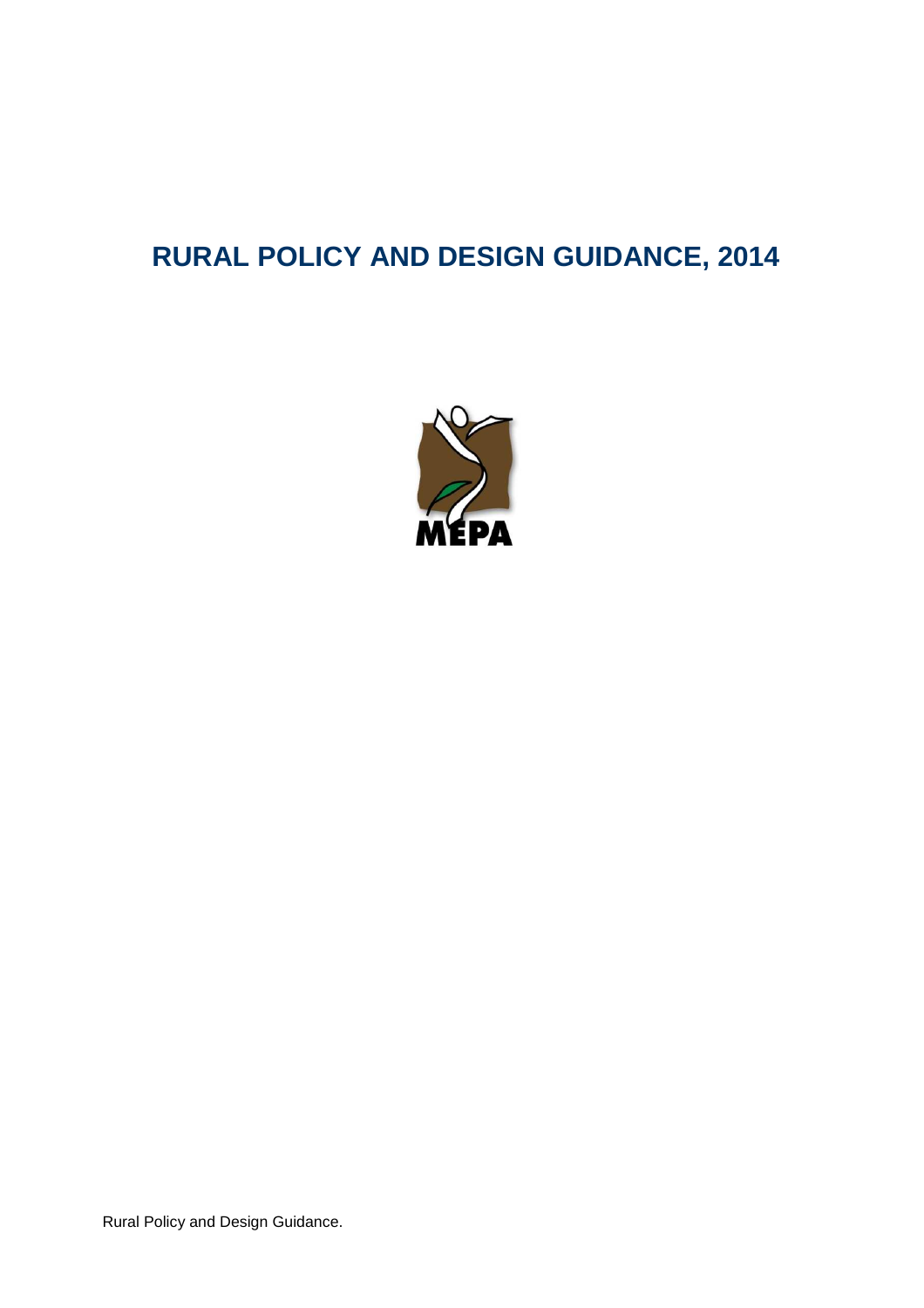# **CONTENTS**

|               |             |                                                                                                            | $\mathbf{I}$                                    |
|---------------|-------------|------------------------------------------------------------------------------------------------------------|-------------------------------------------------|
|               |             |                                                                                                            | 1<br>$\overline{2}$<br>$\overline{2}$<br>3<br>3 |
| Part 1<br>1.1 |             |                                                                                                            | 4<br>4                                          |
| 1.2           |             |                                                                                                            | 5                                               |
|               | Policy 1.2A |                                                                                                            | 5                                               |
|               | Policy 1.2B |                                                                                                            | 5                                               |
|               | Policy 1.2C | Prohibiting the proliferation of vacant buildings                                                          | 5                                               |
|               | Policy 1.2D |                                                                                                            | 5                                               |
|               | Policy 1.2E |                                                                                                            | 6                                               |
|               | Policy 1.2F |                                                                                                            | 6                                               |
|               | Policy 1.2G | Protected Areas, Special Areas of Conservation and Special<br><b>Protected Areas</b>                       | 7                                               |
|               | Policy 1.2H | Protection of Landscape Features                                                                           | 7                                               |
|               | Policy 1.2I | <b>Country Pathways</b>                                                                                    | 8                                               |
| 2.1           | Policy 2.2A | <b>Part 2 Farm Dwellings and Agricultural Buildings</b><br>New farm dwellings for dairy or swine livestock | 10<br>10<br>10                                  |
|               | Policy 2.2B |                                                                                                            | 11                                              |
|               | Policy 2.3A | Existing livestock farm units (including pre-1994 farms)                                                   | 12                                              |
|               | Policy 2.3B |                                                                                                            | 12                                              |
|               | Policy 2.4  | Slaughterhouse development within operational livestock farms                                              | 13                                              |
|               | Policy 2.5A | New or extensions to agricultural stores for arable farming                                                | 14                                              |
|               | Policy 2.5B | Agricultural stores for arable farming established before October<br>1994                                  | 15                                              |
|               | Policy 2.6  |                                                                                                            | 16                                              |
|               | Policy 2.7A |                                                                                                            | 17                                              |
|               | Policy 2.7B |                                                                                                            | 18                                              |
|               | Policy 2.8  |                                                                                                            | 19                                              |
|               | Policy 2.9  |                                                                                                            | 20                                              |
|               | Policy 2.10 |                                                                                                            | 21                                              |
|               |             |                                                                                                            |                                                 |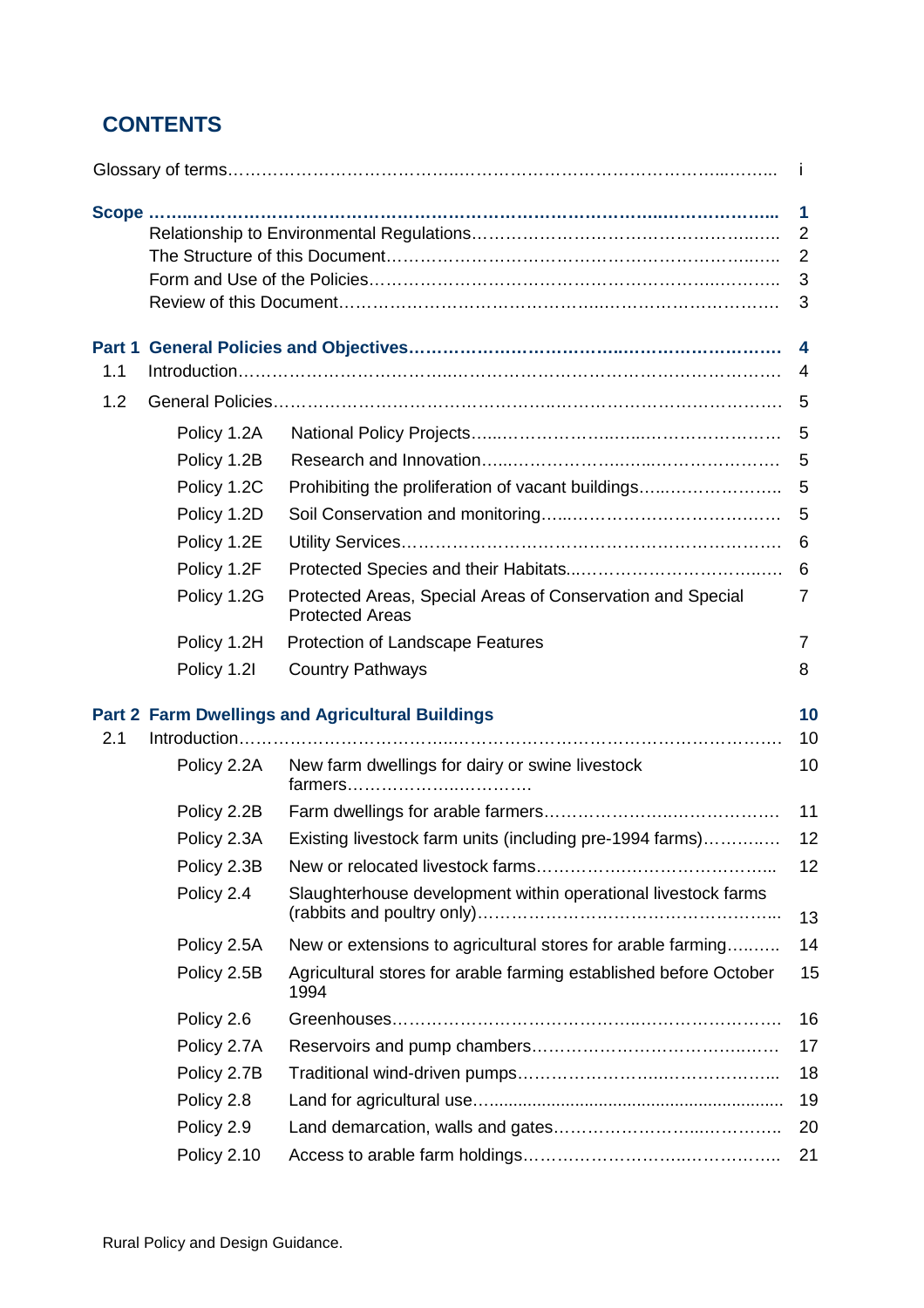|     |             | Policy 2.11 Small scale Photo voltaic Panels                                                                                   | 21 |
|-----|-------------|--------------------------------------------------------------------------------------------------------------------------------|----|
|     |             |                                                                                                                                | 22 |
| 3.1 |             |                                                                                                                                | 22 |
|     | Policy 3.2A |                                                                                                                                | 22 |
|     | Policy 3.2B | Redevelopment/conversion of buildings for boutique                                                                             | 23 |
|     | Policy 3.3A | New Buildings for Olive Oil                                                                                                    | 24 |
|     | Policy 3.3B | Redevelopment / Conversion of buildings for olive oil                                                                          | 25 |
|     | Policy 3.4A | New Buildings for bee keeping and honey                                                                                        | 26 |
|     | Policy 3.4B | Redevelopment / Conversion of buildings for beekeeping and                                                                     | 27 |
|     |             |                                                                                                                                | 28 |
| 4.1 |             |                                                                                                                                | 28 |
|     | Policy 4.2  |                                                                                                                                | 28 |
|     | Policy 4.3A |                                                                                                                                | 29 |
|     | Policy 4.3B |                                                                                                                                | 30 |
|     | Policy 4.4  |                                                                                                                                | 31 |
|     |             | Part 5 Animal Sanctuaries, Enclosures, Stables and Horse Riding/Sports<br>Establishments                                       | 34 |
| 5.1 |             |                                                                                                                                | 34 |
|     | Policy 5.1A |                                                                                                                                | 34 |
|     | Policy 5.1B | <b>Animal Enclosures</b>                                                                                                       | 35 |
|     |             | Policy 5.2 Stables And Horse Riding facilities / establishments                                                                | 36 |
|     |             | Part 6 Other Forms of Development Outside Built-up Areas (non-                                                                 | 39 |
| 6.1 |             |                                                                                                                                | 39 |
|     | Policy 6.2A | Rehabilitation and change of use of existing buildings of<br>Architectural, historical (Not scheduled), Vernacular or of other | 39 |
|     | Policy 6.2B | Rehabilitation and change of use of scheduled buildings<br><b>ODZ</b>                                                          | 40 |
|     | Policy 6.2C | Redevelopment and change of use of existing buildings ODZ                                                                      | 41 |
|     | Policy 6.3  |                                                                                                                                | 42 |
|     | Policy 6.4  |                                                                                                                                | 43 |
|     |             |                                                                                                                                |    |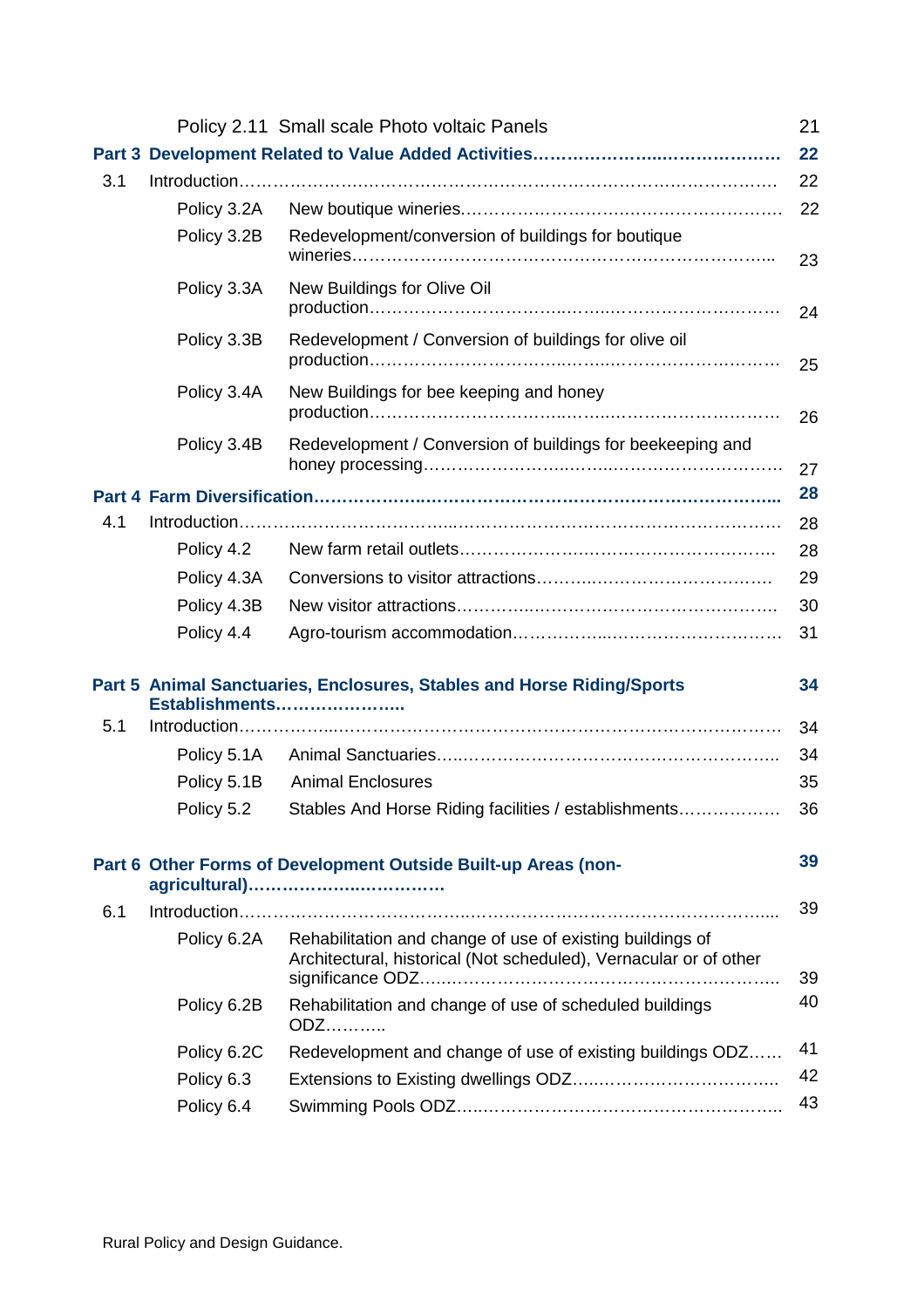# **GLOSSARY OF TERMS**

| <b>Term</b>                                          | Definition, meaning or explanation                                                                                                                                                                                                                                                                                                                                                                                                                                                                                                                         |
|------------------------------------------------------|------------------------------------------------------------------------------------------------------------------------------------------------------------------------------------------------------------------------------------------------------------------------------------------------------------------------------------------------------------------------------------------------------------------------------------------------------------------------------------------------------------------------------------------------------------|
| <b>AAC</b>                                           | <b>Agriculture Advisory Committee</b>                                                                                                                                                                                                                                                                                                                                                                                                                                                                                                                      |
| Abandoned<br>agricultural land                       | Abandoned agricultural land refers to agricultural land no longer in<br>production, intentionally or unintentionally, but which is still covered with soil.                                                                                                                                                                                                                                                                                                                                                                                                |
|                                                      | Derelict agricultural land which has been abandoned for a long period and<br>subsequently, it has become characterised by species of wild flora. In such<br>cases, the land constitutes a natural site and therefore, any proposal for<br>conversion of such land into agricultural land requires permission from the<br>Authority. Where such land has become characterised by species of wild<br>flora, the Authority must determine whether the land qualifies as a natural<br>habitat, an important habitat of wild species or an ecological corridor. |
| <b>Agricultural buildings /</b><br><b>structures</b> | Buildings/structures essential to the needs of agriculture, which are permitted<br>to take place in rural areas.                                                                                                                                                                                                                                                                                                                                                                                                                                           |
| <b>Agricultural land</b>                             | Also referred to as farmland. Unless otherwise stated in this document, this<br>term refers to arable agricultural land.                                                                                                                                                                                                                                                                                                                                                                                                                                   |
| <b>Amenity</b>                                       | The term 'amenity' refers to the "pleasantness of the surroundings" (source:<br>Peter Collin Publishing, 1995, Dictionary of ecology and environment, 3rd<br>ed.). Normally, the amenity of an area is determined by various interrelated<br>natural/man-made features and factors (e.g. the quality of the scenery,<br>traditional rural features, quietness, pleasant facades, presence of trees, etc.)<br>within a particular place, thereby making the surroundings and the<br>environment pleasant for the people.                                    |
| Ancillary facility or use                            | A planning term which describes a use or facility that is subsidiary, but<br>related/complementary, to the main use.                                                                                                                                                                                                                                                                                                                                                                                                                                       |
| <b>Animal or livestock</b><br>farm buildings         | Buildings used for the rearing or breeding of animals/livestock for agricultural<br>production. Such buildings include ancillary buildings and structures, such as<br>storage space for machinery/equipment and waste management facilities that<br>are indispensable for the day-to-day operation of the main livestock farming<br>activity.                                                                                                                                                                                                              |
| Arable agricultural land                             | Also referred to as arable land. Land that is covered with soil and may be<br>officially registered with the Agriculture Directorate as dry or irrigated<br>agricultural land (including greenhouses), and it is cultivated for crops.                                                                                                                                                                                                                                                                                                                     |
|                                                      | Fallow agricultural land constitutes rested arable agricultural land.                                                                                                                                                                                                                                                                                                                                                                                                                                                                                      |
|                                                      | Natural habitats and land characterised by exposed rocky surfaces do not<br>constitute agricultural land, even if such habitats or land are registered with<br>the Agriculture Directorate.                                                                                                                                                                                                                                                                                                                                                                |
|                                                      | Abandoned agricultural land does not constitute arable agricultural land.                                                                                                                                                                                                                                                                                                                                                                                                                                                                                  |
| <b>Arable farming</b>                                | The activity of cultivating/growing crops from arable agricultural land for<br>agricultural production and it involves the sale/use of such crops for:<br>(i)<br>human consumption; or                                                                                                                                                                                                                                                                                                                                                                     |
|                                                      | processing elsewhere in order to produce other consumable or non-<br>(ii)<br>consumable goods.                                                                                                                                                                                                                                                                                                                                                                                                                                                             |
| <b>Arable land holding</b>                           | Unless otherwise indicated in this document, the term arable farm or land<br>holding refers to all arable agricultural land including that registered in the<br>name of the applicant with the Agriculture Directorate, excluding any natural<br>habitats and rocky grounds.                                                                                                                                                                                                                                                                               |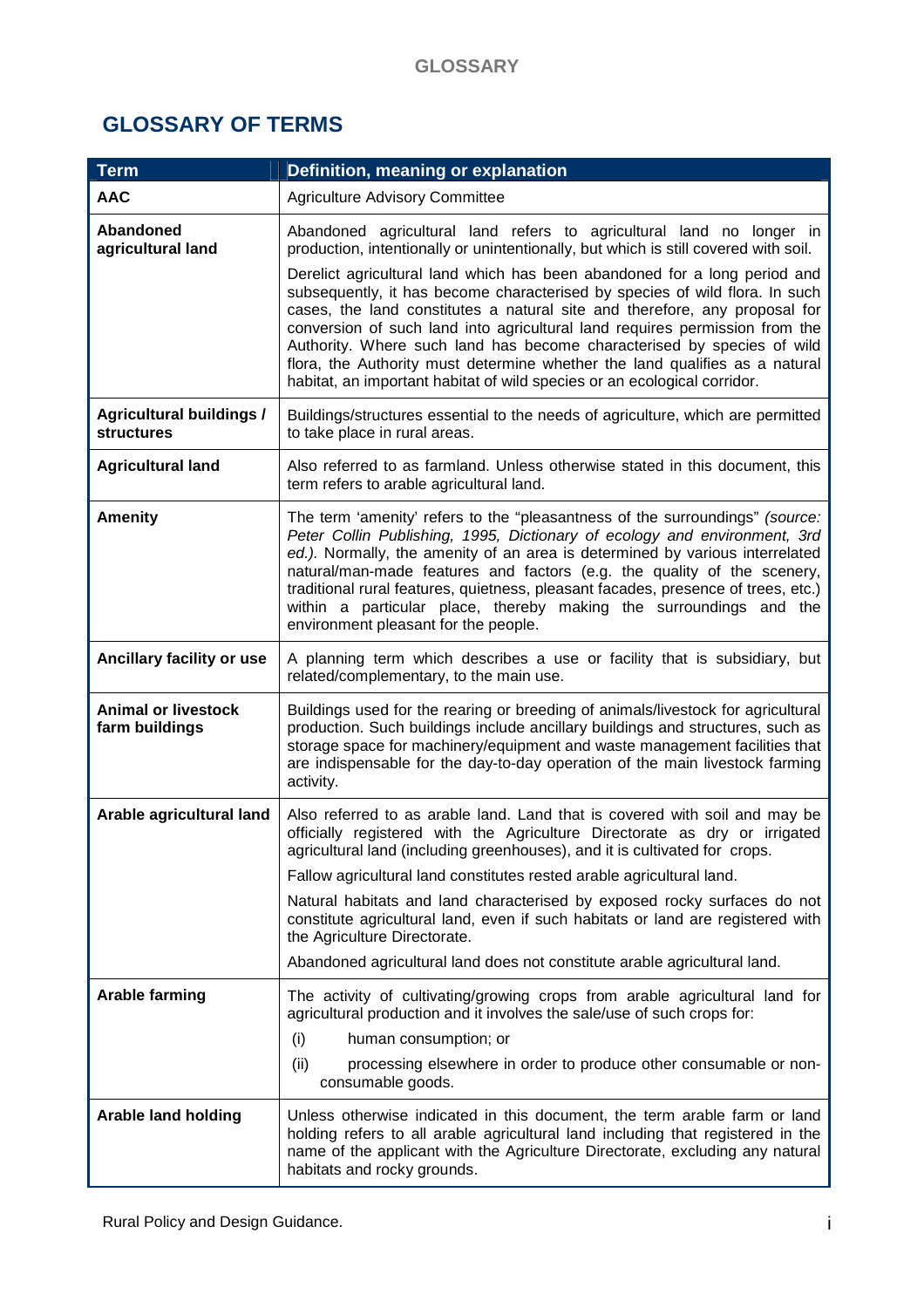## **GLOSSARY**

|                                                          | The term 'holding' is also used for specific types of agricultural activities. In<br>such cases, the term 'holding' means the same as above, but limited to the<br>type of land specified in the text/policies. As an example, a vineyard holding<br>refers to all officially registered arable land that is covered by vines; 'officially<br>registered' means that the land is registered in the name of the applicant with<br>the Agriculture DirectorateThe National Statistics Office also define<br>'agricultural holding' as a single unit, both technically and economically, which<br>has a single management and which undertakes agricultural activities within<br>the economic territory of the European Union, either as its primary or its<br>secondary activity. An agricultural holding may have various land parcels in<br>different localities and hence, all information relate to it is taken at the<br>holder's residence. |
|----------------------------------------------------------|-------------------------------------------------------------------------------------------------------------------------------------------------------------------------------------------------------------------------------------------------------------------------------------------------------------------------------------------------------------------------------------------------------------------------------------------------------------------------------------------------------------------------------------------------------------------------------------------------------------------------------------------------------------------------------------------------------------------------------------------------------------------------------------------------------------------------------------------------------------------------------------------------------------------------------------------------|
| <b>Areas of High</b><br><b>Landscape Value</b><br>(AHLV) | Areas designated (protected or identified for protection) as Areas of High<br>Landscape Value in accordance with Policy RCO 1 of the Structure Plan.                                                                                                                                                                                                                                                                                                                                                                                                                                                                                                                                                                                                                                                                                                                                                                                            |
| <b>Authority</b>                                         | The Malta Environment and Planning Authority and its successors.                                                                                                                                                                                                                                                                                                                                                                                                                                                                                                                                                                                                                                                                                                                                                                                                                                                                                |
| <b>Basement</b>                                          | A basement is an additional floor underneath the footprint of a building and<br>which is completely underground in relation to site levels. In case of different<br>site levels the exposed part of the basement shall be adequately screened<br>and landscaped.                                                                                                                                                                                                                                                                                                                                                                                                                                                                                                                                                                                                                                                                                |
| Change of use                                            | A different or new use of a building or land for which development permission<br>may be required from the Authority.                                                                                                                                                                                                                                                                                                                                                                                                                                                                                                                                                                                                                                                                                                                                                                                                                            |
| <b>Conservation</b>                                      | Positive measures for the management of existing resources or assets, both<br>natural and man made, to ensure their protection and enhancement.                                                                                                                                                                                                                                                                                                                                                                                                                                                                                                                                                                                                                                                                                                                                                                                                 |
| <b>Consolidated land</b><br>holding                      | This refers to arable agricultural land. Unless otherwise indicated in the<br>policies of this document, a consolidated land holding refers to: (i) a single<br>plot of enclosed land or (ii) a group of separate plots of enclosed land that are<br>located contiguous to each other and are owned by or leased to the same<br>person.                                                                                                                                                                                                                                                                                                                                                                                                                                                                                                                                                                                                         |
| <b>Conversion</b>                                        | Conversion may include reuse, but it may also involve structural alterations<br>and modifications to an existing building or land. Normally development<br>permission is required, unless the intended alterations/modifications are<br>permitted to take place without a formal application for development<br>permission as set out in the Development Notification Order.                                                                                                                                                                                                                                                                                                                                                                                                                                                                                                                                                                    |
| <b>Country lane</b>                                      | A narrow road in the countryside.                                                                                                                                                                                                                                                                                                                                                                                                                                                                                                                                                                                                                                                                                                                                                                                                                                                                                                               |
| Countryside                                              | Areas outside the development zone (ODZ).                                                                                                                                                                                                                                                                                                                                                                                                                                                                                                                                                                                                                                                                                                                                                                                                                                                                                                       |
| <b>Cultural heritage</b>                                 | Cultural heritage includes (but it is not limited to) monuments, buildings,<br>structures, features, remains, open space, sites and areas of historical,<br>cultural, architectural and archaeological interest. The legal definition of<br>cultural heritage is set out in the Cultural Heritage Act of 2002 (Chapter 445<br>of the Laws of Malta).                                                                                                                                                                                                                                                                                                                                                                                                                                                                                                                                                                                            |
| <b>Curtilage</b>                                         | The physical boundary surrounding a building or group of buildings, typically<br>bound by a peripheral wall.                                                                                                                                                                                                                                                                                                                                                                                                                                                                                                                                                                                                                                                                                                                                                                                                                                    |
| <b>Derelict</b>                                          | Describes buildings or places that are not cared for and are in bad condition<br>(source: Cambridge dictionary online [http://dictionary.cambridge.org]).                                                                                                                                                                                                                                                                                                                                                                                                                                                                                                                                                                                                                                                                                                                                                                                       |
| <b>Development</b><br>permission                         | A permission to carry out development as granted by the Authority on an<br>application. New buildings, major alterations and enlargement of existing<br>buildings and many changes of use of buildings and land require<br>development permission. Permission is sought from the Authority. An                                                                                                                                                                                                                                                                                                                                                                                                                                                                                                                                                                                                                                                  |

Rural Policy and Design Guidance. iii is a state of the state of the state of the state of the state of the state of the state of the state of the state of the state of the state of the state of the state of the state of t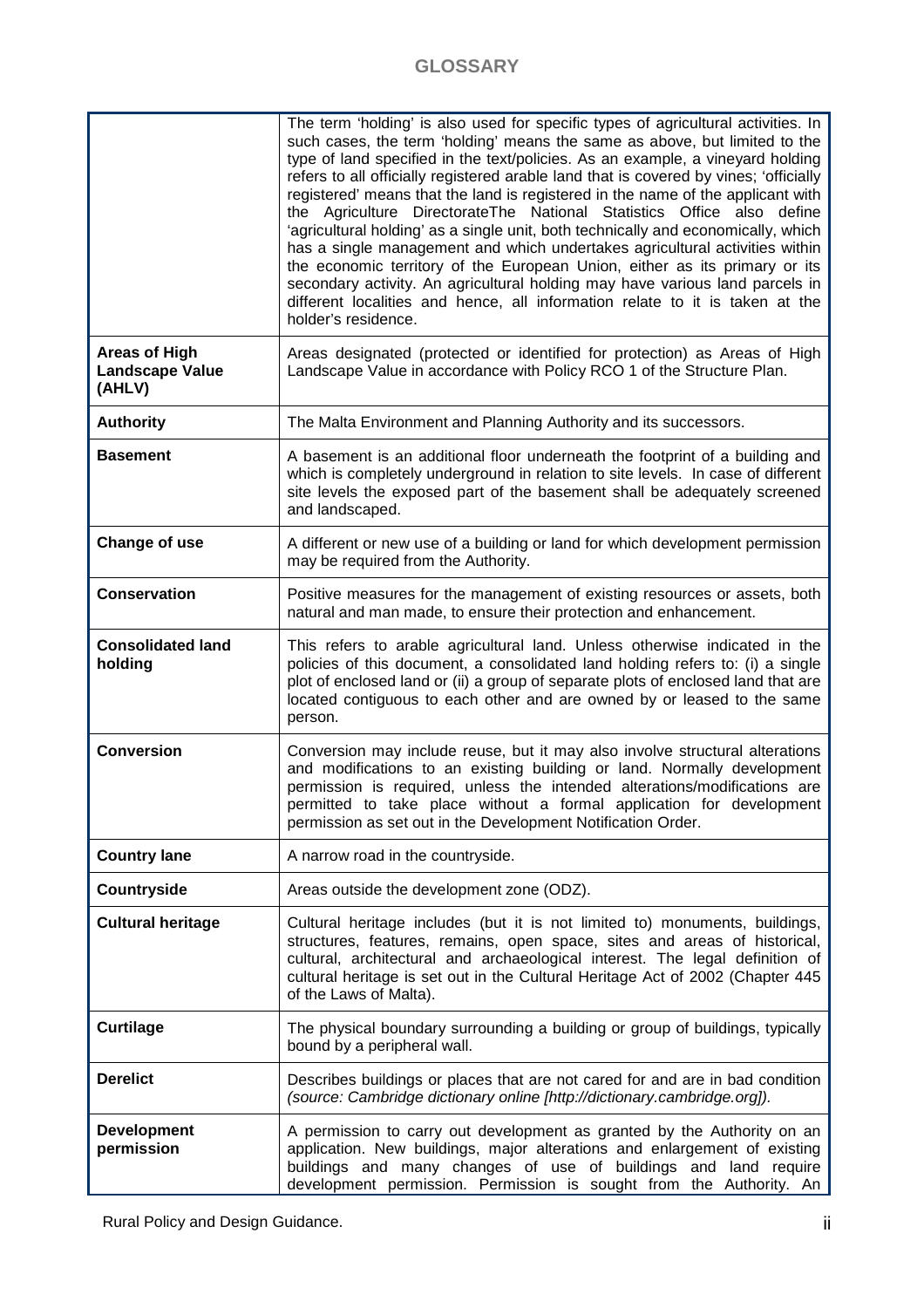|                                                                                           | application for development permission may be approved, or approved<br>subject to certain conditions, or refused.                                                                                                                                                                                                                                                                                                                                                        |
|-------------------------------------------------------------------------------------------|--------------------------------------------------------------------------------------------------------------------------------------------------------------------------------------------------------------------------------------------------------------------------------------------------------------------------------------------------------------------------------------------------------------------------------------------------------------------------|
| <b>Development zones</b>                                                                  | Designated areas where urban development is permitted. Also referred to as<br>'urban areas'. This excludes rural settlements.                                                                                                                                                                                                                                                                                                                                            |
| <b>Dilapidated</b>                                                                        | Describes something old and in poor condition (source: Cambridge dictionary<br>online [http://dictionary.cambridge.org]).                                                                                                                                                                                                                                                                                                                                                |
| <b>Disused or abandoned</b>                                                               | The condition of not being used (source: Cambridge dictionary online<br>[http://dictionary.cambridge.org]).                                                                                                                                                                                                                                                                                                                                                              |
| Dry agricultural land                                                                     | Also referred to as dry land. This refers to arable agricultural land that is not<br>irrigated land.                                                                                                                                                                                                                                                                                                                                                                     |
| <b>Dwelling</b>                                                                           | Also referred to as 'dwelling unit'. A self contained building which was<br>constructed for habitation purposes and usually accommodates a single<br>household. The terms 'farm dwelling' and 'dwelling for a livestock<br>breeder/farmer' refer to a dwelling where a farmer lives.                                                                                                                                                                                     |
| Ecological, scientific,<br>cultural,<br>archaeological,<br>landscape and scenic<br>values | These values are determined in accordance with the provisions of<br>environmental regulations, the Structure Plan, the Structure Plan Explanatory<br>Memorandum and any other policy or guidance documents approved by the<br>Authority on the subject. These include areas, sites and features which may<br>not be protected yet.                                                                                                                                       |
| <b>Edge of a watercourse</b>                                                              | The edge of a watercourse refers to the outermost border of the watercourse<br>including the valley-bed itself, valley-banks and associated vegetation; also<br>see definition of watercourse.                                                                                                                                                                                                                                                                           |
| <b>Employee</b>                                                                           | A person who works for another person or for a company for a salary.                                                                                                                                                                                                                                                                                                                                                                                                     |
| <b>ERA</b>                                                                                | Environment and Resources Authority. Reference to this authority is being<br>made as at June 2014 in anticipation of the new authority to be set up, and<br>which authority will be responsible for the Environment and Resources.                                                                                                                                                                                                                                       |
| <b>Existing building</b>                                                                  | This refers to a permitted building or a pre-1978 building which can be seen<br>on the aerial photos.                                                                                                                                                                                                                                                                                                                                                                    |
| <b>Extension</b>                                                                          | Refers to the physical expansion of a building, which could take place<br>horizontally and/or vertically.                                                                                                                                                                                                                                                                                                                                                                |
| Farm (arable or<br>livestock) or farm unit                                                | It refers to the physical features (e.g. arable land, animal farm buildings, etc.)<br>that an arable farmer or a livestock breeder operates for arable or livestock<br>farming purposes.                                                                                                                                                                                                                                                                                 |
|                                                                                           | An arable farm unit consists of all arable agricultural land that is productive<br>for the growing of crops and includes ancillary structures that are essential to<br>the needs of arable farming (e.g. reservoirs and agricultural stores). Such<br>arable land must be registered in the name of the farmer with the Agriculture<br>Directorate. Natural habitats and rocky ground do not form part of an arable<br>farm unit even if registered on applicant's name. |
|                                                                                           | A livestock farm unit is normally delineated by a physical boundary wall which<br>defines the curtilage of the same livestock farm unit. Such boundary wall<br>encloses a group of livestock farm buildings and includes internal circulation<br>space. Land that is located outside such peripheral boundary wall is not<br>regarded as part of the livestock farm unit although it will form part of the<br>holding.                                                   |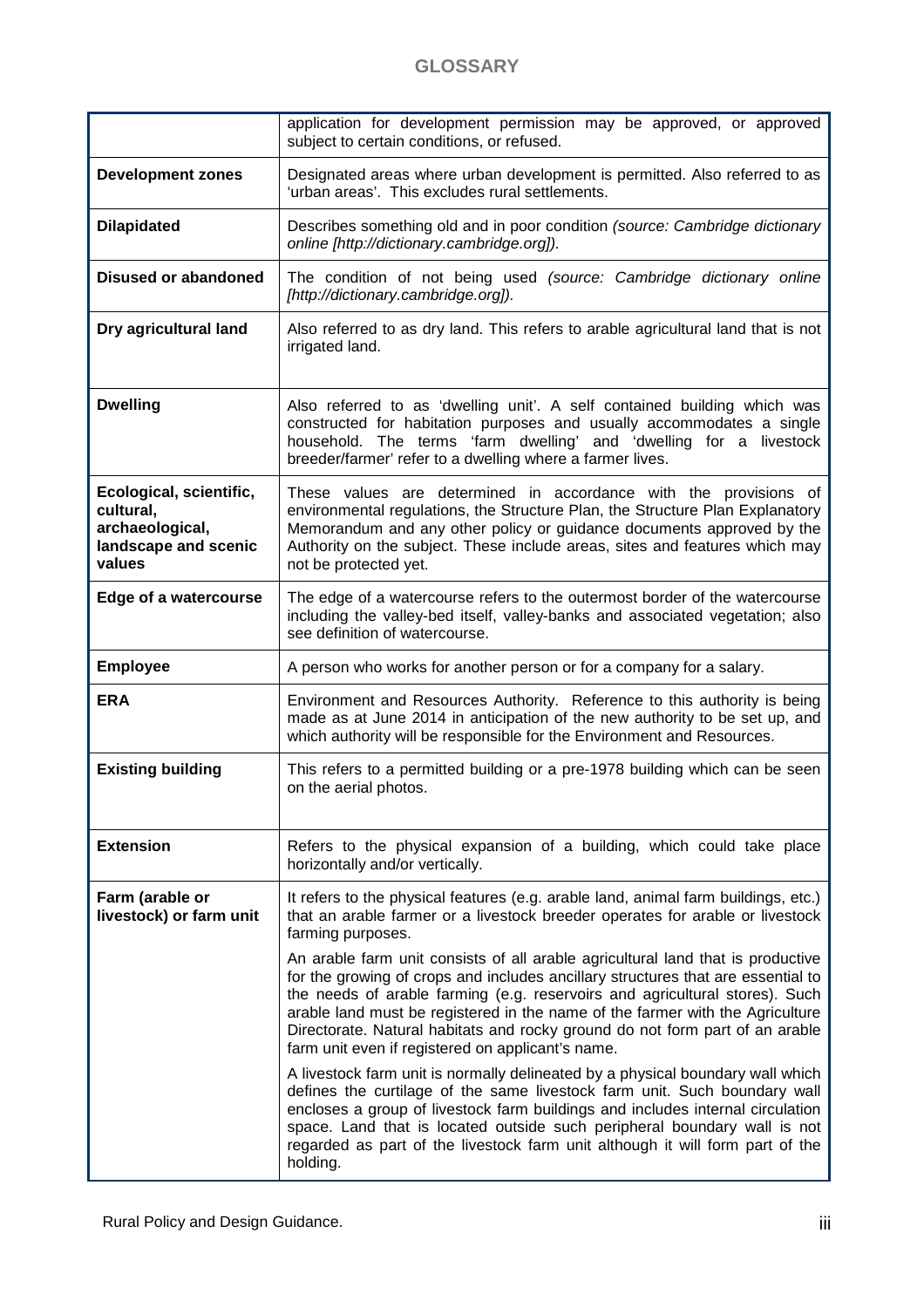| <b>Farm diversification</b>           | Farm diversification refers to activities, which augment or supplement, but do<br>not replace, agricultural activity, thereby leading to a broadening of 'farm<br>based' activities. The meaning of rural diversification or diversification of the<br>rural economy is broader than, but it includes, farm diversification.                                                                                                                                                                                                                                                                                                                                                                                                                                                         |
|---------------------------------------|--------------------------------------------------------------------------------------------------------------------------------------------------------------------------------------------------------------------------------------------------------------------------------------------------------------------------------------------------------------------------------------------------------------------------------------------------------------------------------------------------------------------------------------------------------------------------------------------------------------------------------------------------------------------------------------------------------------------------------------------------------------------------------------|
| Farm or agricultural<br>enterprise    | A farm or agricultural business, run on a commercial basis and normally by<br>private individuals or organisations (e.g. arable farmers and livestock<br>breeders). A farm or agricultural enterprise refers to the whole activity,<br>including the operational aspect of farming and the various processes<br>involved.                                                                                                                                                                                                                                                                                                                                                                                                                                                            |
| <b>Farmer</b>                         | A person registered with the Agriculture Directorate who actively conducts an<br>agriculture activity producing outputs. Farmers engaged in arable farming are<br>referred to as arable farmers. Arable farmers are engaged in the cultivation<br>of crops (including vines and olives) from arable agricultural land for<br>agricultural production. Farmers engaged in livestock farming (or animal<br>husbandry) are referred to as livestock breeders, animal breeders or livestock<br>farmers. Livestock farmers are engaged in the rearing and/or breeding of<br>animals/livestock for agricultural production. Persons engaged in the rearing<br>of horses, or any other types of animals not intended for agricultural<br>production, are not regarded as livestock farmers. |
| <b>Floor space</b>                    | For the purpose of this document, floor space is measured externally and<br>incorporates the area of all floors, including wall thickness, internal open<br>spaces (e.g. shafts and internal courtyards), roofed-over enclosed spaces but<br>excludes: (1) basement levels and (2) any common parts (e.g., shared<br>entrance halls/stairwells).                                                                                                                                                                                                                                                                                                                                                                                                                                     |
| Footpath                              | Type of pathway that is intended primarily for use by pedestrians, but not<br>other forms of traffic such as motorized vehicles and horseback.                                                                                                                                                                                                                                                                                                                                                                                                                                                                                                                                                                                                                                       |
| <b>Footprint</b>                      | The footprint of a building or structure refers to the total surface area<br>occupied by a building or structure, including all rooms, internal spaces,<br>internal open spaces (e.g. shafts and internal courtyards) and the thickness<br>of walls, at ground level. For the purpose of this document, the footprint is<br>measured externally.                                                                                                                                                                                                                                                                                                                                                                                                                                     |
| Groundwater                           | "All water which is below the surface of the ground in the saturation zone and<br>in direct contact with the ground or subsoil" (Directive 2000/60/EC, Water<br>Framework Directive).                                                                                                                                                                                                                                                                                                                                                                                                                                                                                                                                                                                                |
| <b>Habitat of species</b>             | The habitat of a species could be natural or man made (whether provided<br>intentionally or not) and includes: (i) breeding, rearing, nesting and/or resting<br>sites for the species; and (ii) land, grounds and/or features which are<br>normally associated with the presence or occurrence of wild species.                                                                                                                                                                                                                                                                                                                                                                                                                                                                      |
| <b>Indigenous species</b>             | Species which have long been present in the Maltese Islands and as a result<br>evolved and adapted themselves to the local conditions and thus form an<br>integral part of the Maltese ecosystem.                                                                                                                                                                                                                                                                                                                                                                                                                                                                                                                                                                                    |
| <b>Inland water</b>                   | "All standing or flowing water on the surface of the land, and all groundwater<br>on the landward side of the baseline from which the breadth of territorial<br>waters is measured" (Directive 2000/60/EC, Water Framework Directive).                                                                                                                                                                                                                                                                                                                                                                                                                                                                                                                                               |
| <b>Irrigated agricultural</b><br>land | Also referred to as irrigated land. This refers to arable agricultural land that is<br>irrigated from a permanent source of water that is available for irrigation<br>purposes all year round. Such permanent source of water should consist of<br>one of the following: (i) a registered borehole from where the applicant is<br>licensed to extract water; (ii) a permanent spring; (iii) a reservoir; or (iv) a<br>pipeline connected to any source mentioned in points (i) to (iii). It also                                                                                                                                                                                                                                                                                     |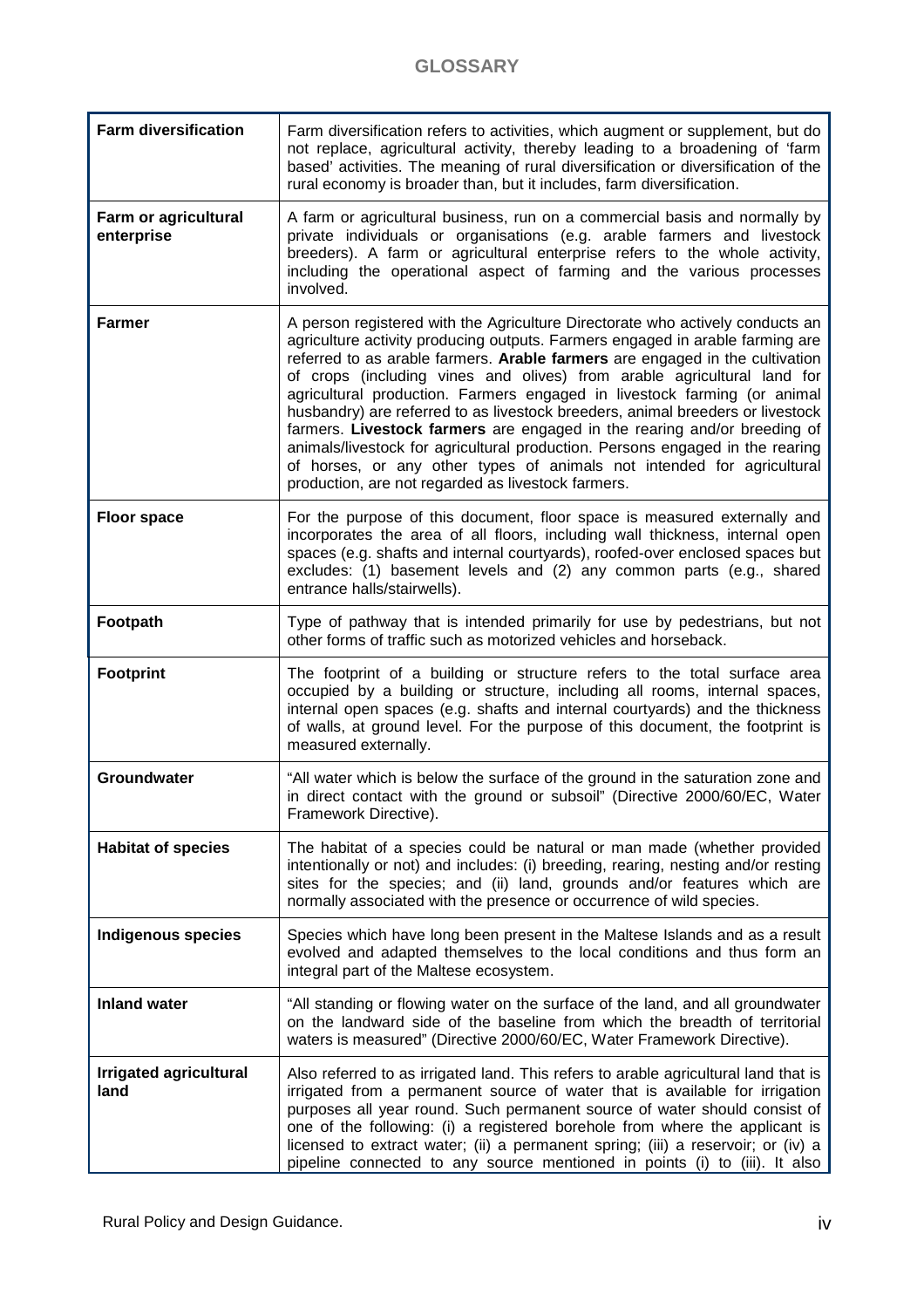#### **GLOSSARY**

|                                                 | includes land that is irrigated from naturally occurring sources of water.                                                                                                                                                                                                                                                                                                                                                                                                                            |  |
|-------------------------------------------------|-------------------------------------------------------------------------------------------------------------------------------------------------------------------------------------------------------------------------------------------------------------------------------------------------------------------------------------------------------------------------------------------------------------------------------------------------------------------------------------------------------|--|
| <b>Land fragmentation</b>                       | Normally, this term refers to an agricultural land holding of a farmer which<br>consists of separate, and often distant, parcels of arable agricultural land.                                                                                                                                                                                                                                                                                                                                         |  |
| Landscape                                       | Unless otherwise indicated in this document, landscape shall be taken to<br>refer to the visual aesthetic component of the surrounding environment (i.e.<br>views) as appreciated and interpreted through the sense of sight. The<br>landscape is determined by various rural resources and their relationship to<br>the land and its characteristics (e.g. topography, land form, terracing, etc.).<br>The term 'landscape' should not be confused with the term 'landscaping'.                      |  |
| <b>Landscape features</b>                       | These could be natural, man made or both.                                                                                                                                                                                                                                                                                                                                                                                                                                                             |  |
| Landscaping                                     | A general term used for the means by which, where appropriate,<br>development is made to fit visually into its surroundings by control of siting<br>and layout and use of trees, shrubs or grass (soft landscaping) and/or fences,<br>walls or paving (hard landscaping), whilst respecting the character of the rural<br>area as per the Guidelines on Trees, Shrubs and Plants for Planting &<br>Landscaping in the Maltese Islands issued by the Authority.                                        |  |
| Legally-established                             | Unless specified otherwise in the policy document, the term 'legally-<br>established' refers to any intervention, including land-use change and land<br>reclamation covered by development permission or that which is visible on<br>the 1978 aerial photographs.                                                                                                                                                                                                                                     |  |
| Licence                                         | An official authorisation that the competent authority or body issues in the<br>name of a particular person or organisation before the intended activity could<br>start or take place. Normally, a licence deals with the various details of an<br>activity, including processes, equipments, machinery, noise levels, air<br>emissions, number of animals to be kept/slaughtered, etc. A licence includes<br>set of conditions which must be satisfied<br>by the responsible<br>person/organisation. |  |
| <b>Livestock or animal</b><br>farming           | Also referred to animal husbandry. The activity of breeding/rearing animals<br>for agricultural production and it involves the sale/use of such produce<br>(mainly meat, eggs or milk) for<br>human consumption; or<br>(i)<br>(ii) processing elsewhere in order to produce other consumable or non-                                                                                                                                                                                                  |  |
|                                                 | consumable goods.                                                                                                                                                                                                                                                                                                                                                                                                                                                                                     |  |
| Livestock unit                                  | The Livestock Unit (LSU $-$ sometimes also LU) is a unit used to compare or<br>aggregate numbers of animals of different species or categories whose<br>equivalences are based on the food requirements of such defined animals.<br>By definition, a cow weighing 600 kg and producing 3,000 litres of milk/year $=$<br>1 LU. This term should not be confused with Livestock Farm Unit.                                                                                                              |  |
| <b>MFSA</b>                                     | <b>Malta Financial Services Authority</b>                                                                                                                                                                                                                                                                                                                                                                                                                                                             |  |
| <b>New building</b>                             | Unless otherwise indicated, a 'new building' refers to the construction of a<br>building after the adoption of this Policy Document.                                                                                                                                                                                                                                                                                                                                                                  |  |
| New development                                 | Unless otherwise indicated, new development shall be taken to refer to legal<br>development permitted after the adoption of this Policy Document.                                                                                                                                                                                                                                                                                                                                                     |  |
| <b>Outside the</b><br>development zone<br>(ODZ) | Areas located outside the designated areas in the Local Plans where urban<br>development is permitted, excluding rural settlements.                                                                                                                                                                                                                                                                                                                                                                   |  |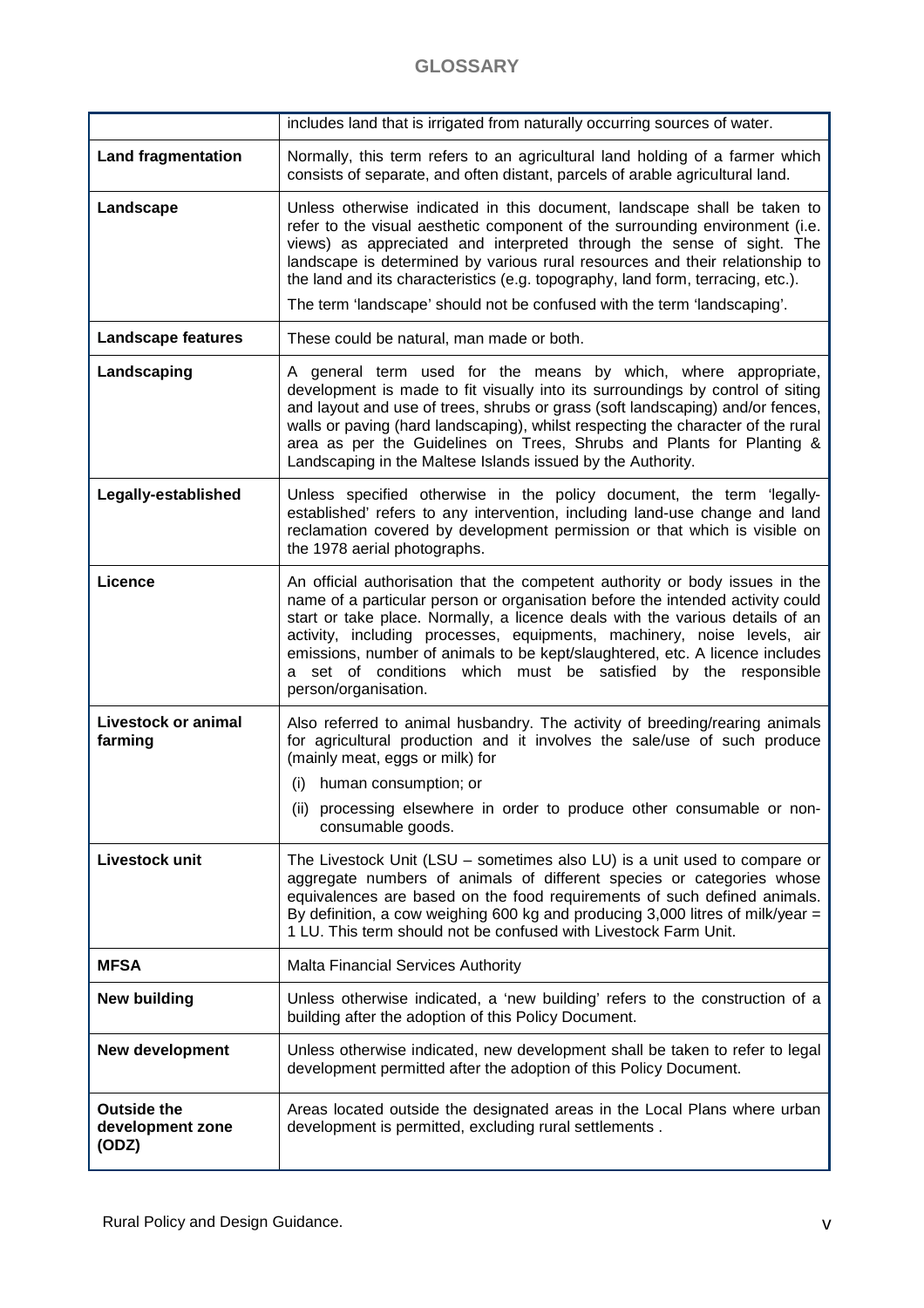| <b>Planning condition</b>  | Also referred to or known as 'conditions' or 'permit conditions'. Development<br>permission may be conditional on other works or undertakings being carried<br>out by the developer, may restrict or modify the development/its operation, or<br>require the submission of further details. Also, planning obligations may be<br>imposed as a condition of the planning permit.        |
|----------------------------|----------------------------------------------------------------------------------------------------------------------------------------------------------------------------------------------------------------------------------------------------------------------------------------------------------------------------------------------------------------------------------------|
| <b>Planning obligation</b> | Planning obligations may be requested by the Authority in accordance with<br>Article 76 of the Environment and Development Planning Act (2010).<br>Planning obligations must be carried out through a legally-binding deed duly<br>registered both at the Public Registry and the Land Registry.                                                                                       |
| <b>Proposed site</b>       | Refers to the site where the proposed development is intended to take place,<br>including any adjoining property which is indicated on the official site plan<br>submitted to the Authority. The term 'proposed siting' refers to the land area<br>(footprint) that will be occupied by the proposed development.                                                                      |
| <b>Protected species</b>   | Species of wild flora and fauna protected through environmental regulations<br>under the Environment Protection Act and/or EU environmental directives or<br>regulations.                                                                                                                                                                                                              |
| <b>Recycled stone</b>      | Stone recovered from demolition which is returned to its natural finish to be<br>re-used for construction purposes.                                                                                                                                                                                                                                                                    |
| Redevelopment              | Redevelopment involves the total demolition and rebuilding of an existing<br>permitted or pre - 1978 building or structure, or the consolidation of scattered<br>permitted or pre - 1978 buildings or structures. The design of the new<br>building/structure shall be compatible with the character of the rural<br>environment.                                                      |
| <b>Region or Regional</b>  | For the purpose of this document, any reference to 'region' or 'regional' is<br>defined as the administrative portion of the Maltese Islands bound by not<br>more than three adjacent local council boundaries.                                                                                                                                                                        |
| <b>Registered land</b>     | Land registered with the Agricultural Directorate.                                                                                                                                                                                                                                                                                                                                     |
| <b>Rehabilitation</b>      | To improve the current dilapidated or derelict conditions or status of land,<br>buildings or habitats on the basis of specific objectives (e.g. favourable<br>conservation status of a habitat or reuse of a building). Rehabilitation may not<br>necessarily result in restoration.                                                                                                   |
| <b>Residential area</b>    | An area within a Development Zone boundary designated for this purpose in<br>a Local Plan.                                                                                                                                                                                                                                                                                             |
| <b>Restoration</b>         | "The act or process of returning something [land, natural habitat, old building]<br>to its earlier good condition or position" (source: Cambridge dictionary online<br>[http://dictionary.cambridge.org]). Examples include: restoration of a natural<br>habitat which has been damaged and restoration of an old historical building<br>which has become derelict due to abandonment. |
| Ridge                      | A ridge is a geological feature having a continuous elevational crest.                                                                                                                                                                                                                                                                                                                 |
| <b>Rubble walling</b>      | The practice of constructing rubble walls -this refers to traditional methods<br>and techniques where neither cement nor cladding is used.                                                                                                                                                                                                                                             |
| <b>Rubble walls</b>        | Also referred to as random stone walls and traditional rubble walls. Low walls<br>built in random rubble (sejjieh) are a distinctive feature of Malta's countryside.<br>The term relates only to field walls built with local stones without cement or<br>mortar.                                                                                                                      |
| Ruin                       | A dilapidated structure which has lost all or the majority of its supporting walls<br>and roof(s).                                                                                                                                                                                                                                                                                     |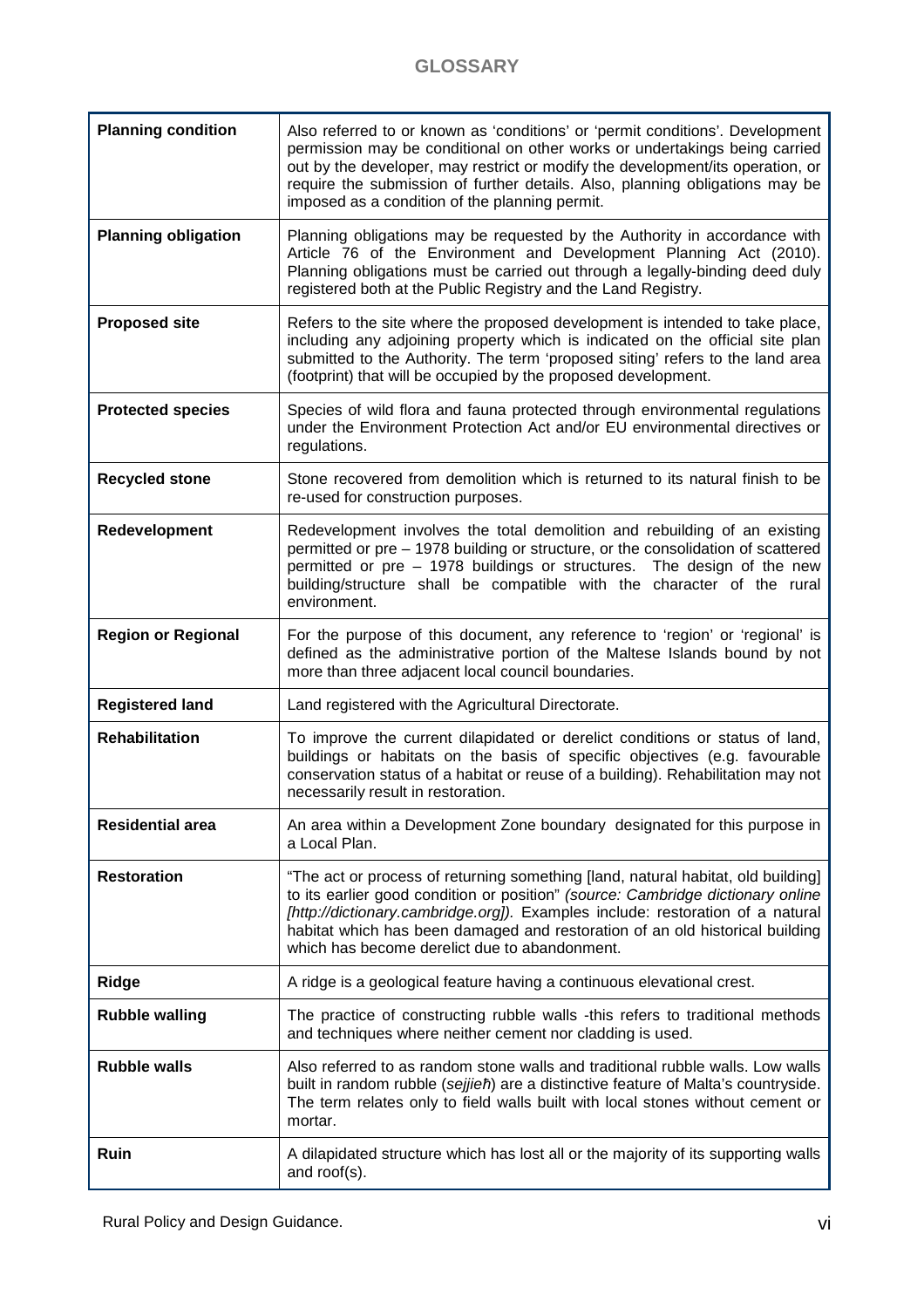#### **GLOSSARY**

| <b>Rural areas</b><br>See 'countryside'.                                                                       |                                                                                                                                                                                                                                                                                                                                                                                                                                                                                                                                                                                                   |  |
|----------------------------------------------------------------------------------------------------------------|---------------------------------------------------------------------------------------------------------------------------------------------------------------------------------------------------------------------------------------------------------------------------------------------------------------------------------------------------------------------------------------------------------------------------------------------------------------------------------------------------------------------------------------------------------------------------------------------------|--|
| <b>Rural building</b>                                                                                          | A building that is legitimately located in a rural area. It includes buildings of<br>historical or architectural value.                                                                                                                                                                                                                                                                                                                                                                                                                                                                           |  |
| <b>Rural character</b>                                                                                         | The term 'rural character' or the 'character of a rural area' is determined by<br>the various features that are found in a particular rural area and their<br>relationship to the characteristics of the land and its surroundings.                                                                                                                                                                                                                                                                                                                                                               |  |
|                                                                                                                | Protection of the rural character means conservation of the traditional<br>characteristics of the Maltese countryside or of particular local rural areas, or<br>prevention of further damage to such traditional characteristics. Conservation<br>of the character of particular rural areas could depend on:                                                                                                                                                                                                                                                                                     |  |
|                                                                                                                | effective control of human induced factors, such as the quality of design,<br>(i)<br>the types of colours and materials used, the layout and scale of the<br>development, etc.; and/or                                                                                                                                                                                                                                                                                                                                                                                                            |  |
|                                                                                                                | buildings<br>historical/architectural<br>(ii) protection<br>of<br>old<br>their<br>and<br>characteristics; and/or                                                                                                                                                                                                                                                                                                                                                                                                                                                                                  |  |
|                                                                                                                | (iii) protection of site specific characteristics of the land and its surroundings,<br>such as the open character of an area, the original land form and<br>topography, valley systems, traditional terracing, natural habitats, etc.                                                                                                                                                                                                                                                                                                                                                             |  |
| <b>Rural communities</b>                                                                                       | Households living in rural areas.                                                                                                                                                                                                                                                                                                                                                                                                                                                                                                                                                                 |  |
| <b>Rural settlements</b>                                                                                       | As designated in local plans.                                                                                                                                                                                                                                                                                                                                                                                                                                                                                                                                                                     |  |
| Scheduled, listed,<br>designated or<br>protected areas,<br>including areas/sites<br>proposed for<br>scheduling | Areas, including sites and features, that are scheduled, listed (i.e., recorded<br>in the National Protective Inventory), designated and/or protected (or which<br>merit scheduling, listing, designation and/or protection) for their ecological,<br>scientific, landscape, cultural and/or archaeological value under the<br>Environment and Development Planning Act, including those designated in<br>Local Plans and Action Plans. Areas/sites proposed for scheduling are<br>features of cultural and/or natural heritage significance worthy of protection<br>and defined by the Authority |  |
| <b>Small farm</b>                                                                                              | The threshold for a small farm is an animal population of poultry, rabbits,<br>sheep and goats established by the Veterinary Services Regulations.                                                                                                                                                                                                                                                                                                                                                                                                                                                |  |
| Soil retaining rubble<br>walls                                                                                 | Rubble walls which were/are built in order to retain soil in terraced fields.                                                                                                                                                                                                                                                                                                                                                                                                                                                                                                                     |  |
| <b>Under-utilised building</b>                                                                                 | Not used in an efficient way and therefore, the existing building is capable of<br>accommodating other uses/activities without requiring any structural<br>alterations or changes.                                                                                                                                                                                                                                                                                                                                                                                                                |  |
| <b>Urban areas</b>                                                                                             | See 'development zones'.                                                                                                                                                                                                                                                                                                                                                                                                                                                                                                                                                                          |  |
| <b>Vernacular</b>                                                                                              | Containing features which reflect local needs, traditions, and construction<br>materials.                                                                                                                                                                                                                                                                                                                                                                                                                                                                                                         |  |
| Watercourse                                                                                                    | A natural or semi-natural channel through which water flows. Natural and<br>some semi-natural watercourses are normally found at the bottom of valleys<br>(also referred to as valley beds). Natural watercourses which have been<br>altered in the past, mainly for agricultural purposes or for the construction of<br>country roads, are considered as semi-natural watercourses.                                                                                                                                                                                                              |  |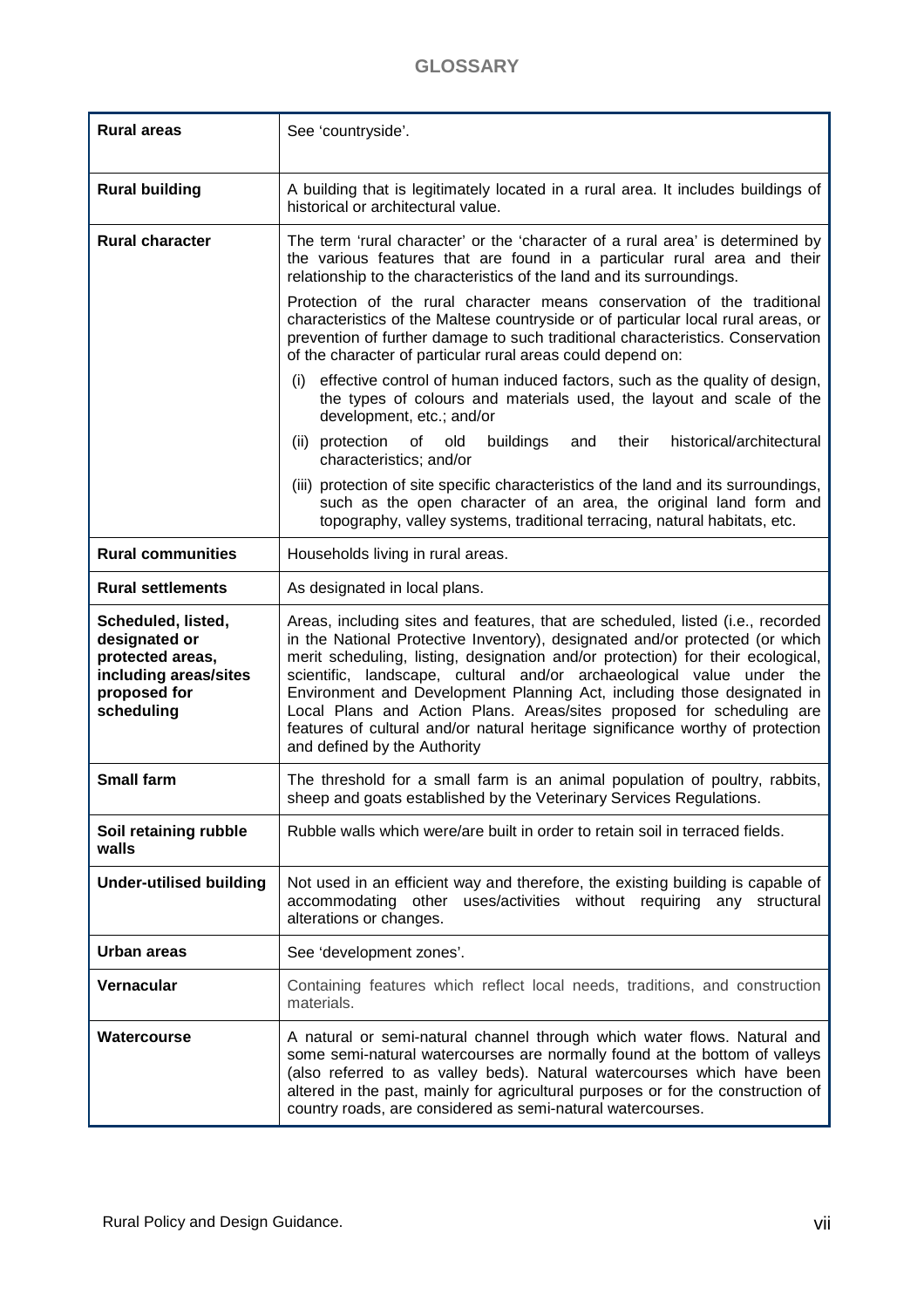# **SCOPE**

- 0.1 The Rural Policy and Design Guidance, 2014 document is repealing the previous three documents namely the Policy and Design Guidance – Agriculture and Farm Diversification and Stables Policy (AFDS), 2008, the Development Control Guidance: Development Outside Built-Up Areas (PLP 20), 1995 and the Development Control Guidance: Swimming Pools Outside Development Zone, 2000.
- 0.2 The spirit of this document is to allow whoever genuinely needs to upgrade or redevelop an existing building or to construct a new one outside the development zone, in conjunction with its use. This policy is to be used by the deciding board as a basis of its decisions. However there may be particular circumstances where there is also a genuine need for more than the minimum thresholds and, conversely, where a more restrictive approach has to be adopted to the proposed development. Proposals which are not addressed by this Policy document may be considered on their own merits by the relative entities if it is felt that the proposal will generate an improvement or negative effect to the area where it is located.
- 0.3 The implementation of the policy will be considered as an enhancement to the rural scene if the buildings are used for what they are permitted. Buildings have to be seen as an improvement to the economic growth of the farming sector, with a **particular emphasis on young farmers who should be given all support in establishing their farming enterprise**. The use of buildings should be continuous and the creation of derelict buildings within their expected life-time should be discouraged**.**
- 0.4 Whilst farming practices sometimes conflict with conservation objectives, most of the countryside owes its character to agriculture. The loss of agricultural land to development means a reduction in the area of open countryside and in the resources available for food production. Development plans and proposals therefore need to take account of approved new buildings and their impact on the quality of any agricultural land which will be lost.
- 0.5 There is also scope for diversification of farms by small scale enterprises such as small scale farm retail, farm-based visitor attractions and agro-tourism accommodation. Also, whilst established rural activities may not be well sited by today's standards, their reasonable expansion on site needs to be considered.
- 0.6 The conversions and changes of use are ways of making efficient use of buildings constructed to meet economic and social needs which have since changed. They provide a way of allowing necessary or desirable changes without too great an impact on the open countryside.
- 0.7 Conversions to create dwellings raise concerns. A higher priority should be given to conversion that generates employment and to uses that cannot be accommodated within the development zone boundary.
- 0.8 Scattered dwellings can have a very damaging effect on the rural scene, particularly if they are significantly larger than traditional buildings or of an uncomplimentary appearance. In certain cases the redevelopment of a permitted building that was developed unsympathetically in the countryside may be considered as a gain if it is properly redeveloped.
- 0.9 Where land outside the development zone is physically separate from villages, reinstatement for agriculture and nature conservation will normally be sought. There may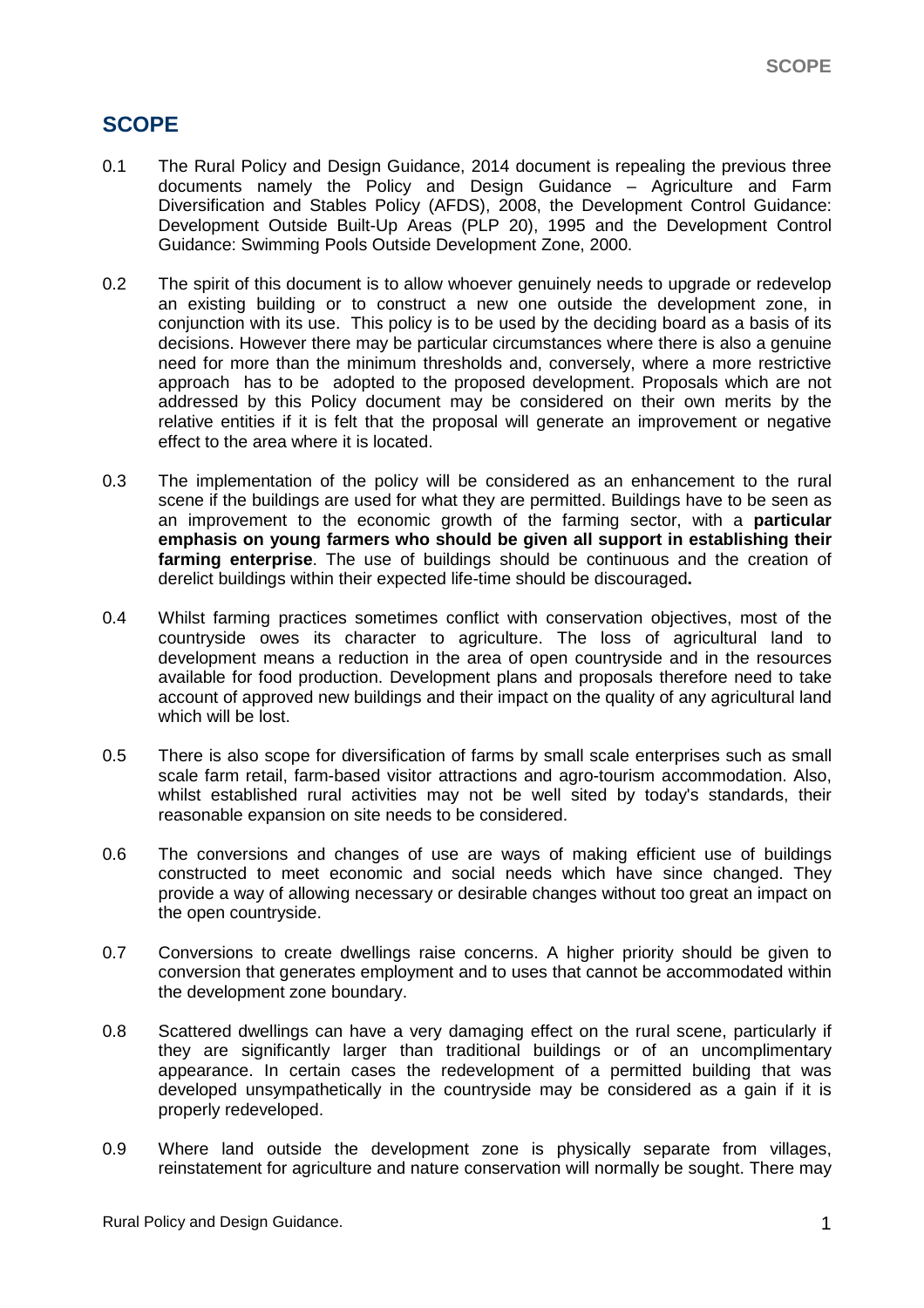be overriding reasons for seeking a change to another use, for example in order to maintain the economic life of buildings, or to accommodate a use in the countryside not environmentally acceptable in other areas. The site should realistically accommodate the development and interventions without significant modifications to topography and landscape.

0.10 Where there is reason to believe that archaeological remains exist on a development site, but where their extent and importance are uncertain, it will normally be appropriate for the developer to arrange for a field evaluation to be carried out to furnish the information on which to base a planning decision. Consultation with the Superintendent of Cultural Heritage will be required.

#### **Relationship to Environmental Regulations**

0.11 This document also takes account of environmental obligations having a direct influence on the land-use planning system and integrates various environmental planning criteria into the policies. Two key obligations pertain to the Environmental Impact Assessment process, and the maintenance of favourable conservation status of Special Areas of Conservation and Special Protected Area, which may trigger the need for an Appropriate Assessment as per L.N. 114/07.

Various other European and national environmental obligations do not have a direct influence on the land-use planning system. However, such environmental obligations may still influence the operation of the development and therefore, developers must ensure that their activities satisfy the operational requirements of environmental obligations (e.g. Waste Management Permits) prior to initiating or continuing the operation- the necessary procedures with the authority responsible for environment regulation are still required. These environmental obligations are established in national environmental regulations, issued under the Environment and Development Planning Act of 2010; all environmental regulations and designations (including groundwater protection zones, nitrate protection zone, etc) are accessible from the Authority's website.

#### **The Structure of this Document**

- 0.12 This document is presented in six Parts.
- 0.13 **Part 1** provides a set of overarching general policies.
- 0.14 **Part 2** is concerned with farm dwellings and agricultural buildings, namely:
	- o Farm Dwellings for Livestock and Arable Farmers
	- o Agricultural Buildings and Structures
		- livestock farming buildings for livestock and associated storage
		- slaughterhouses within operational livestock farms (rabbits and poultry only)
		- agricultural stores for arable farming
		- greenhouses
		- reservoirs, pump chambers and traditional wind-driven pumps
	- o Land for Agricultural Use
	- o Land Demarcation and Rubble Walls
- 0.15 **Part 3** considers development related to value added activities, namely boutique wineries, olive oil production and beekeeping/honey processing.

.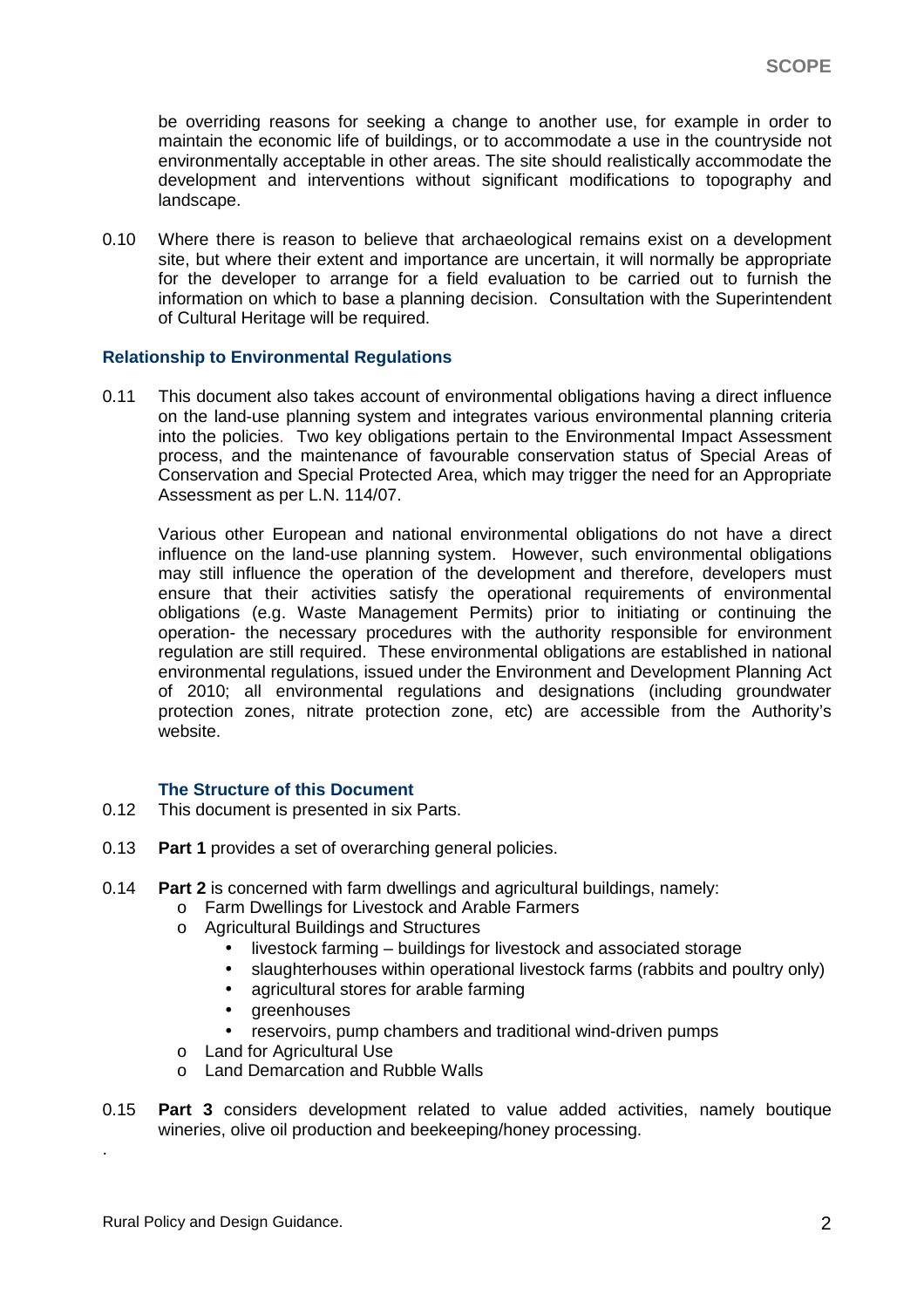- 0.16 **Part 4** addresses farm diversification and sets out policies for specific forms of development, including farm retail outlets, visitor attractions and agro-tourism accommodation.
- 0.17 **Part 5** provides a policy context for animal sanctuaries, animal enclosures, horse stables and horse riding/sports establishments.
- 0.18 **Part 6** is a revised version of the 1995 Policy Paper on development outside built-up areas (PLP 20) and the 2000 Policy on Swimming Pools ODZ.

#### **Form and Use of the Policies**

- 0.19 In Parts 1 to 6, the policies are set out in **bold** and are presented in a text box. Part 1 sets out the main objective of this Policy Document and the general policies for all types of developments considered in the specific policies for particular types of developments in Parts 2 to 6.
- 0.20 The value of any bank guarantee related to landscaping schemes shall be calculated in relation to the number of trees, at a rate as set from time to time by the Authority in relation to all development

#### **Review of this Document**

- 0.21 The Authority will monitor the operation and implementation of the policies in this document and will periodically review them to ensure that they remain up to date and effective.
- 0.22 There may be particular circumstances where justified variations from this document will be considered by the deciding body. More responsibility has been given to external consultees and it is expected that the report submitted by the consulting body proves sufficient justification when departing from the policy document.
- 0.23 A 10% tolerance, as a flexibility extension, may be allowable only where fully justified. The extension, in case of floor space, shall however, not exceed 15m².
- 0.24 The policies contained herein supersede any conflicting provisions concerning Categories 1, 2 and 3 rural settlements.
- 0.25 Any development permit issued under this policy document does not remove the need of obtaining any other permission required by law.
- 0.26 Transitory provisions for all those applications located ODZ which are / have not been deferred for a decision by the Environment and Planning Review Tribunal (EPRT) on the date of coming into force of this policy, the applicant shall be requested by the EPRT to indicate the policy document/s which shall be used for determination of the appeal i.e. on either the previous three documents (namely the Policy and Design Guidance – Agriculture and Farm Diversification and Stables Policy (AFDS), 2008, the Development Control Guidance: Development Outside Built-Up Areas (PLP 20), 1995 and the Development Control Guidance: Swimming Pools Outside Development Zone, 2000), or on the basis of this Rural Policy and Design Guidance, 2014.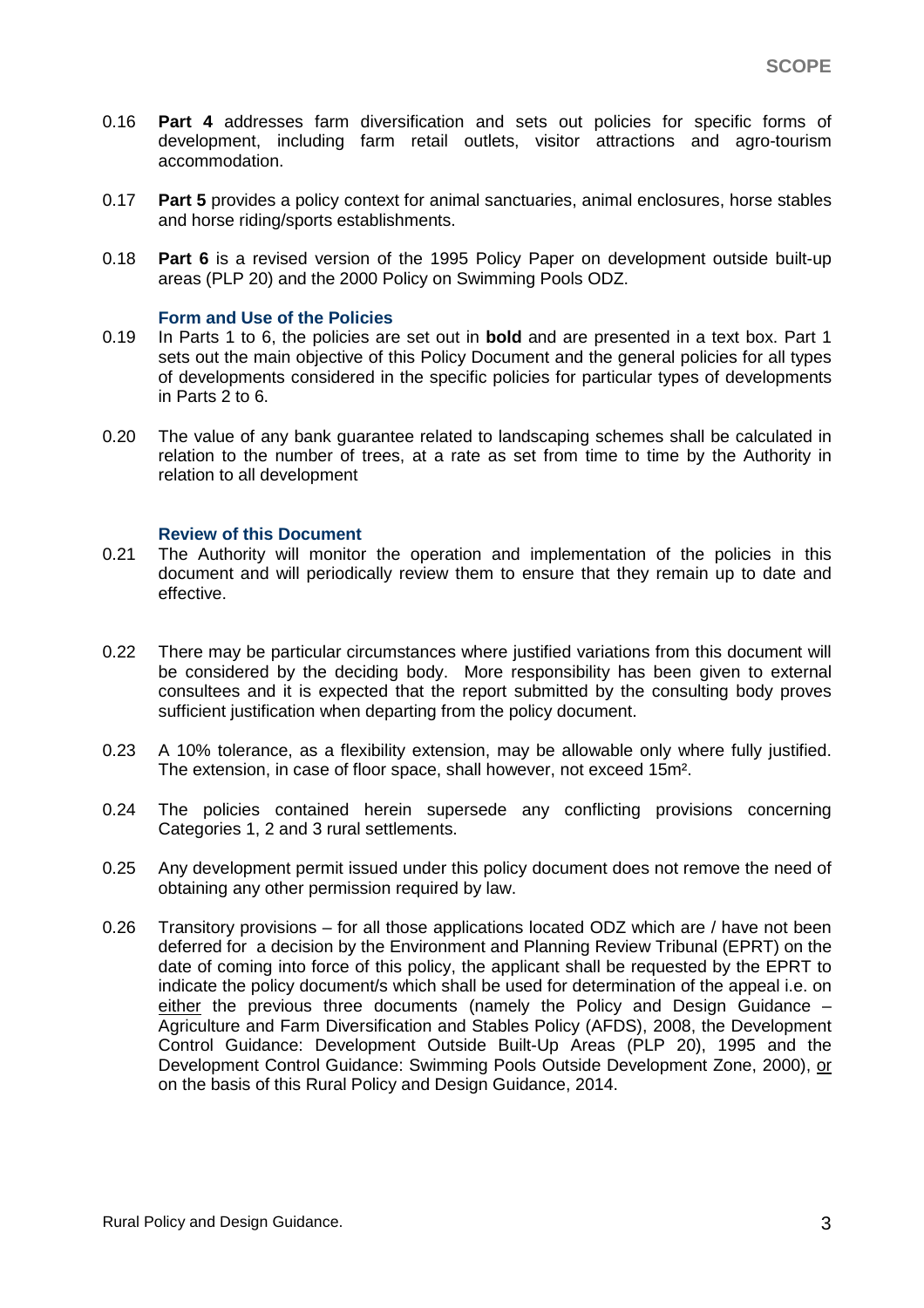# **PART 1: GENERAL POLICIES AND OBJECTIVES**

#### **1.1 INTRODUCTION**

- 1.1.1 The policy objectives of this document are as follows:
	- **To support development that is essential and genuine to the needs of sustainable agriculture and rural development in order to complement the competitiveness of the rural economy;**
	- **To encourage farmers to diversify their main agricultural activities, whilst discouraging any proliferation of unnecessary new buildings outside the development zone boundaries; and**
	- **To ensure proper conservation and management of the countryside for both present and future generations by:** 
		- **(a) protecting the amenity and setting of rural areas, including the rural character and landscape,**
		- **(b) ensuring proper conservation and management of the natural environment, cultural and natural heritage, biodiversity and important landscape features;**
		- **(c) encouraging the sustainable use of rural resources;**
		- **(d) safeguarding and enhancing features that are important for the informal enjoyment/appreciation of the countryside and its resources;**
		- **(e) encouraging the overall improvement of the rural environment, whilst discouraging activities that would lead to neglect, dereliction and/or deterioration of rural resources through soil erosion, flooding, pollution and illegal dumping of waste; and**
		- **(f) promoting the sustainable re-use and redevelopment of legallyestablished buildings outside development zone.**
- 1.1.2 The Authority, government entities, architects, planners, farmers, developers, consultants, land managers and the general public have an important role in the implementation of these objectives. The stated objectives are intended to support the shift of local agriculture and farming towards sustainable agriculture and environmental stewardship, by ensuring protection and proper management of the countryside and its resources for both present and future generations. The benefits of the countryside, as also recognised by the EU, are not restricted to farmers and rural communities: the countryside and its natural and cultural resources are important public goods for the benefit of the community as a whole, including tourists who choose to visit Malta as their holiday destination. The Authority's intention to seek protection, maintenance and enhancement of the countryside ensures that:
	- the social and environmental benefits of rural areas are maintained and improved;
	- negative externalities imposed on third parties and/or the environment are prohibited/cancelled or properly mitigated; and
	- development which requires a rural location is carried out in a sensitive manner and in suitable locations, while contributing towards the overall improvement of the rural environment for the benefit of society and the local rural economy.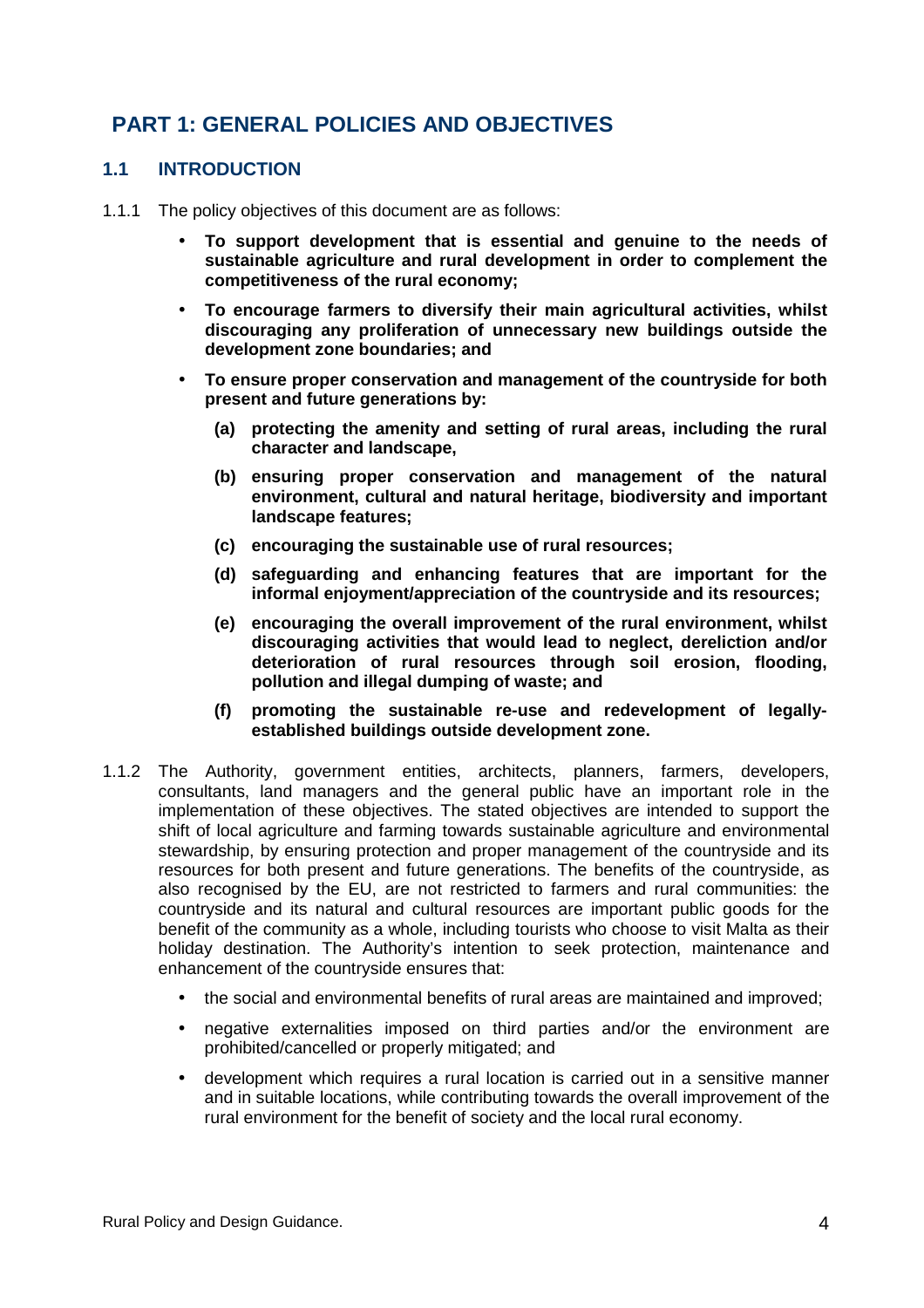#### **1.2 GENERAL POLICIES**

These general policies are to be read and applied in conjunction with all the other policies when reviewing development proposals.

#### **POLICY 1.2A NATIONAL POLICY PROJECTS**

**Any project of national interest arising from National Government Policies which departs from the policies formulated in this document shall be assessed on its own merits subject to consultation with the Departments/Authorities/Committees concerned.**

#### **POLICY 1.2B RESEARCH AND INNOVATION**

**Any specific project, undertaken by a stakeholder, farmer, rural business or any individual, which is supported by a Non Governmental Organisation (NGO) and which is required for research and innovation may be permitted subject to:** 

 **(1) consultation with the AAC and any other department regulating such a proposal; and** 

 **(2) the project shall last for a maximum period of 5 years and the land can be reinstated to its original state without any reimbursement.** 

#### **POLICY 1.2C PROHIBITING THE PROLIFERATION OF VACANT BUILDINGS**

**Any building permitted by this policy document which is not used for a period of three consecutive years within thirty years from the date of issue of the permit, and/or is not used for its permitted purpose shall be demolished at the expense of the owner.**

#### **POLICY 1.2D: SOIL CONSERVATION AND MONITORING**

**The Authority, in conjunction with the AAC, will actively promote soil conservation and monitoring measures, by adopting the following overarching principles:** 

- **(1) a general support in favour of in situ soil conservation;**
- **(2) appropriate evaluation of existing soil quality within those sites/land onto which rural development proposals are submitted; and**
- **(3) the controlled re-use of soil within the same arable holding rather than soil relocation.**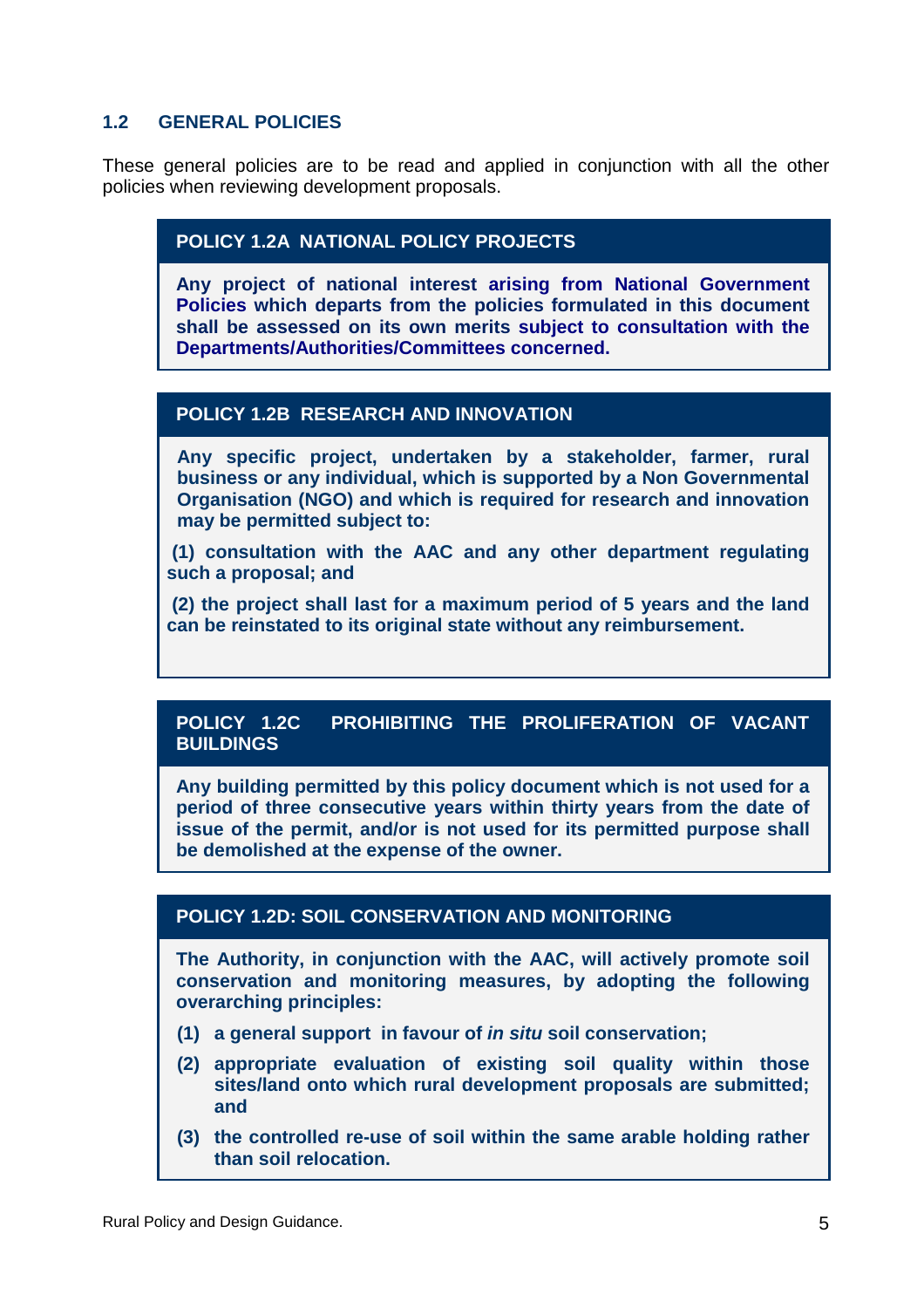- 1.2.1 Soil is a non-renewable resource over the human time-scale and an integral component of (and has a pivotal function in) vested ecosystems, both at local and global levels. The preservation of soil functions underpins conservation of habitats that shape rural landscapes. Moreover, soil biodiversity and conservation are crucial if we are to sustain human consumption patterns and needs; and retain natural processes shaping the local environment which exert a significant impact upon climate conditions.
- 1.2.2 Besides, a range of essential nutrients and microbial diversity which are continuously recycled between the soil and plants, geological depositions, groundwater and the atmosphere would remain capable of supporting the ecosystems on which our economic activities and our well-being depend.
- 1.2.3 **Policy 1.2D** promotes soil management measures by setting out overarching conservation principles for development proposals that affect soil with a view to prevent its degradation in the form of organic matter decline, erosion, compaction, sealing, contamination, loss of soil's life forms, salinisation, landsliding and desertification.
- 1.2.4 Unattended soil problems may cause agricultural crop yield losses, thus distorting effective resource management.

## **POLICY 1.2E: UTILITY SERVICES**

**Proposed works for the provision of utility services, including those for electricity and water supply, drainage and sewage disposal, shall be subject to consultation with the respective Departments/Authorities and shall, wherever possible, be located underground within trenches under existing legitimate roads or tracks. Where required, an underground leak-proof cesspit shall be incorporated beneath the proposed building or immediately next to the existing building which it is intended to serve.** 

## **POLICY 1.2F: PROTECTED SPECIES AND THEIR HABITATS**

**Proposals which would damage and/or disturb (directly or indirectly):**

- **a) any protected species of wild flora or fauna; and/or**
- **b) any habitat of protected species of wild flora or fauna, whether man-made or natural, and including any important breeding, rearing or resting sites,**

**will not be permitted, unless the Authority is certain that all legal requirements and conditions of the relevant environmental regulations are satisfied.** 

**This policy does not apply to rehabilitation of water courses intended for the conservation of water resources subject to consultation with ERA.**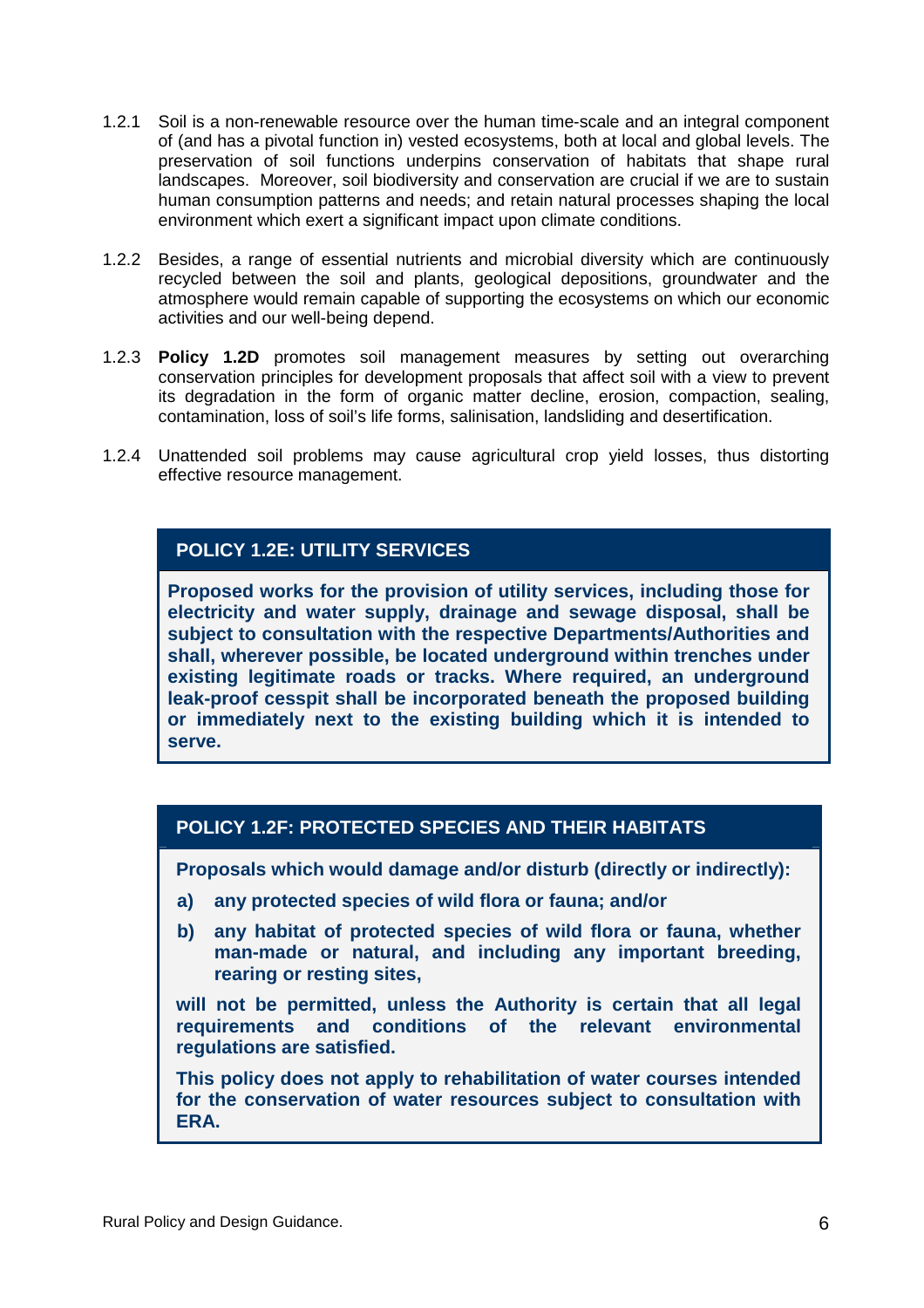- 1.2.5 The objective of **Policy 1.2F** is to ensure conservation of protected species of wild flora and fauna, together with their habitat(s) (both man-made and natural). Before granting any development permission, the Authority shall be satisfied that the proposal would not cause damage or disturbance to protected species and/or their habitats, unless the proposal satisfies the **legal requirements** of the relevant national environmental regulations. In this regard, the Authority shall determine whether the resulting damage and/or disturbance could be avoided or mitigated through proper mitigation measures or alternative solutions; the proposal shall be amended accordingly. Where the affected protected species (including their habitats) is also of Community Importance, the Authority shall ensure that the objectives and procedures of the EU Habitats Directive, including any necessary reporting obligations, together with the Wild Birds Directive are fully satisfied.
- 1.2.6 In **assessing the potential damage or disturbance** on protected species and/or their habitats, the Authority shall have regard to both:
	- direct effects, such as the eradication of a species or habitat to accommodate development or any ancillary activity (including proposals for landscaping); and/or
	- indirect effects, through (for example) induced changes to the characteristics and conditions of habitats (example: pollution of soil or water, introduction of alien materials/species, etc.) or through an activity which may be limited in time (example: light pollution, noise, vibration, etc.).

## **POLICY 1.2G : PROTECTED AREAS, SPECIAL AREAS OF CONSERVATION AND SPECIAL PROTECTED AREA**

**Proposed developments which would have an unacceptable adverse environment, landscape, cultural or archaeological impact will not be permitted.** 

Policy 1.2G deals with the conservation of scheduled, listed, designated or protected areas including Special Areas of Conservation (SACs), Special Protected Areas (SPAs), Areas of Ecological Importance(AEIs), Sites of Scientific Importance (SSIs), Areas and Sites of Archaeological Importance (including buffer zones) (AAIs and SAIs), Areas of High Landscape Value (AHLV) and Protected Landscape Areas.

## **POLICY 1.2H: PROTECTION OF LANDSCAPE FEATURES**

**The Authority will seek to conserve, maintain and enhance important landscape features that contribute to:** 

- **the connectivity, appearance and/or integrity of protected areas, sites and/or features,**
- **the character, scenic or ecological value of the rural area.**

**Proposals which would have an adverse impact on important landscape features, including their integrity or character, will not be permitted, unless the adverse impact is avoided or mitigated to the satisfaction of the Authority.** 

**The Authority will seek to establish a legal management agreement with the applicant to ensure adequate protection and continuous management of important landscape features.**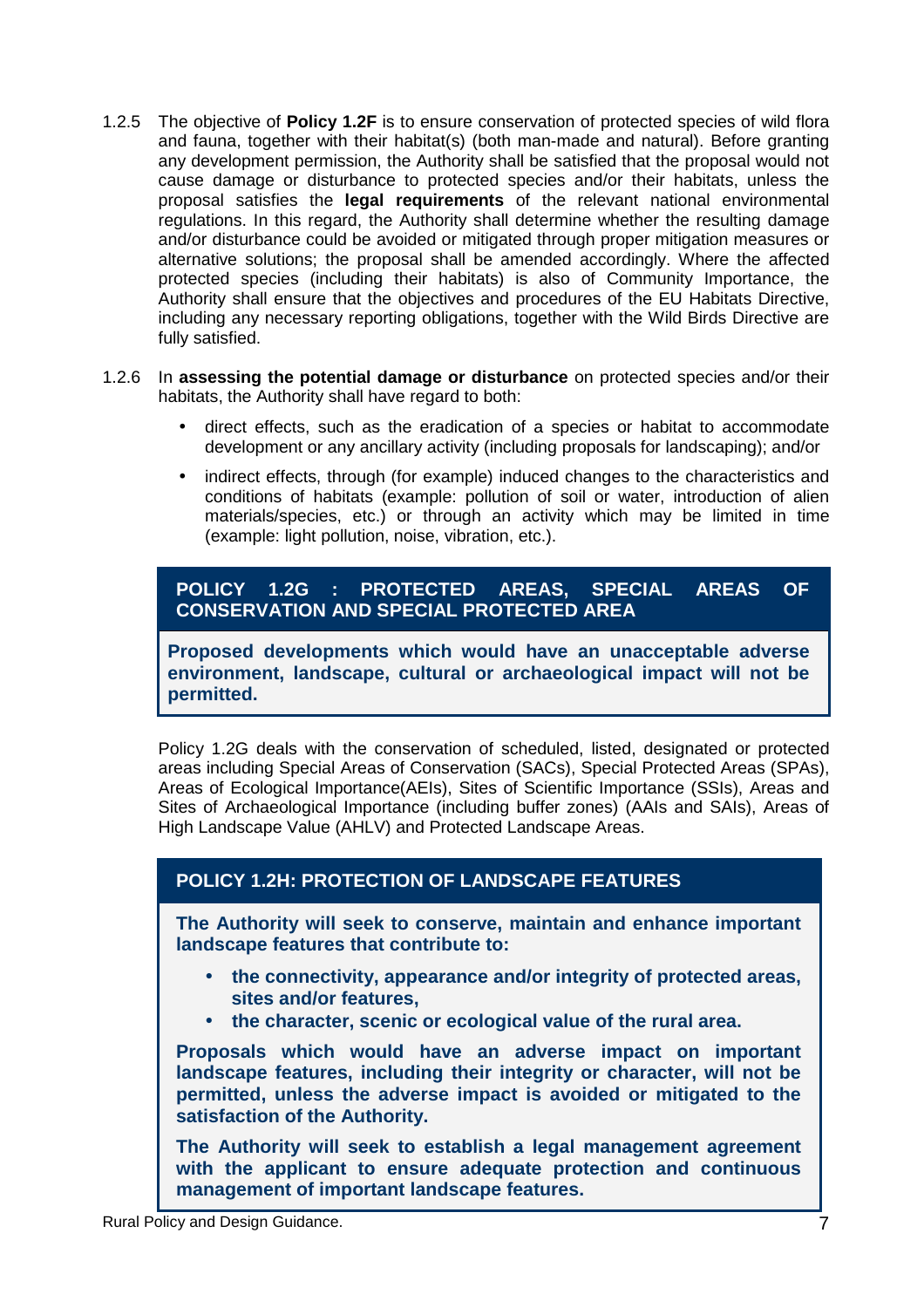Policy 1.2H protects important features of the landscape. These include rubble walls, terracing which follows the natural contour of the site, watercourses and natural pools, woodland, stands of indigenous trees etc.

## **POLICY 1.2I : COUNTRY PATHWAYS**

- **(1) The Authority will safeguard traditional and/or historical country pathways and their character, together with any abutting rubble walls, irrespective of their type of ownership.**
- **(2) Proposals which would cause damage to and/or destruction, closure, removal, obstruction or hindrance of public country pathways will not be permitted.**
- 1.2.7 The countryside is characterised by various types of country pathways. In the context of **Policy 1.2I**, the term 'country pathway' must be interpreted in a very broad sense to include:
	- **country roads/lanes:** normally surfaced (although not normally maintained) and accessible by vehicles;
	- **farm access roads/lanes:** tend to be hard surfaced (e.g. with concrete) and are normally established to connect (often from one end only) particular land or buildings, directly to country roads/lanes or other roads. The colour of the concreted surface tends to dominate in rural contexts and is intrusive in the landscape;
	- **farm tracks:** consist of rough and informal roads (normally their surface consists of compacted earth) that are accessible by vehicles and tend to connect particular land or buildings directly to country roads/lanes or other roads;
	- **traditional footways or cartways/tracks ('sqaqien'):** 3 metres wide or less; normally un-surfaced; made up of compacted earth or characterised by exposed rocky ground as a consequence of water erosion. These types of paths tend to be connected to other pathways, public places, natural areas, the coast, watercourses, etc., and are normally bounded by rubble walls. These types of footways/tracks are normally found in:
		- predominantly agricultural areas characterised by cultivated and/or fallow land; and
		- areas which became characterised by natural habitats or features (e.g. dense stands of trees) as a consequence of agricultural abandonment;
	- **rights of way:** these are informal tracks, normally unsurfaced, passing through arable fields and provide access to farmers or land managers having no direct access to their land from country roads/lanes;
	- **military pathways:** used in the past for military purposes (e.g. Victoria Lines); and
	- **informal pathways:** normally established on natural sites and are characterised by compacted ground as a result of continuous trampling and erosion.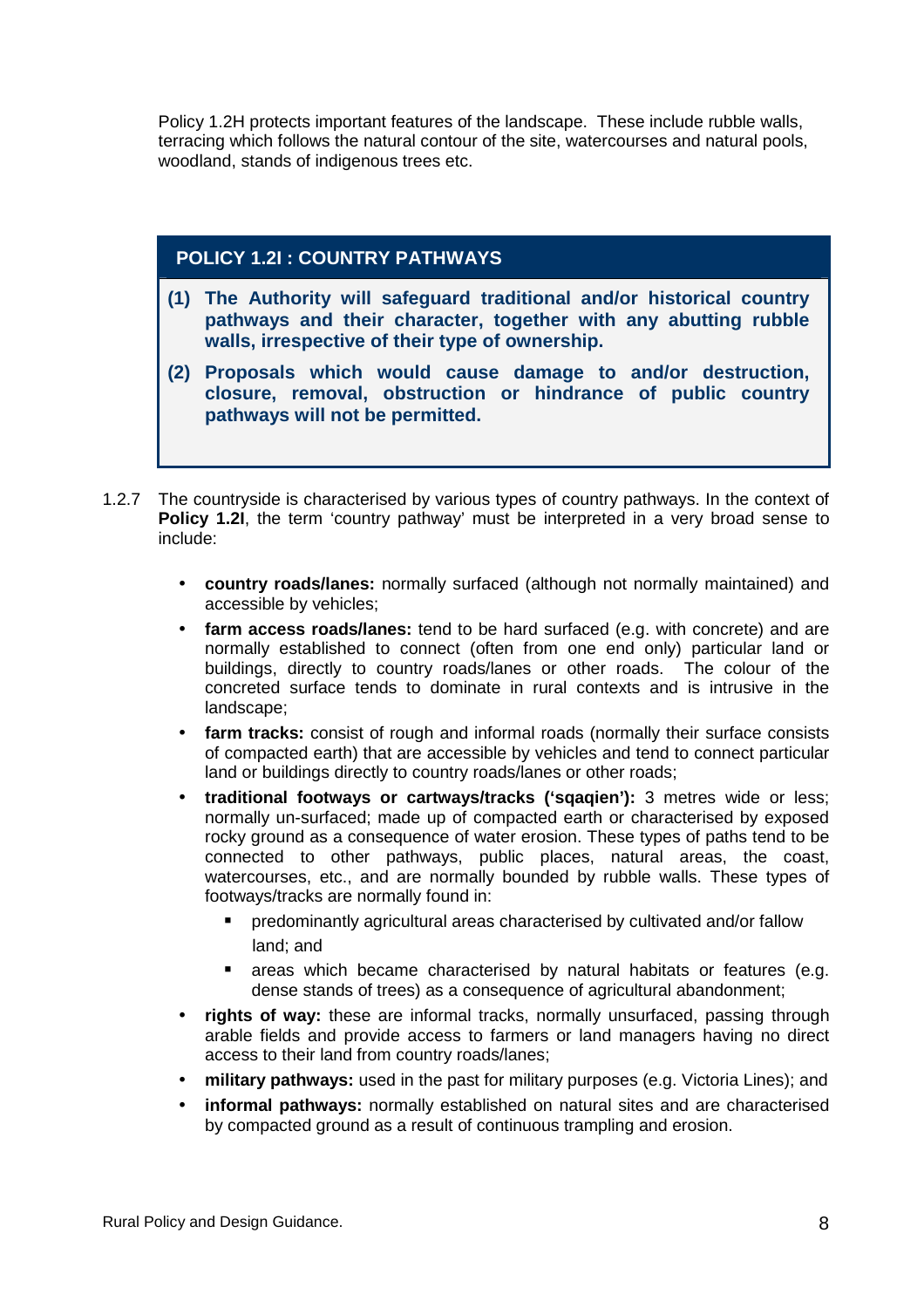There may be several other types and variations of pathways in the countryside, some of which could consist of a mixture of those listed above.

1.2.8 **Policy 1.2I** protects old traditional pathways and their character, irrespective of their type of ownership. When assessing the impact of proposed developments on country pathways, the Authority must afford the necessary protection to traditional and/or historical country pathways and their character, and shall require the applicant to keep such pathways in good state of repair, including the proper maintenance of abutting rubble walls.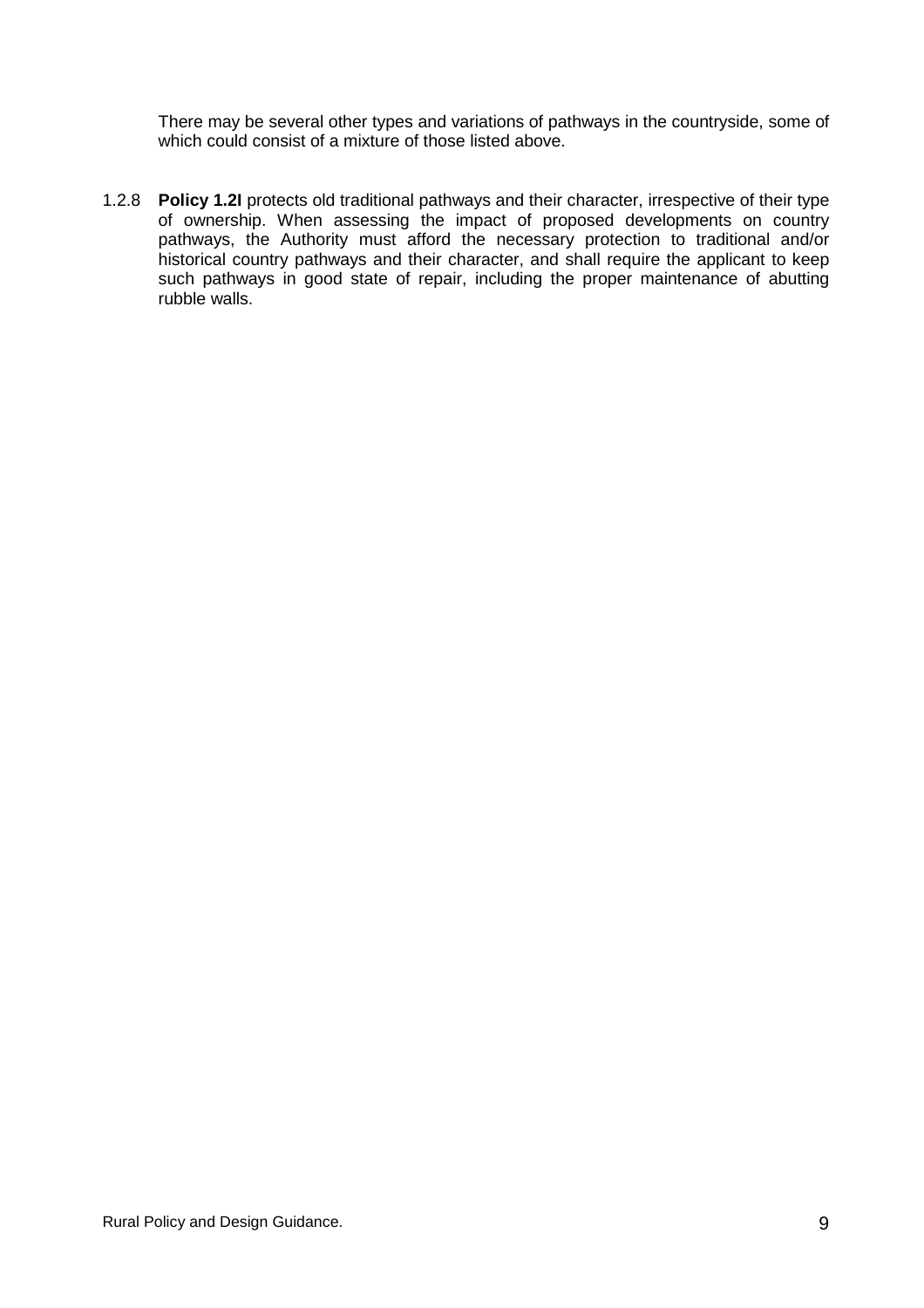# **PART 2: FARM DWELLINGS AND AGRICULTURAL BUILDINGS**

#### **2.1 INTRODUCTION**

2.1.1 Part 2 deals with specific policies on farm dwellings for farmers, buildings for livestock farming, structures for arable farming, greenhouses, land for agricultural use, rubble walls and land demarcation. All policies contained in this part shall be applied in conjunction with the general policies set out in Part 1 of this Policy Document.

#### **2.2 FARM DWELLINGS**

**POLICY 2.2A: NEW FARM DWELLINGS FOR DAIRY (COW, SHEEP OR GOATS) OR SWINE LIVESTOCK FARMERS** 

**Permission may be granted for the construction of a single dwelling unit for a livestock farmer, within the boundary of an operational dairy or swine livestock farm only, provided that all of the following criteria are satisfied:** 

- **1. subject to consultation with the AAC and ERA;**
- **2. the applicant's livestock farm has a minimum of:**

 **- 40 sows (i.e. female breeding pigs, but excluding piglets) or 400 fattening units; or** 

 **- 40 milking cows, sheep or goats,** 

- **3. the proposed building, in terms of design, scale, form and massing, is compatible with the character of the surrounding rural area. A separate entrance to the dwelling may be permitted;**
- **4. a full basement level, not extending beyond the footprint of the dwelling may be permitted. Where the site is located within an archaeological area/site or is within its buffer zone the proposal shall be subject to consultation with the Superintendence of Cultural Heritage;**
- **5. apertures shall be in painted galvanised steel or hard wearing timber (painted or varnished) or any other material which is visually acceptable;**
- **6. the proposed building has a maximum floor space of 250m<sup>2</sup> .**

**Permission may be granted for the construction of a single dwelling unit outside the boundary of an operational dairy or swine livestock farm but within a distance of not more than 100m away from the boundary of the farm, provided that the dwelling cannot be located inside the farm, and provided that all of the following criteria are satisfied:** 

- **7. subject to consultation with the AAC and ERA;**
- **8. the applicant's livestock farm has a minimum of:**

 **- 40 sows (i.e. female breeding pigs, but excluding piglets) or 400 fattening units; or** 

**- 40 milking cows, sheep or goats,**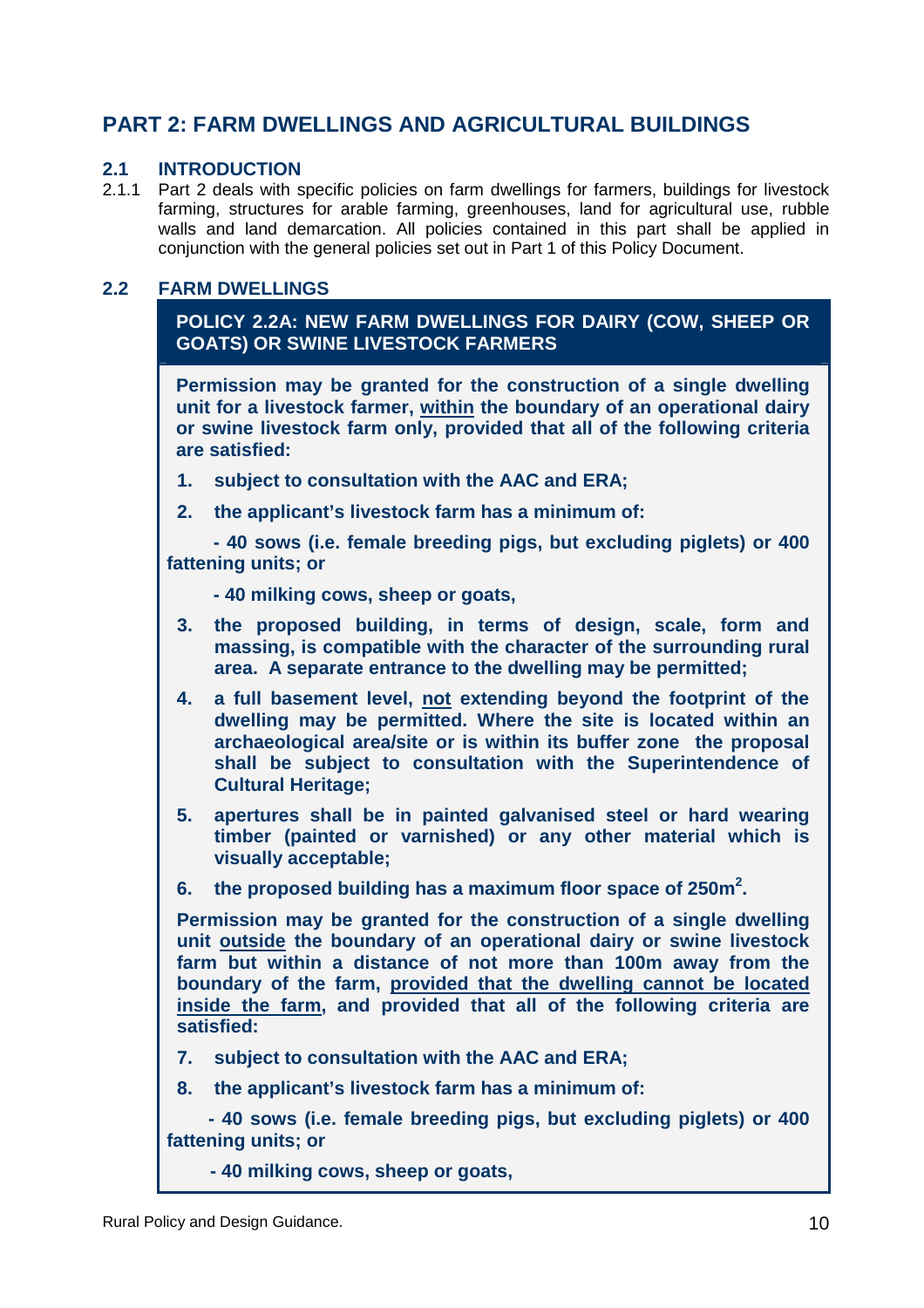- **9. the proposed development is of a high quality rural design and must respect the rural context. Scheduled locations (Class A or Class B Area/Site of Archaeological Importance, and/or Level 1 or 2 Area of Ecological Importance/Site of Scientific Importance and scheduled AHLV) are in principle considered inappropriate locations; unless it can be duly demonstrated through the necessary assessment that the development does not compromise the site scheduling characteristics;**
- **10. the proposed building has a maximum floor space of 200m<sup>2</sup> and is compatible with the character of the surrounding rural area;**
- **11. a full basement level, not extending beyond the footprint of the dwelling, may be permitted;**

 **In all cases new farm dwellings for dairy or swine livestock farmers, shall allow a 100m exclusion zone around public groundwater abstraction sources, unless connected to the public sewer. All cesspits located within the groundwater protected zones have to adopt leak proofing measures.** 

**In all cases the applicant will be required to enter into a planning obligation through a public deed, to be duly registered both at the Public Registry and at the Lands Registry, tying the ownership and occupation of the dwelling to that of the farm, so that the residential building is not sold or transferred to third parties, unless in conjunction with the animal farm and, in that case, the farm continues with the same level of original operation and output.** 

#### **POLICY 2.2B: FARM DWELLINGS FOR ARABLE FARMERS**

**Permission may be granted for the conversion or the redevelopment of an existing building/s to a single dwelling unit for an arable farmer, subject to the criteria of part 6 of this policy document, particularly with regards to the legality of the building, dwelling size, and design. A recommendation by the AAC based on the genuine need would be required.** 

- 2.2.1 **Policy 2.2A** deals with the construction of new farm dwellings for dairy or swine livestock farmers within or outside the boundary of an existing operational livestock farm. This policy provides for new farm dwellings only in those cases where the management and supervision requirements of particular large-scale animal husbandry operations require that livestock breeders live on, or in the vicinity of the site.
- 2.2.2 **Policy 2.2B** allows for the conversion or redevelopment of an existing building/s located Outside Development Zone to be used as a dwelling for arable farmers, subject to the provisions of Policy 6.2 of this document. No new dwellings for arable farmers shall be permitted.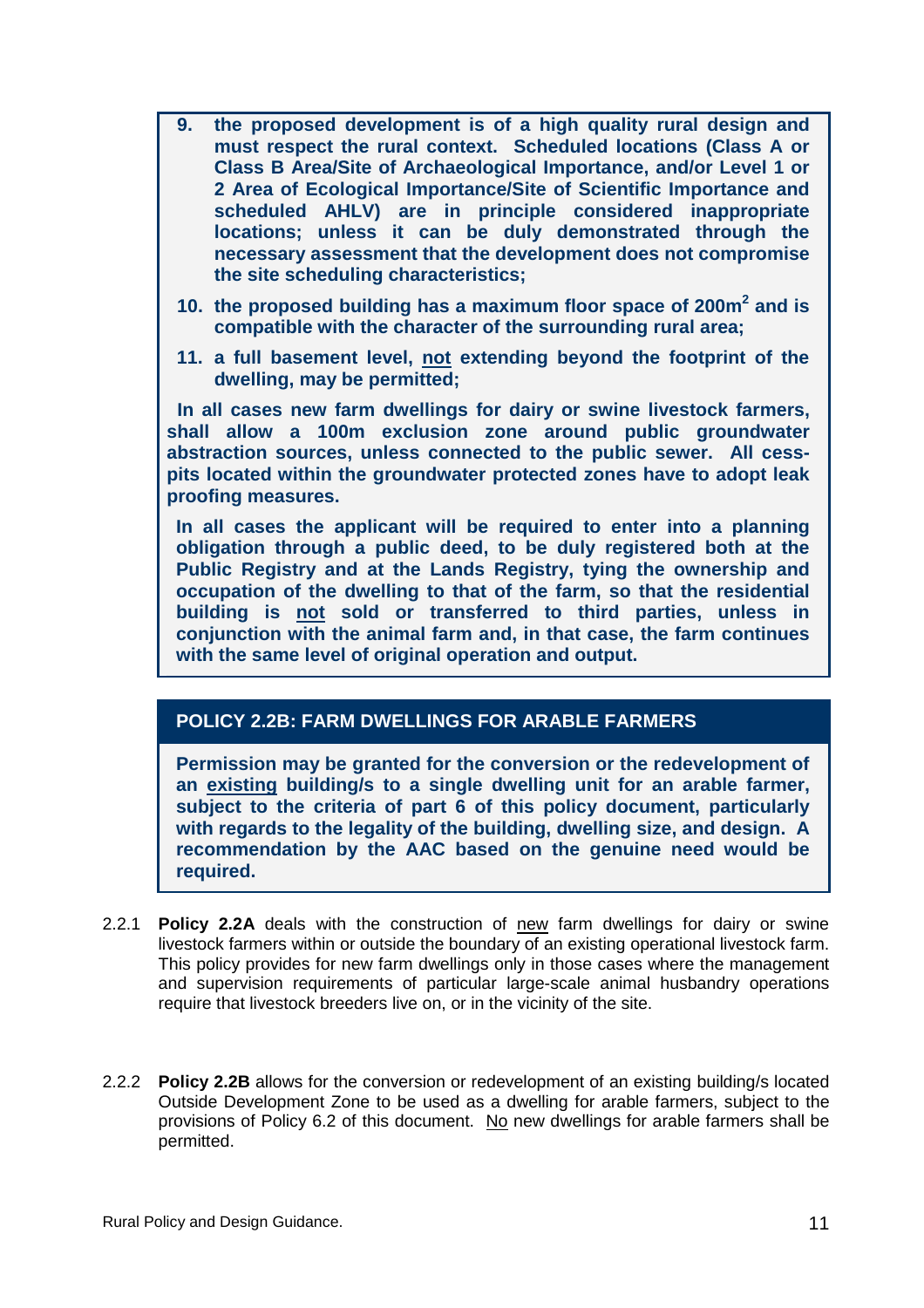#### **2.3 AGRICULTURAL BUILDINGS FOR LIVESTOCK FARMING**

## **POLICY 2.3A: EXISTING LIVESTOCK FARM UNITS (INCLUDING PRE-1994 FARMS)**

**Permission may be granted for the construction of a new building, or redevelopment of, or an extension to an existing building, for animal breeding, production, waste management and/or the related storage, for a livestock farmer, provided that all of the following criteria are satisfied:** 

- **(1) the proposal is located within the boundary of a legallyestablished operational livestock farm;**
- **(2) subject to consultation with the AAC, ERA and the Department of Health;**
- **(3) basement levels may be permitted, but where the site is located within an archaeological area/site or is within its buffer zone, the proposal shall be subject to consultation with the Superintendence of Cultural Heritage;**
- **(4) the need for mitigation measures/soft landscaping shall be considered on a case-by-case basis;**

**(5) the upgraded farm will include significantly improved water conservation measures as well as mitigation measures against the pollution of groundwater.** 

2.3.1 The main objective of **Policy 2.3A** is to meet a genuine need for agricultural development, in the interests of encouraging and supporting the livestock farming sector, whilst ensuring that it does not have any unacceptable adverse impacts on the environment. Consideration must be given to the more effective use of underground space. Therefore, it is essential to determine whether, from an operational and environmental perspective, the proposed development (or parts thereof) could be accommodated underground.

## **POLICY 2.3B: NEW OR RELOCATED LIVESTOCK FARMS**

**Permission may be granted for the construction of a new livestock farm or for a mandatory relocated livestock farm for a livestock farmer, provided that all of the following criteria are satisfied:** 

- **(1) subject to consultation with the AAC, ERA and the Department of Health;**
- **(2) the proposed development is of a high quality rural design and must respect the rural context. Scheduled locations (Class A or Class B Area/Site of Archaeological Importance, and/or Level 1 or 2 Area of Ecological Importance/Site of Scientific Importance) are in principle considered inappropriate locations, unless it can be duly demonstrated through the necessary assessment that the**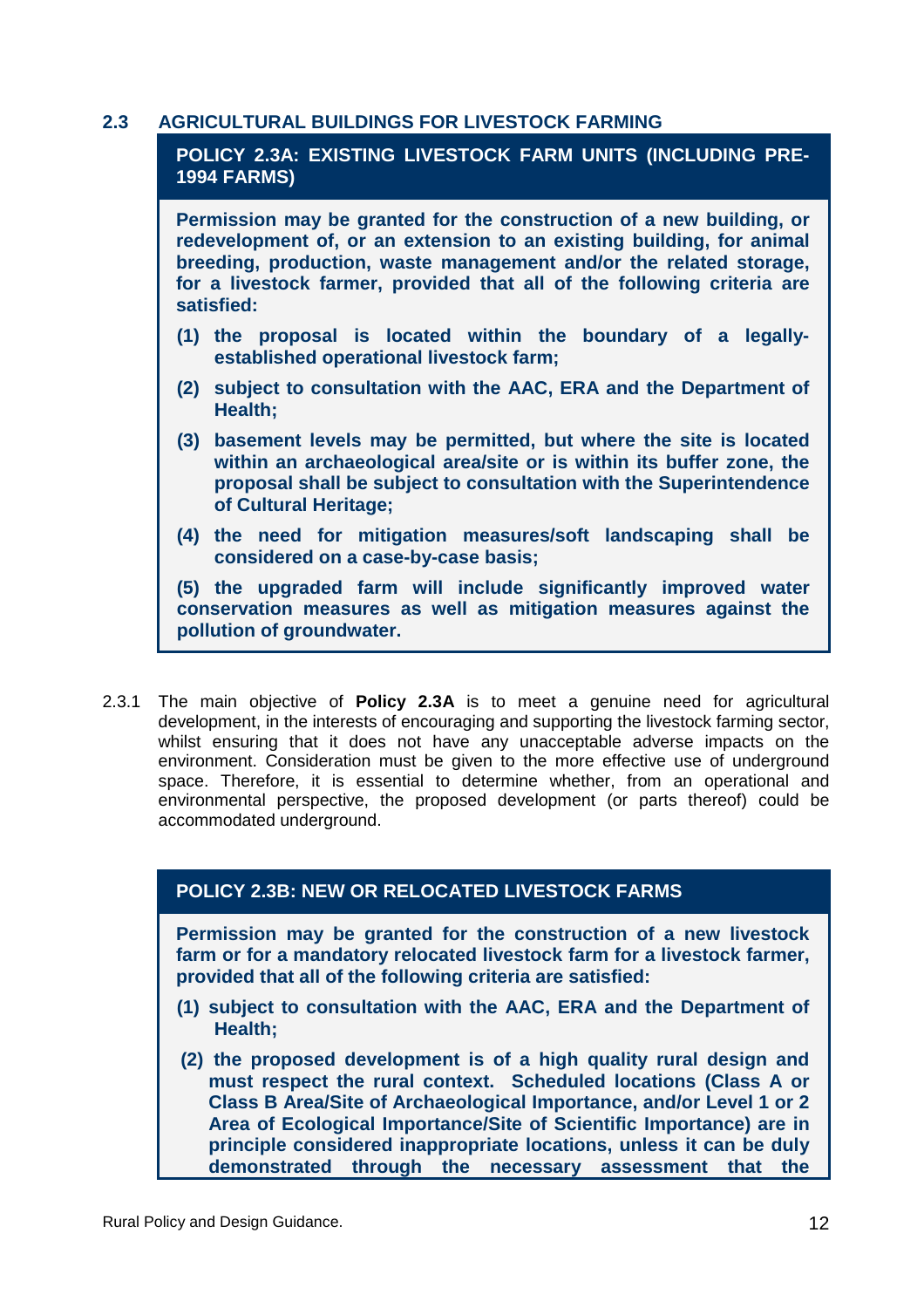**development does not compromise the site scheduling characteristics; (3) apertures shall be in painted galvanised steel or hard wearing timber (painted or varnished) or any other material which is visually acceptable; and (4) the need for mitigation measures/soft landscaping shall be considered on a case-by-case basis; (5) cow and pig farms shall be located 300m from public groundwater abstraction sources, poultry, rabbit, sheep and goat farms shall be located 200m from groundwater abstraction sources, small farms (as defined) shall be located 100m from public groundwater abstraction sources.** 

**Policy 2.3B** deals with the construction of a new livestock farm, or the mandatory relocation of an existing one, to a site outside development zone. The Authority will give preference to: (i) the re-use or conversion of existing disused or disused livestock farm buildings; and (ii) the accommodation of new or relocated livestock farm units. As a general indication, the presence of abandoned or disused livestock farm buildings within the same locality of the proposed site or in nearby localities demonstrates that opportunities for reuse or conversion exist.

## **2.4 SLAUGHTERHOUSES**

**POLICY 2.4: SLAUGHTERHOUSE DEVELOPMENT WITHIN OPERATIONAL LIVESTOCK FARMS (RABBITS AND POULTRY ONLY)** 

**Permission may be granted for the construction, change of use or conversion of an agricultural building, located within the curtilage of a permitted operational livestock farm ODZ, (whether new or existing) to a slaughterhouse, provided that all of the following criteria are satisfied:** 

- **(1) subject to consultation with the AAC, ERA and the Department of Health;**
- **(2) there exists an exclusion zone of 200m from public groundwater abstraction sources;**
- **(3) any proposed cold room and/or cutting, processing and/or packaging plant shall be complementary and ancillary to the slaughterhouse and shall physically form part of the slaughterhouse building, and shall be operated by the applicant exclusively in connection with the slaughterhouse as one functional unit;**

**The applicant will be required to enter into a planning obligation through a public deed, to be duly registered both at the Public Registry and at the Lands Registry, tying the ownership and use of the slaughterhouse (including the associated facilities) to the operation of**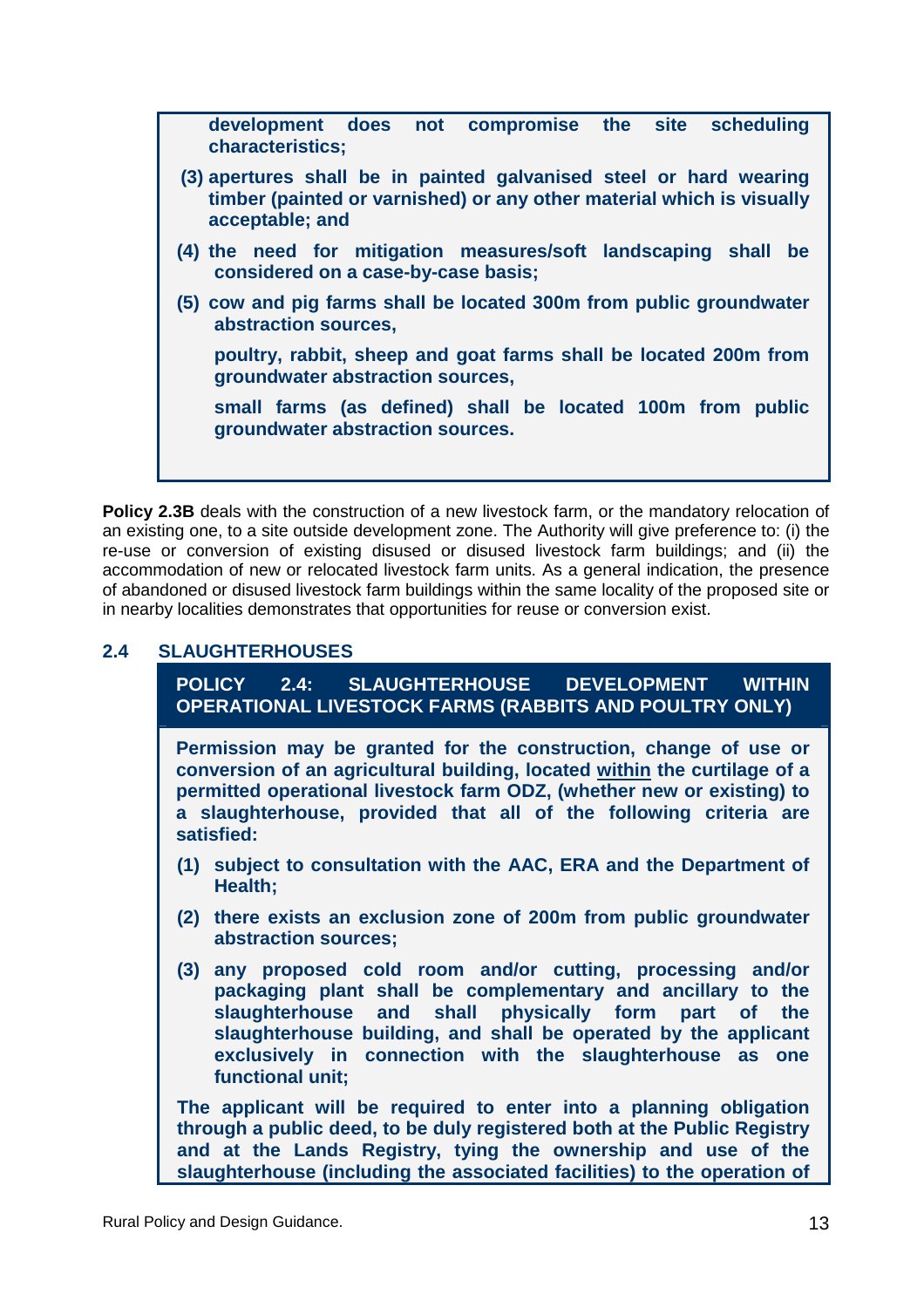**the applicant's livestock farm, so that the slaughterhouse and the associated facilities are not sold or transferred to third parties, unless in conjunction with the applicant's livestock farm and, in that case, the slaughterhouse and the livestock farm remain complementary and continue to operate as one functional unit.** 

The pressure for new slaughterhouse developments (including associated facilities) outside the development boundaries is not significant; most of this pressure is for poultry slaughterhouses. Slaughterhouses and associated facilities, hereby defined as ancillary cutting, processing and/or packaging plants and/or cold rooms, are industrial processes and do not require a countryside location; these types of uses can be located on industrial land within the development boundaries. **Policy 2.4** will only permit the construction, change of use or conversion of an existing building located within the physical boundary (the curtilage) of an operational livestock farm.

#### **2.5 AGRICULTURAL STORES**

**POLICY 2.5A: NEW, OR EXTENSIONS TO, AGRICULTURAL STORES FOR ARABLE FARMING** 

**Permission may be granted for the construction of a building (or an extension to an existing building) for farming facilities intended for sustainable farming and to comply with rules and regulations related to the EU's Common Agriculture Policy and National Agricultural Policy. Farming facilities may include storage of farm machinery, agricultural equipment and inputs, produce, grading, cold storage, health and safety and sanitary facilities, provided that all of the following criteria are satisfied:** 

- **(1) subject to consultation with the AAC and ERA;**
- **(2) the proposal shall be located on land registered in the name of the farmer, located within the region containing the agricultural land registered on the farmer;**
- **(3) the store (or extension) is proposed on registered land, but shall not be located on land supporting important natural habitats;**
- **(4) the proposed development is of a high quality rural design and must respect the rural context. Scheduled locations (Class A or Class B Area/Site of Archaeological Importance, and/or Level 1 or 2 Area of Ecological Importance/Site of Scientific Importance and scheduled AHLV) are in principle considered inappropriate locations, unless it can be duly demonstrated through the necessary assessment that the development does not compromise the site scheduling characteristics; and/or**
- **(5) the proposed development is not located within a distance of 30m from public groundwater abstraction sources;**
- **(6) the general maximum storage entitlement for farmers are as follows:**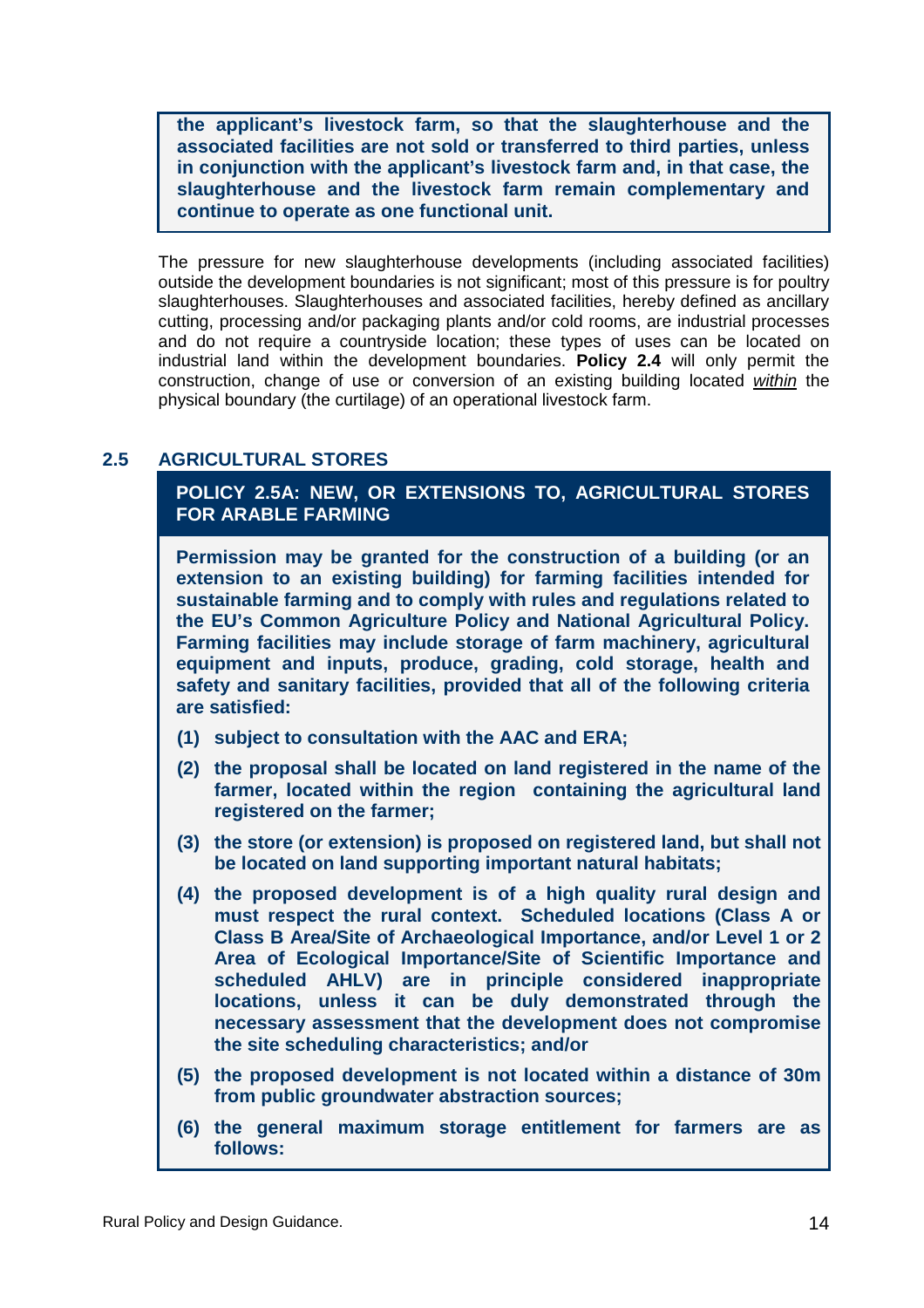| Size of holding within the Storage | entitlement<br>room   |
|------------------------------------|-----------------------|
| region                             | (measured externally) |
| 4 to 10 tumoli                     | $15 \text{ m}^2$      |
| 10 to 20 tumoli                    | $20 \text{ m}^2$      |
| 20 to 46 tumoli                    | $40 \text{ m}^2$      |
| > 46 tumoli                        | $60 \text{ m}^2$      |

**An internally connected full basement level not extending beyond the footprint of the room, may be constructed below ground level;** 

- **(7) on the basis of an assessment and recommendation by the AAC, permission may be granted for additional storage requirement (i.e. more than the 10% as per para. 0.23) for farmers, on the basis of the type, nature, the number of years in operation and the annual turnover. Such additional storage requirements shall have the form of light/demountable structures that are made of recyclable material such as timber that blends with the environment. This structure shall have an area of 5m<sup>2</sup> per tumolo, capped at a maximum of 60m<sup>2</sup> ;**
- **(8) the proposed building does not exceed a height of 3.2 metres (measured externally) unless, in exceptional cases, the applicant demonstrates, to the satisfaction of the Authority that (when measured externally) a height exceeding 3.2m (even in addition to the 10% tolerance set out in para. 0.23) is essential, to store agricultural machinery necessitating such height; and**
- **(9) where available, the proposed building is located adjacent to existing buildings; and**
- **(10) the proposed building shall not detract from the landscape and the rural character of the area (the building shall be located so as to be the least intrusive within the site) and shall be finished in recycled stone.**

**Upon issue of a permit, the Authority shall map and link the registered land with the store, to ensure that such land is not subsequently used for additional storage requirements.** 

#### **POLICY 2.5B: AGRICULTURAL STORES FOR ARABLE FARMING ESTABLISHED BEFORE OCTOBER 1994**

**There will be a presumption in favour of existing storage facilities for arable farming that were erected before October 1994 when the Authority is considering applications for development permission for the upgrading and modernisation of arable farms, in accordance with the relevant policies in this document, provided that all of the following criteria are satisfied:**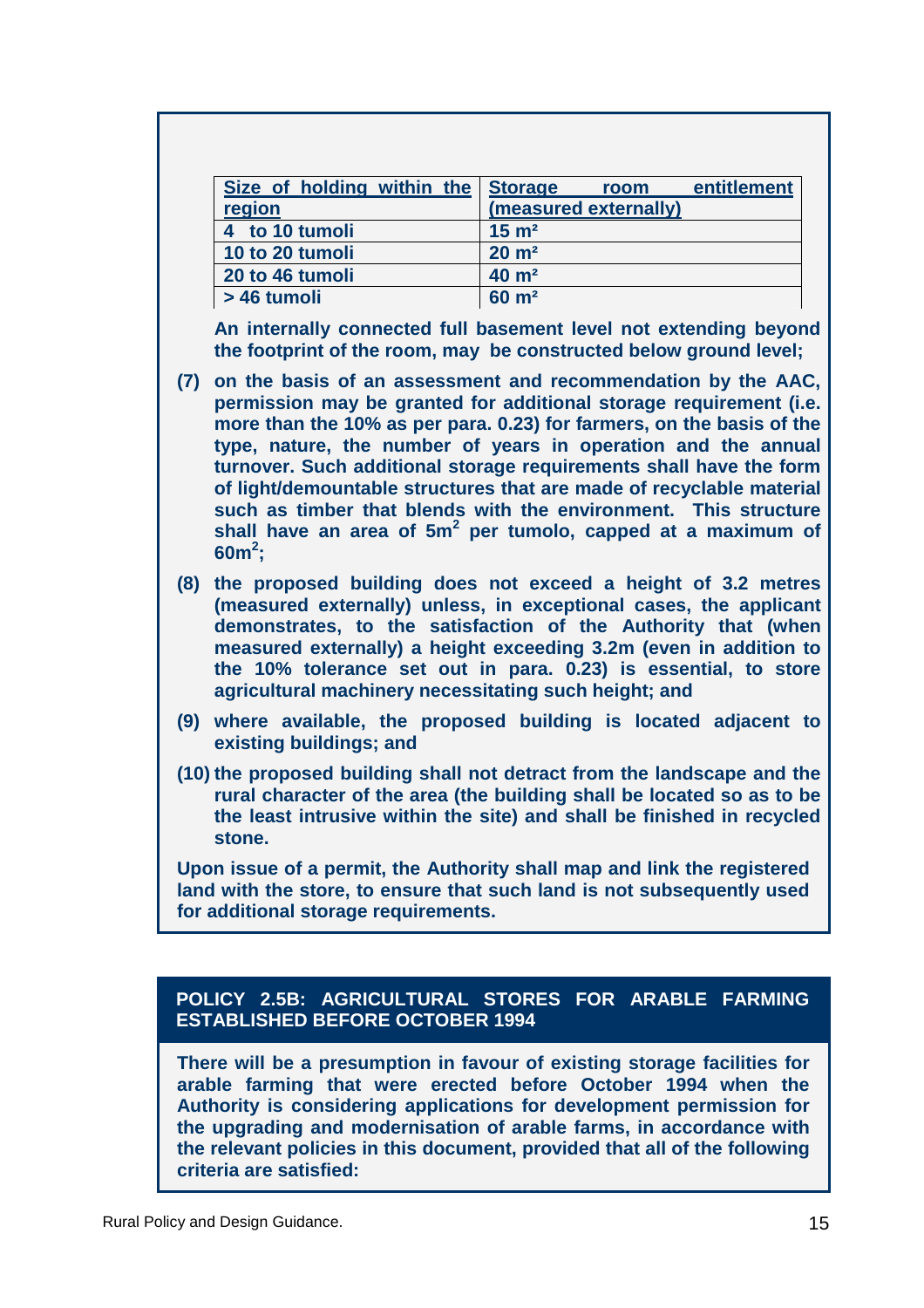- **(1) subject to consultation with the AAC concerning the applicant's status; and**
- **(2) the existing building is visible on maps/aerial photos taken before October 1994**

**Necessary improvements to the building may be required according to the rural context on a case by case basis.** 

- 2.5.1 Pressure for agricultural buildings in rural areas to store farm machinery or equipment, such as tools or vehicles for cultivation or irrigation, has been and continues to be significant and therefore, **Policy 2.5A** addresses this issue in detail. To prevent the cumulative impact on the rural landscape which the excessive development of agricultural stores might have, it is necessary to restrict development to those cases where there is a genuine need, and to encourage the reuse or conversion of disused or under-utilised buildings.
- 2.5.2 Permission will not be granted for storage buildings intended for the garaging of vehicles, other than those used only in the course of agricultural activities and operations on the land, such as tractors and associated agricultural machinery.

#### **2.6 GREENHOUSES**

#### **POLICY 2.6: GREENHOUSES**

**Permission may be granted for the construction of greenhouses, provided that all of the following criteria are satisfied:** 

- **(1) the applicant is a registered farmer;**
- **(2) the proposed greenhouses are located on legally-established agricultural land;**
- **(3) subject to consultation with the AAC and ERA;**
- **(4) the proposed development is not located within:**
	- **(a) a distance of 50 metres from a ridge; and/or**
	- **(b) a distance of 30m from public groundwater abstraction sources; and/or**

 **(c) scheduled locations (Class A or Class B Area/Site of Archaeological Importance, and/or Level 1 or 2 Area of Ecological Importance/Site of Scientific Importance and scheduled AHLV) are in principle considered inappropriate locations, unless it can be duly demonstrated through the necessary assessment that the development does not compromise the site scheduling characteristics;** 

**(5) where the structure is not screened by existing vegetation, landscape features or buildings, landscaping will be required on a case-by-case basis. Adequate space for circulation/landscaping should be allowed. The location of the greenhouses within the site should ensure that the visual impact of the greenhouses is acceptable in the context of the surrounding rural landscape;**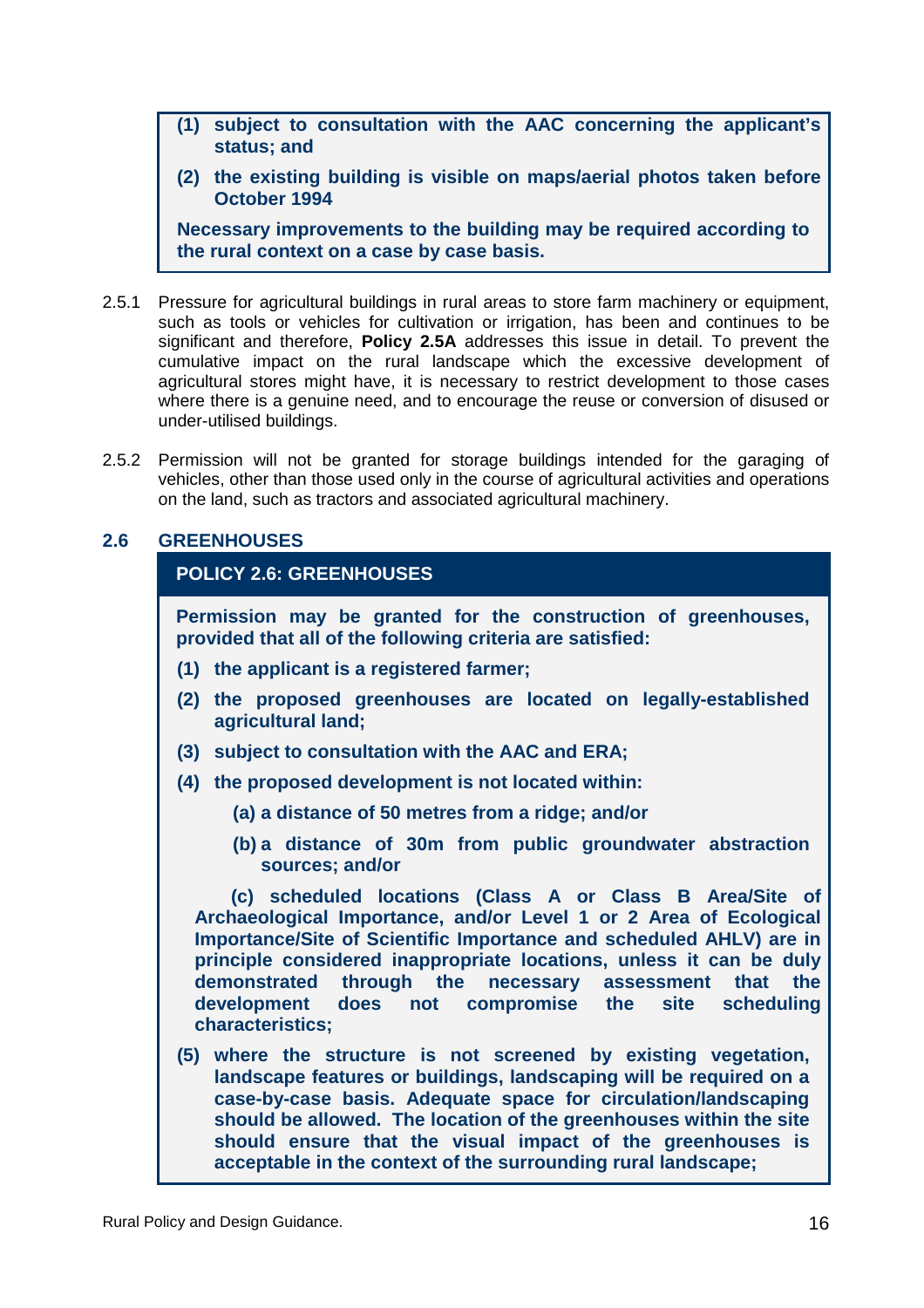- **(6) there shall be no more than one-course franka stone above soil level along any point around the perimeter of the greenhouse(s);**
- **(7) concrete or other types of solid floors are not permitted and all proposed structures shall be fully demountable, thus allowing for reversion to agricultural land. In the case of soilless cultivation, impermeable material (e.g., thick plastic sheeting) may be allowed;**
- **(8) and unless already available in the vicinity of the site, the greenhouses shall be accompanied by a reservoir.**

**The next review of the Development Notification Order should favourably consider the inclusion of the setting up of demountable tunnels less than 2.55m above soil level on legally-established arable land.** 

- 2.6.1 **Policy 2.6** deals with proposals for greenhouse developments intended for intensive crop cultivation, in part to overcome some of the climatic and other constraints on fruit and vegetable production. The general objective of this policy is to permit greenhouse development, provided that the impact on the environment is minimised and that areas of ecological, scientific, archaeological, landscape and other value are protected.
- 2.6.2 Landscaping may be necessary to reduce the visual impact of structures on the landscape. The need for landscaping is dependent on the location of the proposed greenhouses and hence will be assessed on a case-by-case basis.
- 2.6.3 Concrete or other types of solid floors are not a prerequisite for the operation of greenhouses. The adverse (and often irreversible) impacts associated with soil sealing are extensive and therefore, such practice would also go against the principles of the EU Soil Strategy. Moreover, the extent of the impact of concrete floors on soil conservation and the countryside would be significant and widespread. The use of thick plastic sheeting rather than a concrete screed is preferable on environmental grounds. There may be instances, however, where the method of operation of the greenhouse necessitates the use of impermeable flooring. This has to be properly justified on technical grounds. The Authority will require confirmation from the AAC that there is sufficient technical justification to allow impermeable flooring in accordance to this policy. The eventual removal of an impermeable floor is relatively easy and is therefore considered reversible.

#### **2.7 RESERVOIRS AND PUMP CHAMBERS**

#### **POLICY 2.7A: WATER RESERVOIRS AND PUMP CHAMBERS**

**New reservoir/s for rain water harvesting may be permitted subject to consultation with the AAC and the ERA, provided that:** 

- **(1) the structure(s) is/are located on registered land but shall not be located on land supporting important natural habitats;**
- **(2) scheduled locations (Class A or Class B Area/Site of Archaeological Importance, and/or Level 1 Area of Ecological Importance/Site of Scientific Importance) are in principle considered inappropriate locations, unless it can be duly demonstrated through the necessary assessment that the development does not compromise the site scheduling characteristics;**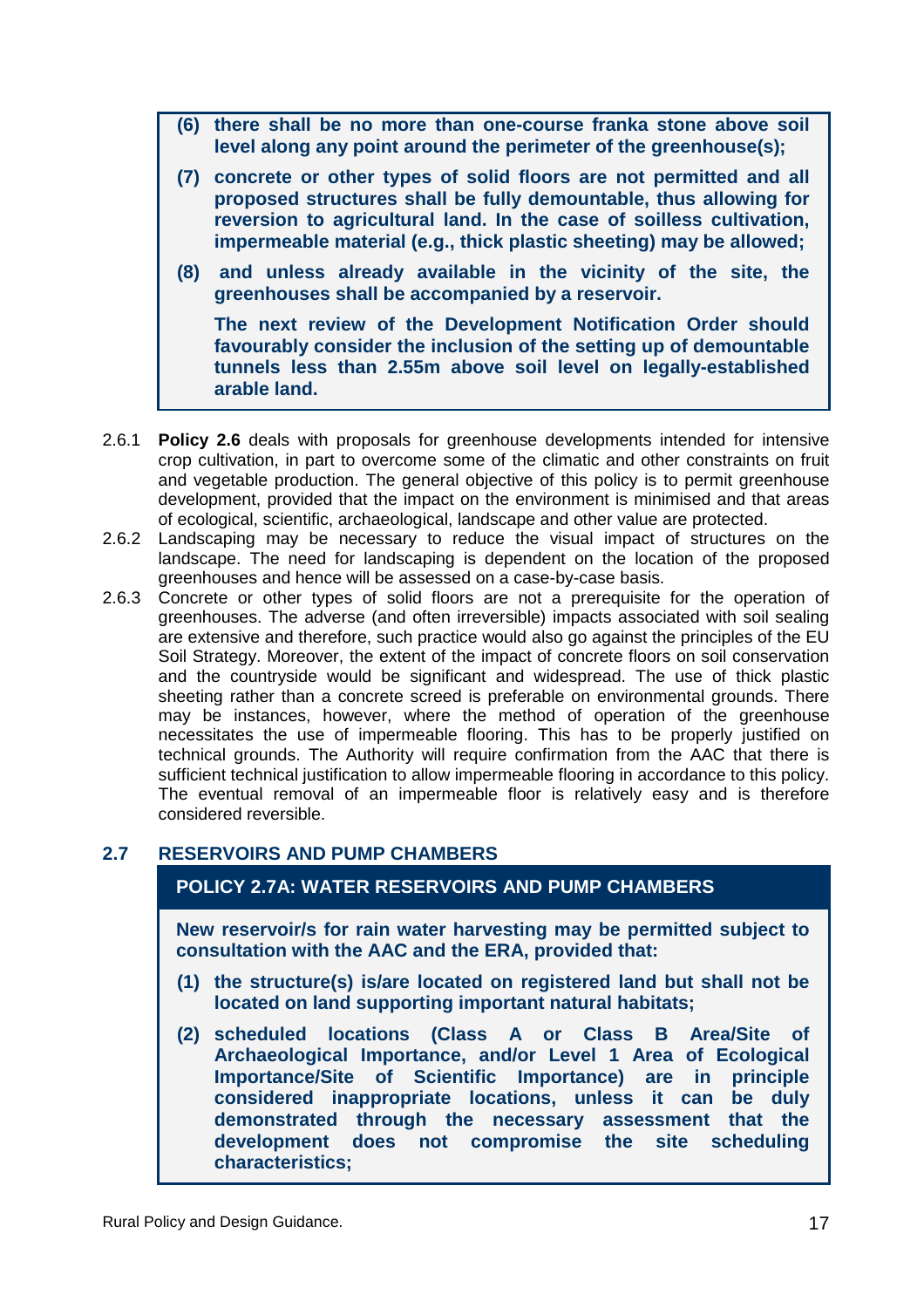- **(3) a reservoir is preferably to be constructed entirely below ground level and covered with a layer of soil of at least 0.5m in order to reestablish the original site level(s) of the field. Reservoirs may be constructed above soil level up to 1.2m from soil level, provided they do not exceed a total footprint of 10m²;**
- **(4) Alternative non-permanent water conservation structures may also be permitted subject to consultation with the AAC and ERA; and**
- **(5) the Authority will permit a pump chamber adjacent to the reservoir, finished in recycled stone which would serve an existing legal / proposed reservoir (of a minimum volume of 100 cubic metres) or other registered water source/s, on land of 1 tumolo or more. This chamber shall not exceed an external height of 2.0m above soil level and a total footprint of 4m².**
- 2.7.1 **Policy 2.7A** makes provision for the development of reservoirs and pump chambers and at the same time seeks to minimise any adverse environmental impacts. The use of recycled stone for the pump chambers will limit the impact of such structures on the rural landscape.
- 2.7.2 The capacity of the proposed reservoirs should be proportional to the total land area of the applicant's dry agricultural land that it is intended to serve. Land holdings that are located away from the proposed site, and which are unlikely to be served by the proposed reservoir(s), will not be taken into account when determining the acceptability (or otherwise) of the proposed reservoir(s) in question.
- 2.7.3 Reservoirs should be covered with a layer of soil of at least 0.5 metres in order to reestablish the original site level/s of the field. This implies that the underground reservoir should be constructed at least 0.50 metres below ground level. Also, proposed underground reservoirs should have a proper manhole for maintenance purposes, whilst all reservoirs that are intended for the collection of surface water runoff should include a proper sump, constructed totally underground, having a total floor area of not more than 2.25 square metres and a depth of not more than 1.5 metres.

## **POLICY 2.7B: TRADITIONAL WIND-DRIVEN PUMPS**

**The Authority will support proposals for the installation of traditional design wind-driven pumps ("raddiena"), as an alternative to pump chambers.** 

**The next review of the Development Notification Order should favourably consider the installation of new wind-driven pumps.** 

**Scheduled locations (Class A or Class B Area/Site of Archaeological Importance, and/or Level 1 Area of Ecological Importance/Site of Scientific Importance) are in principle considered inappropriate locations, unless it can be duly demonstrated through the necessary assessment that the installation of the wind-driven pumps does not compromise the site scheduling characteristics.** 

**Existing dilapidated wind-driven pumps can be restored / replaced.**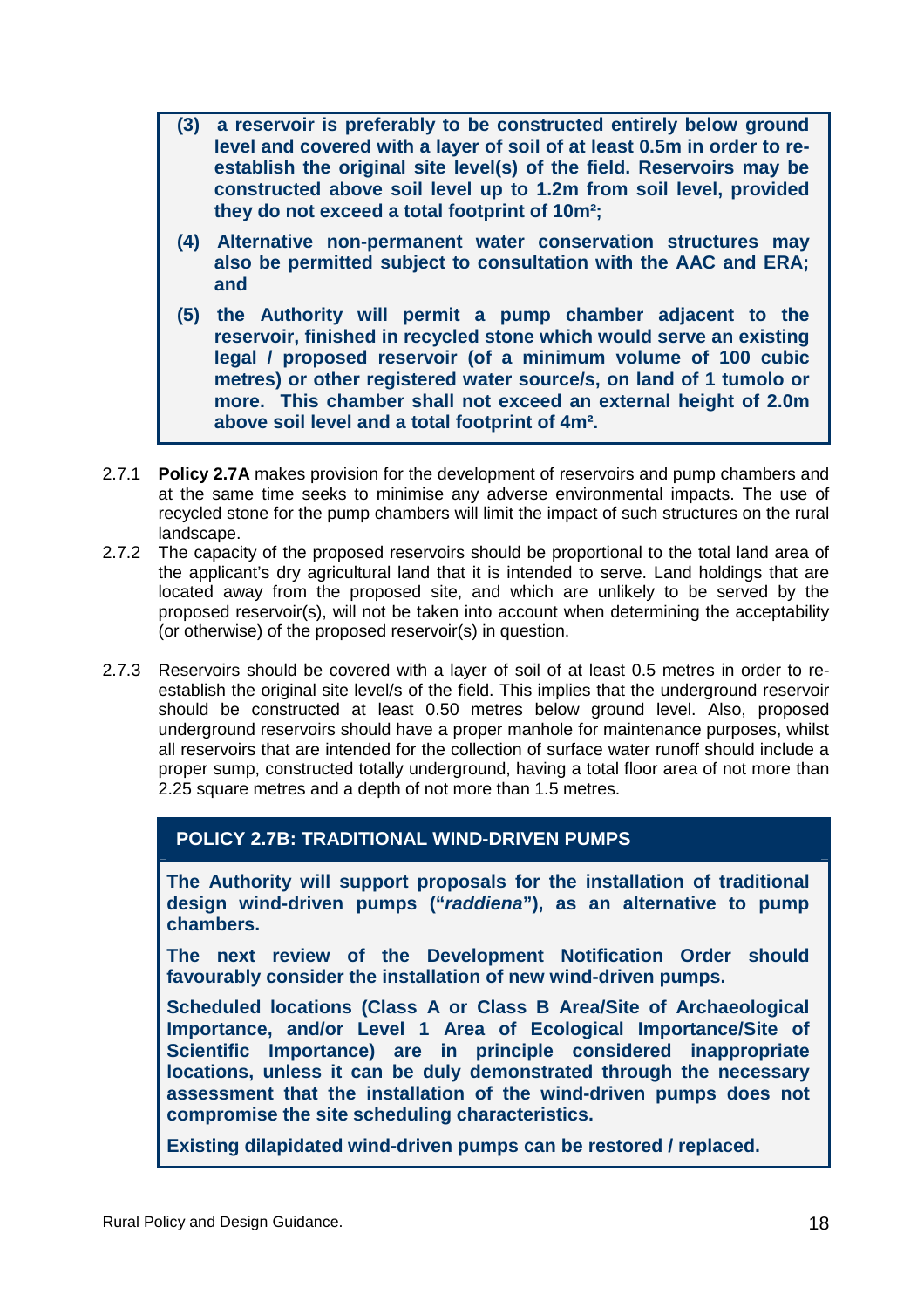- 2.7.4 **Policy 2.7B** encourages farmers to establish traditional wind-driven pumps on their arable farms as an alternative to pump chambers. Traditional wind-driven pumps operate with wind power and therefore, are a form of renewable energy installation.
- 2.7.5 Although there are some good examples of operational traditional wind-driven pumps, their presence in rural areas has eventually diminished. The re-introduction of these traditional wind-driven pumps in the local countryside is considered beneficial, provided that no adverse environmental impacts are caused. Therefore, this policy also identifies particular locations where the Authority will not allow these types of installations.

#### **2.8 LAND FOR AGRICULUTURAL USE**

#### **POLICY 2.8: LAND FOR AGRICULTURAL USE**

**The conversion of non-agricultural land, including backfilled quarries, and the reinstatement of abandoned or derelict agricultural land for agriculture may be permitted, provided that:** 

- **(1) the Authority is satisfied that the proposal would not lead or has not led to adverse environmental, topographical and hydrological impacts (the latter subject to prior consultation with ERA);**
- **(2) scheduled locations (Class A or Class B Area/Site of Archaeological Importance, and/or Level 1 Area of Ecological Importance/Site of Scientific Importance) are in principle considered inappropriate locations, unless it can be duly demonstrated through the necessary assessment, that the proposal does not compromise the site scheduling characteristics.**

**There will be a presumption in favour of the conversion to agricultural land prior to October 1994, subject to consultation with the AAC and ERA.** 

2.7.6 **Policy 2.8** deals with the use of land for agricultural purposes. The conversion of non agricultural land for vineyards or for arable uses is acceptable, provided that the land is not of ecological, scientific, and/or archaeological value; in particular natural habitats (e.g. garigue) and important natural features of the landscape (see Part 1 of this document) should be protected from 'reclamation'. In considering applications for the conversion of land for agricultural purposes, the Authority must also have regard to the slope (gradient) of the site and adjacent land; the topography of the area; the original site contours, including any original terracing and/or rubble walls; and the configuration of the site and adjacent land holdings. When assessing proposals for the re-use of abandoned agricultural land, the Authority must have regard to the characteristics of that land and shall determine whether the site of the proposed development has regenerated into a natural habitat which consequently merits protection.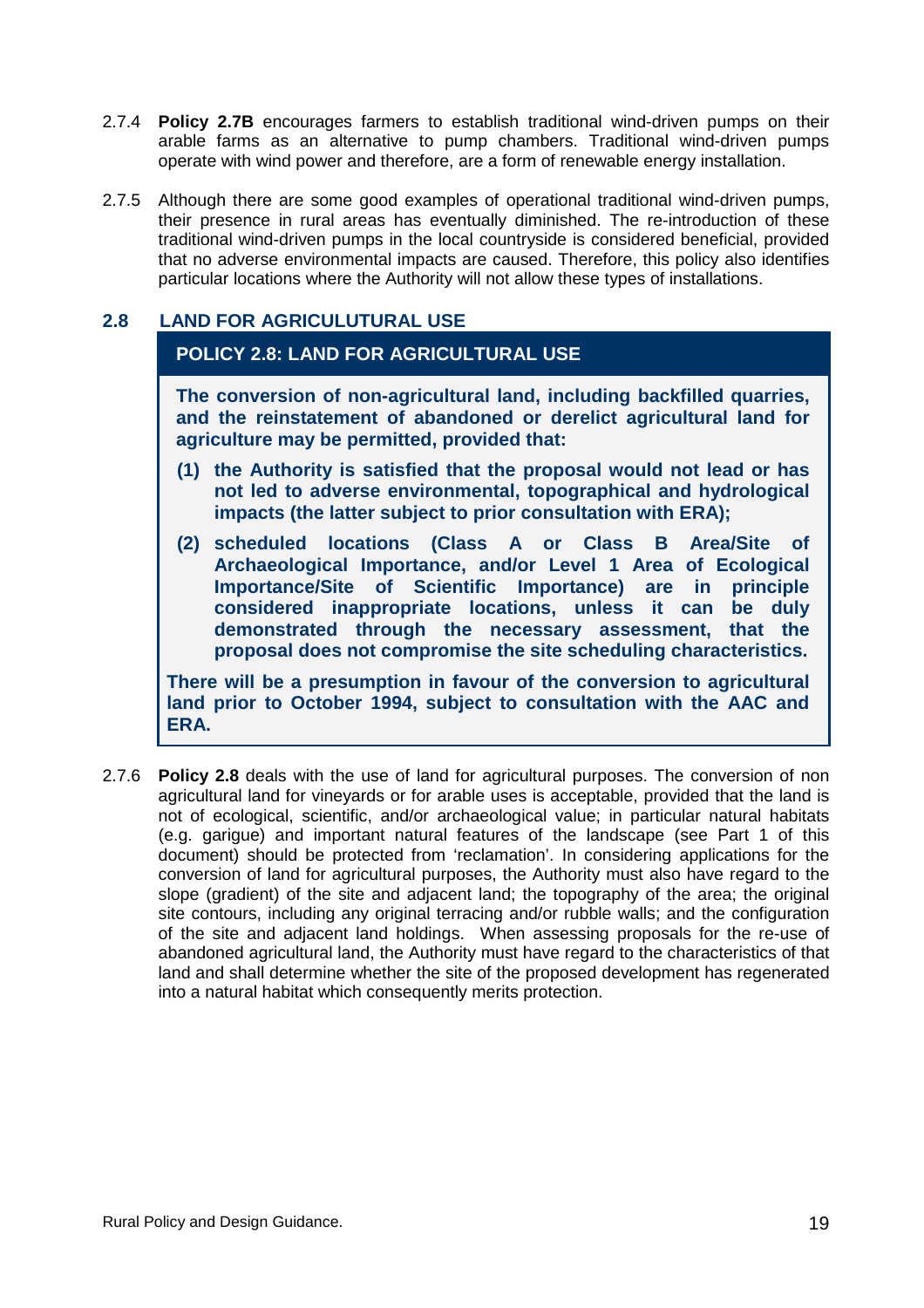## **2.9 LAND DEMARCATION (SUB-DIVISION OF PROPERTY) AND RUBBLE WALLS POLICY 2.9: LAND DEMARCATION, WALLS AND GATES**

**The Authority may consider land demarcation and the construction of new walls built in random-sized irregularly shaped rough dressed stones (recycled from demolition) using the same traditional construction methodology of rubble walling, within legally-established arable land, provided the following criteria are satisfied:** 

- **(1) as a retaining wall, provided there are visible differences in site levels, in which case the wall shall not exceed a height of 1.2 metres from the higher soil level; and/or**
- **(2) as a boundary wall along an existing country lane or road, in which case the wall may be constructed up to the height of the adjacent legally-established rubble walls, even if such height exceeds 1.2 metres. The boundary walls along arterial roads may be constructed of franka stones and mortar, depending on their context;**
- **(3) where there are no differences in site levels (flat land) either a narrow footpath of not more than 0.9m in compacted soil, or a rubble wall not more than 0.6m high, or a hedge shall serve as field demarcation;**
- **(4) no new retaining/boundary walls or demarcation, shall result in land parcels of less than one tumolo; and**
- **(5) the next review of the Development Notification Order shall favourably consider the maintenance (repair) of walls, according to established Legal Notice(s).**

**Gates may be permitted subject that they shall be clad in timber and shall not exceed a height of 1.2m or the legal height of the boundary wall, including supporting pillars. Gates should have a maximum width of 4.5 metres.** 

- 2.9.1 **Policy 2.9** sets a number of parameters for the demarcation of field boundaries in general, including the construction of new rubble walls within legally-established arable land. Rubble walls are a traditional feature of the Maltese countryside, but the supply of random rubble (*ġ*ebel tas-sejjie*ħ*) has declined considerably over the years.
- 2.9.2 The Authority will continue to support the construction of new rubble walls where these will serve as traditional barriers against soil erosion, namely along country lanes or roads and where there are differences in site levels. Where the land is relatively flat, a narrow footpath composed of compacted soil will serve a dual function—it helps to easily demarcate between one field and that of a third party as well as provide access on foot to the individual holding(s). The width of the footpath is less than that occupied by a traditional rubble wall and hence a further benefit would be an increase in the amount of tillable land. This does not imply that existing rubble walls can be replaced by compacted soil. Existing rubble walls will continue to be protected and repaired according to established Legal Notices. The use of low rubble walls or hedges is also considered.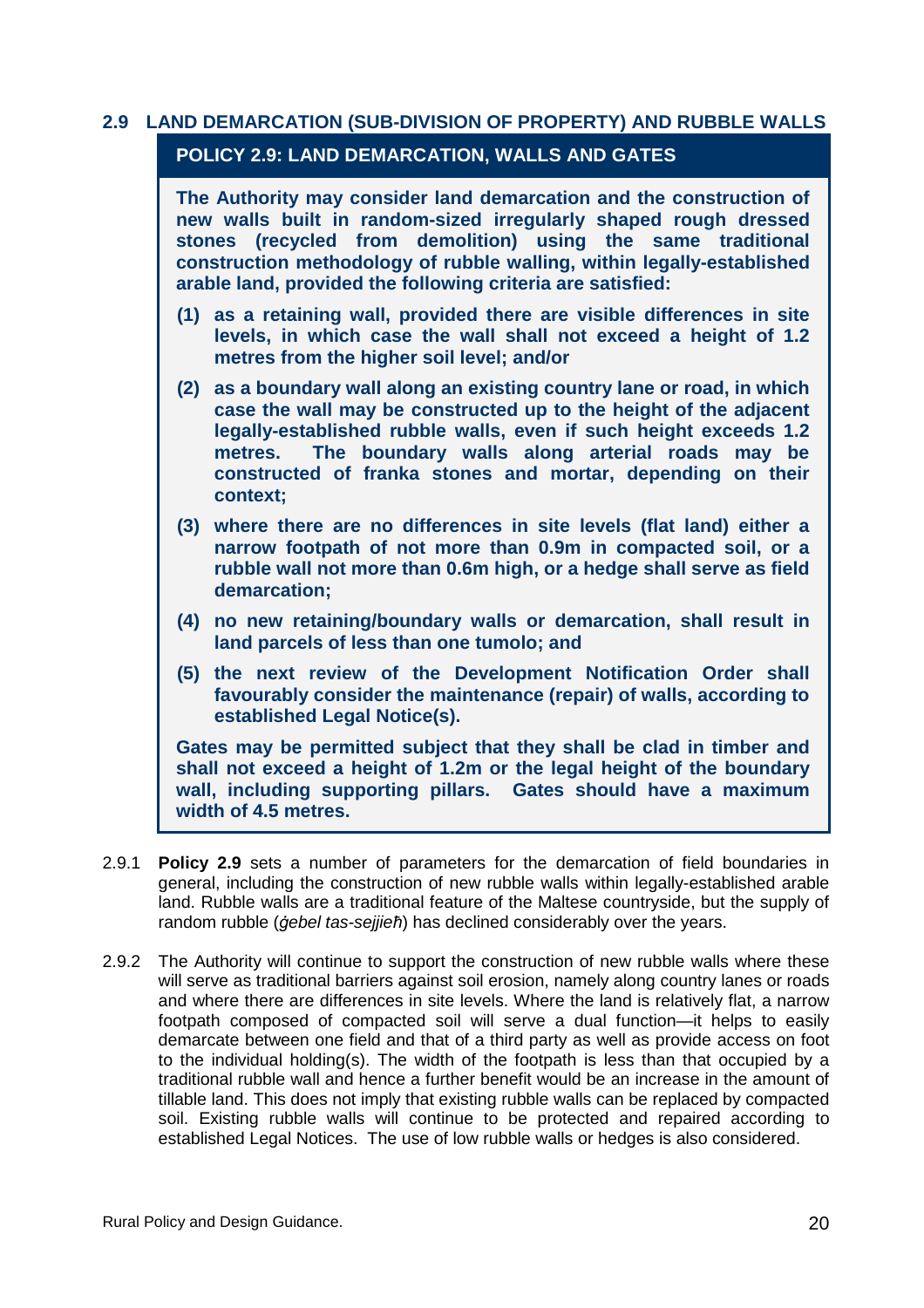#### **2.10 ACCESS TO ARABLE FARM HOLDINGS**

#### **POLICY 2.10: ACCESS TO ARABLE FARM HOLDINGS**

**There will be a presumption in favour of concrete access paths from roads to arable land holdings built prior to May 2004 and which are visible on the 2004 aerial photographs. New access to arable land shall be:** 

- **(1) proposed in a suitable material respecting the rural character;**
- **(2) proposed in resurfacing over a country lane from an established road leading to a number of fields, provided that the pathway will prevent water runoff, and allow controlled water collection and does not lead to soil sealing;**
- **(3) subject to consultation with the AAC and ERA.**

**Footpaths in compacted soil may be created to facilitate access to the public.** 

**Temporary vehicular access for tillage of soil by agricultural machinery, does not require the creation of a dedicated access route.** 

## **POLICY 2.11: SMALL SCALE PHOTO VOLTAIC PANELS**

**The Authority will only consider the setting up of small scale photo voltaic panels on rural buildings (including greenhouses), which do not qualify as protected structures, and on legally-established paved areas within the curtilage of existing rural buildings, provided they do not create an intrusive visual impact.**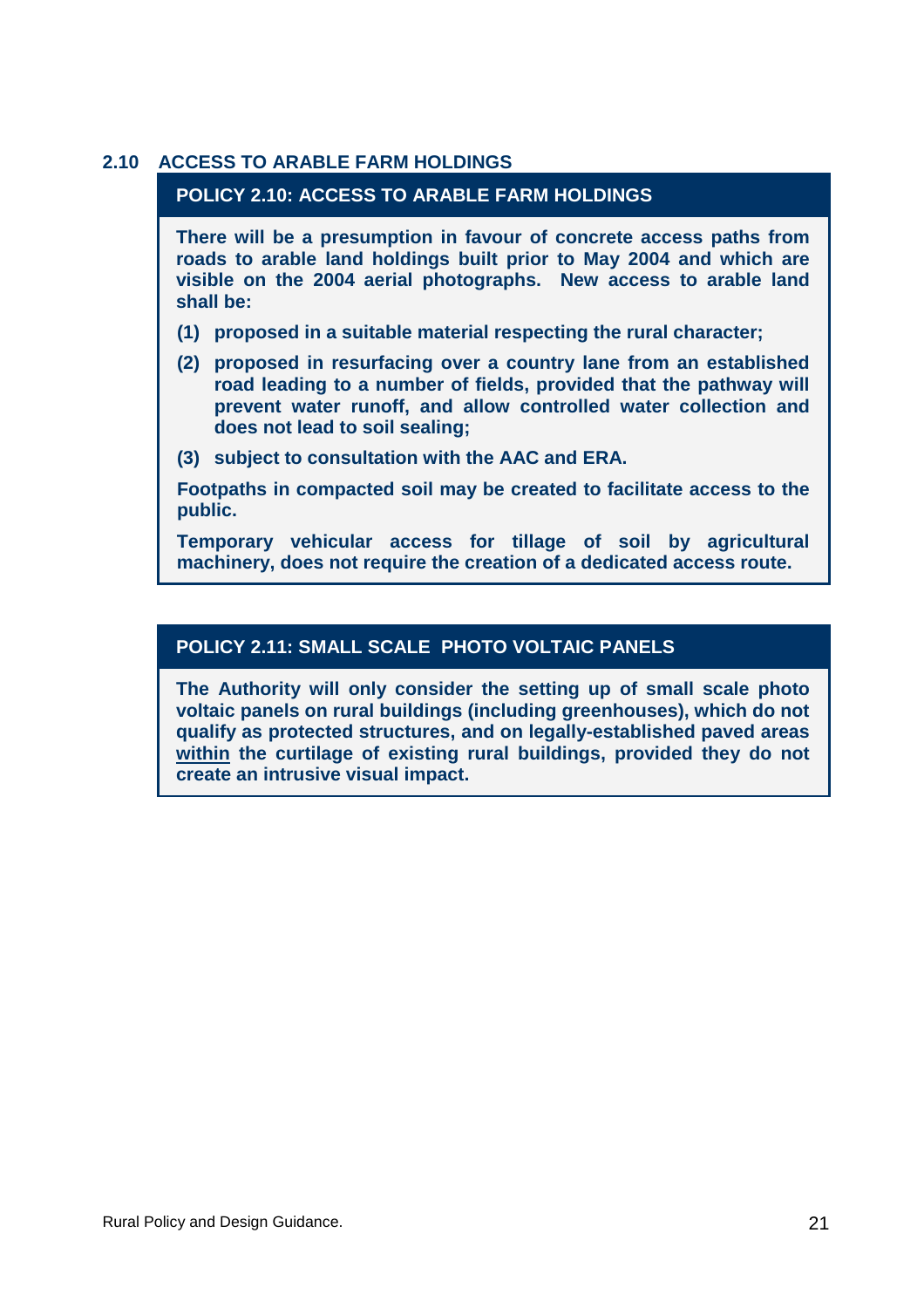# **PART 3: DEVELOPMENT RELATED TO VALUE ADDED ACTIVITIES**

#### **3.1 INTRODUCTION**

3.1.1 Part 3 deals with development related to value added activities, namely boutique wineries, olive oil production, beekeeping and honey processing. All policies contained in this part shall be applied in conjunction with the general policies set out in Part 1 of this Policy Document.

#### **3.2 WINERIES**

#### **POLICY 3.2A: NEW BOUTIQUE WINERIES**

**Permission for the construction of a new winery may only be granted, provided that all of the following criteria are satisfied:** 

- **(1) subject to consultation with the AAC which shall ensure that in all cases the applicant is a bona fide farmer, ERA, and the Department of Health;**
- **(2) the proposed development is of a high quality rural design and must respect the rural context. Scheduled locations (Class A or Class B Area/Site of Archaeological Importance, and/or Level 1 or 2 Area of Ecological Importance/Site of Scientific Importance and scheduled AHLV) are in principle considered inappropriate locations, unless it can be duly demonstrated through the necessary assessment, that the development does not compromise the site scheduling characteristics;**
- **(3)the proposed winery is located on any of the applicant's planted and established vineyard holdings consisting of 20 tumoli located within the region, or 10 tumoli, in the case of vineyards forming part of a holding certified as organic;**
- **(4) there is no disused building on the vineyard holding that could be used or converted for this purpose;**
- **(5) the proposed winery finished in recycled stone shall have a maximum floor space of 200m<sup>2</sup> . In the case of organic wineries, the maximum floor space shall be of 100m²; and**
- **(6) there shall be a minimum of 3 registered full-time employees, and a confirmation of their employment shall be submitted to the Authority on a yearly basis, to ensure that the winery is being used as permitted;**

**A basement level shall be permitted (the basement will not count as part of the total floor area); no external ramps leading to the basement shall be permitted.** 

**The Authority will impose a condition on development permissions granted for new winery buildings to tie the use and operation of the winery to the operation of the applicant's vineyard holdings, so that these remain complementary and operate as one unit. The applicant**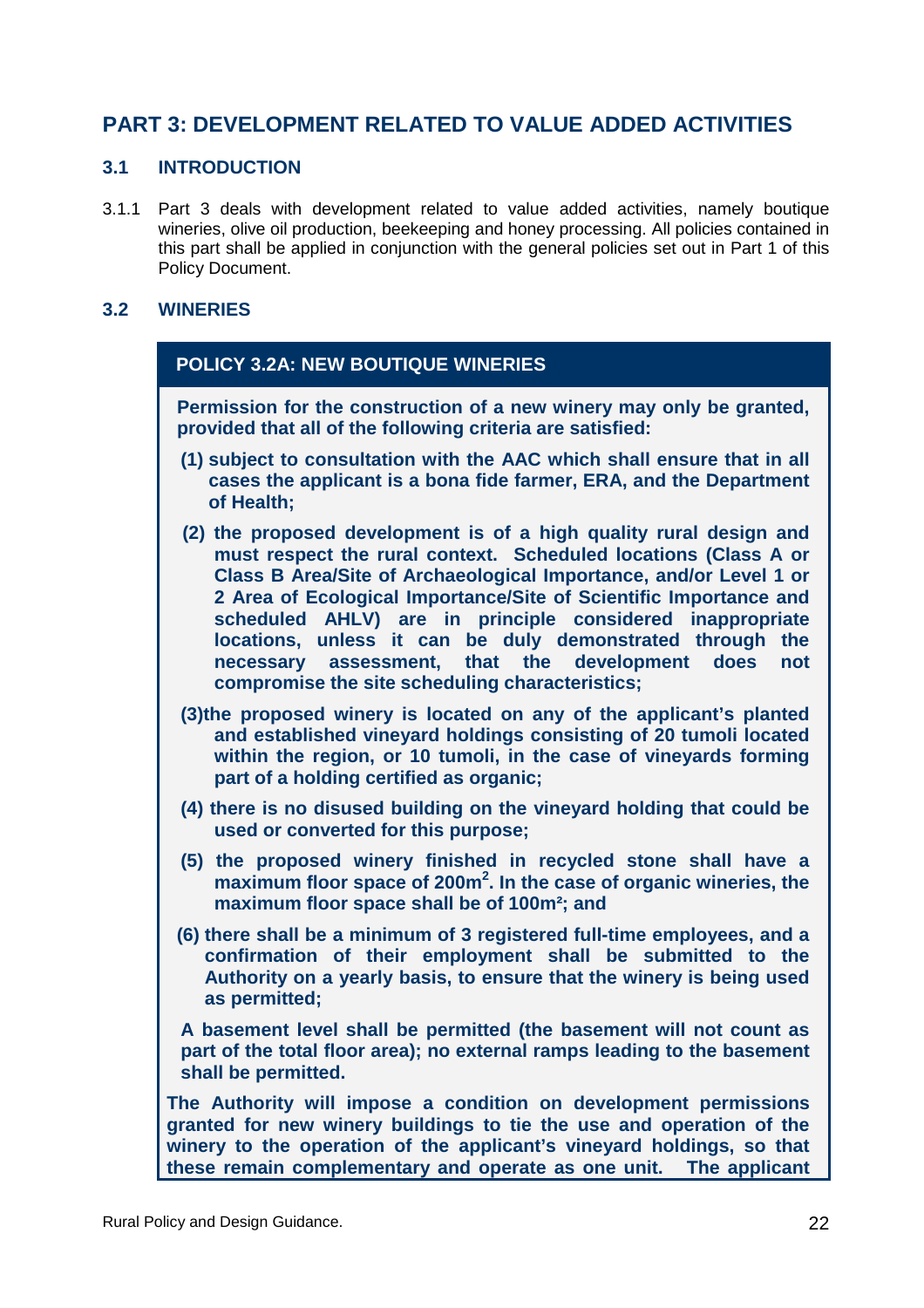**will be required to enter into a planning obligation through a public deed, to be duly registered both at the Public Registry and at the Lands Registry, tying the ownership of the winery and vineyard holdings, so that these are not sold, rented or transferred separately.** 

#### **POLICY 3.2B: REDEVELOPMENT/CONVERSION OF BUILDINGS FOR BOUTIQUE WINERIES**

**Permission may be granted for the redevelopment or conversion of a legally-established/permitted building located ODZ, for the processing and production of wine (boutique winery), provided that all of the following criteria are satisfied:** 

- **(1) subject to consultation with the AAC, ERA and the Department of Health;**
- **(2) the vineyard is located within legally-established arable land;**
- **(3) the existing building is located in the region of the permitted vineyard, which it is intended to serve;**
- **(4) existing buildings of architectural, historical, vernacular or other significance, or scheduled property, may only be converted provided the intervention does not harm their conservation value;**

 **(5) if the building is not worthy of retention redevelopment may be permitted subject to the following criteria:** 

**(a) the replacement building shall be limited to the same floor space as the previous building and shall be compatible with the character of the surrounding rural area; and** 

**(b)the replacement building shall be of a high quality rural design, finished in recycled stone and shall fully respect the wider context in which it is located. Scheduled locations (Level 1 or 2 Area of Ecological Importance/Site of Scientific Importance and scheduled AHLV) are in principle considered inappropriate locations, unless it can be duly demonstrated through the necessary assessment, that the development does not compromise the site scheduling characteristics.** 

**A full basement may be permitted provided the overall height in metres of the existing building is not exceeded and is limited to the area beneath the footprint of the existing building (the basement will not count as part of the total floor area); no external ramps leading to the basement shall be permitted.** 

3.2.1 A small-scale boutique winery may offer the opportunity for the renovation or reuse of an abandoned or under-utilised building in the countryside (Policy 3.2B), especially if coupled with or part of a farm diversification project.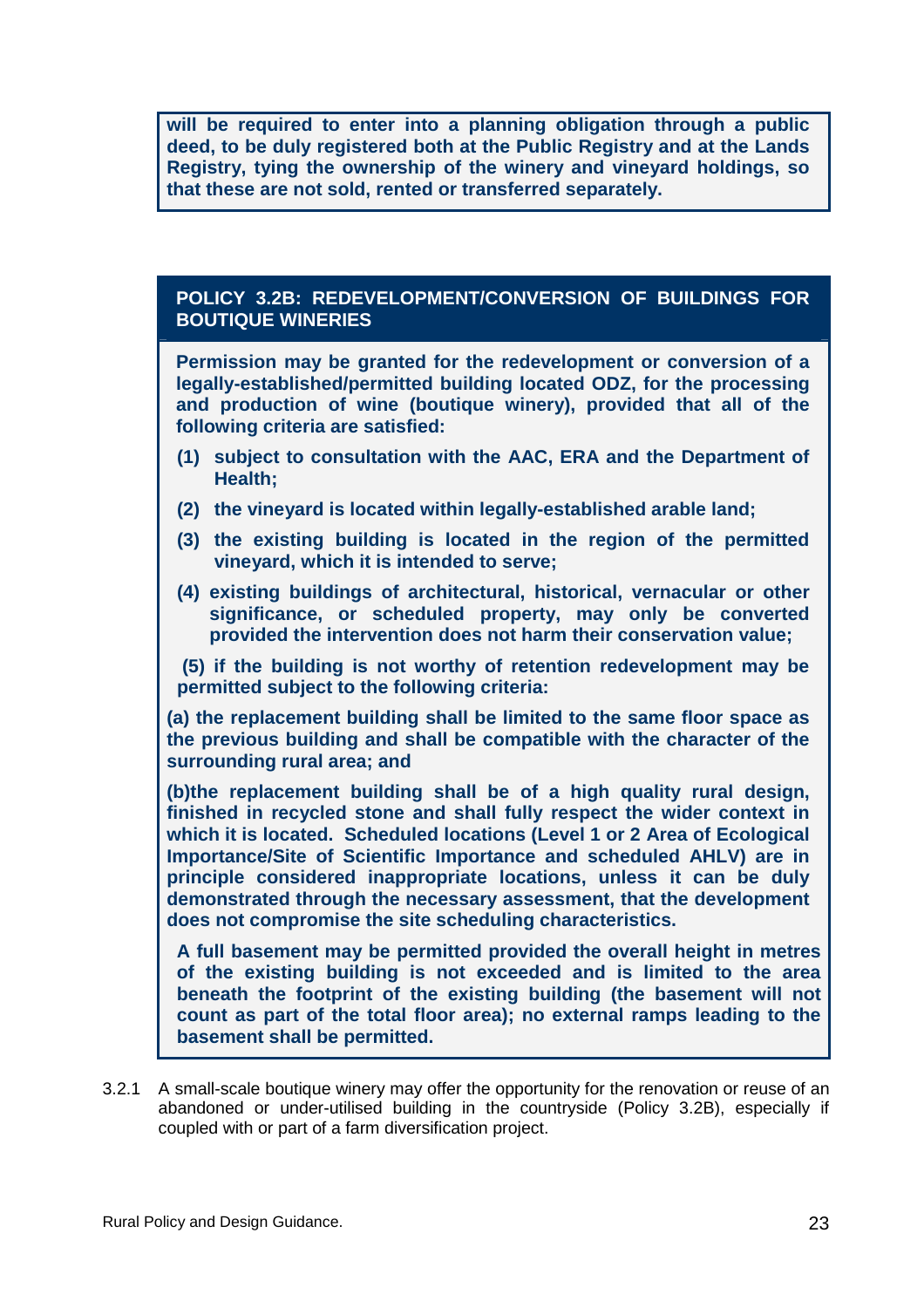## **3.3 OLIVE OIL PRODUCTION**

| POLICY 3.3A: NEW BUILDINGS FOR OLIVE OIL PRODUCTION                                                                                                                                                                                                                                                                                                                                                                                                                                                                                                                                          |
|----------------------------------------------------------------------------------------------------------------------------------------------------------------------------------------------------------------------------------------------------------------------------------------------------------------------------------------------------------------------------------------------------------------------------------------------------------------------------------------------------------------------------------------------------------------------------------------------|
| Permission for the construction of a new building for olive oil<br>production may only be granted, provided that all of the following<br>criteria are satisfied:                                                                                                                                                                                                                                                                                                                                                                                                                             |
| a) subject to consultation with the AAC which shall ensure that in<br>all cases the applicant is a bona fide farmer, ERA, and the<br><b>Department of Health;</b>                                                                                                                                                                                                                                                                                                                                                                                                                            |
| b) the proposed development is of a high quality rural design and<br>must respect the rural context. Scheduled locations (Class A or<br>Class B Area/Site of Archaeological Importance, and/or Level 1<br>or 2 Area of Ecological Importance/Site of Scientific Importance<br>and scheduled AHLV) are in principle considered inappropriate<br>locations, unless it can be duly demonstrated through the<br>necessary assessment, that the development does<br>not<br>compromise the site scheduling characteristics;                                                                        |
| c) the proposed building is located on the applicant's planted and<br>established holding consisting of 15 tumoli located within the<br>region, or 10 tumoli, in the case of olive groves forming part of a<br>holding certified as organic;                                                                                                                                                                                                                                                                                                                                                 |
| d) there is no disused building on the olive grove which could be<br>used or converted for this purpose;                                                                                                                                                                                                                                                                                                                                                                                                                                                                                     |
| e) the proposed building finished in recycled stone shall have a<br>maximum floor space of 50m <sup>2</sup> and shall be compatible with the<br>character of the surrounding rural area;                                                                                                                                                                                                                                                                                                                                                                                                     |
| f) there shall be a minimum of 2 registered full-time employees,<br>and a confirmation of their employment shall be submitted to<br>the Authority on a yearly basis, to ensure that the building is<br>being used as permitted.                                                                                                                                                                                                                                                                                                                                                              |
| A basement level shall be permitted (the basement will not count as<br>part of the total floor area); no external ramps leading to the basement<br>shall be permitted.                                                                                                                                                                                                                                                                                                                                                                                                                       |
| The Authority will impose a condition on development permissions<br>granted for new olive oil production buildings, to tie the use and<br>operation of the building to the operation of the applicant's olive grove,<br>so that these remain complementary and operate as one unit.  The<br>applicant will be required to enter into a planning obligation through a<br>public deed, to be duly registered both at the Public Registry and at the<br>Lands Registry, tying the ownership of the building to the olive grove<br>so that these are not sold, rented or transferred separately. |
|                                                                                                                                                                                                                                                                                                                                                                                                                                                                                                                                                                                              |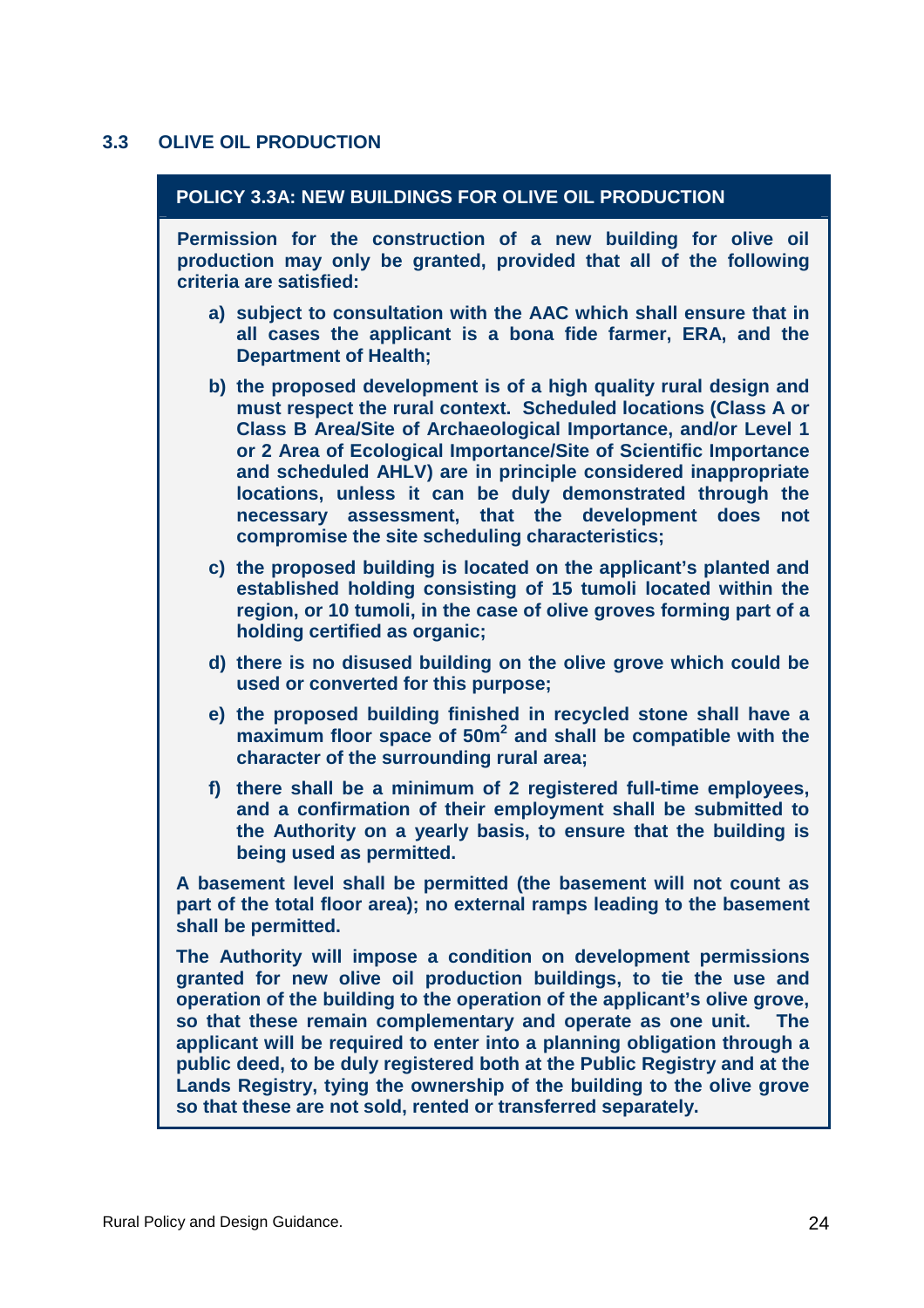## **POLICY 3.3B: REDEVELOPMENT/CONVERSION OF BUILDINGS FOR OLIVE OIL PRODUCTION**

**Permission may be granted for the redevelopment or conversion of a legally-established/permitted building located ODZ, for the processing and production of olive oil, provided that all of the following criteria are satisfied:** 

- **a) subject to consultation with the Department of Agriculture, ERA and the Department of Health;**
- **b) the olive grove is located within legally-established arable land;**
- **c) the existing building is located in the region of the permitted olive plantation it is intended to serve;**
- **d) existing buildings of architectural, historical, vernacular or other significance, or scheduled property, may only be converted, provided the intervention does not harm their conservation value;**

**If the building is not worthy of retention, redevelopment may be permitted subject to the following criteria:** 

- **e) the replacement building shall be limited to the same floor space as the previous building and shall be compatible with the character of the surrounding rural area; and**
- **f) the replacement building shall be of a high quality rural design, finished in recycled stone and shall fully respect the wider context in which it is located.**

**A full basement may be permitted provided the overall height in metres of the existing building is not exceeded and is limited to the area beneath the ground floor (the basement will not count as part of the total floor area); no external ramps leading to the basement shall be permitted.** 

- 3.3.1 The pressure for development related to olive oil production is much less significant than that for vineyards and wineries and therefore, it could be accommodated within new/ existing buildings. In particular, the olive oil production should not be of such a scale that it should be located in an industrial area.
- 3.3.2 Proposals for development for olive oil production should demonstrate that the production facilities are necessary and that olive trees have been planted at least two years prior to the application for development, as per report submitted by the Agriculture Directorate following consultation. This means that the amount of olives, and hence olive oil, produced from the applicant's olive grove is sufficient to justify the need for: (i) the proposed storage, pressing, processing and/or production facilities on-site; and (ii) dedicating building space for such uses.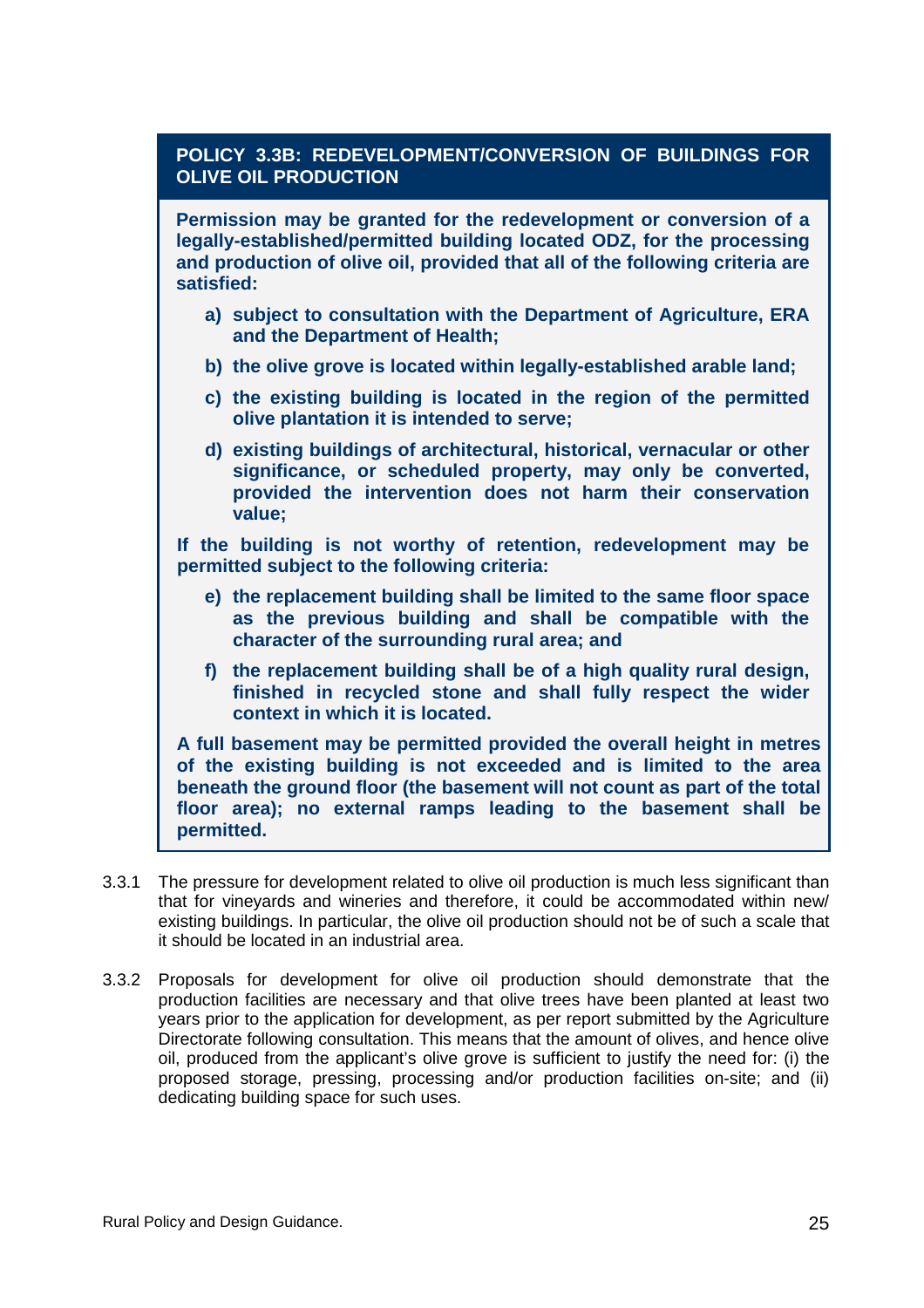#### **3.4 BEEKEEPING AND HONEY PROCESSING**

#### **POLICY 3.4A: NEW BUILDINGS FOR BEE KEEPING AND HONEY PRODUCTION**

**Permission for the construction of a new building for honey production may only be granted, provided that all of the following criteria are satisfied:** 

- **a) subject to consultation with the AAC which shall ensure that in all cases the applicant is a bona fide bee keeper, ERA and the Department of Health;**
- **b) the proposed development is of a high quality rural design and must respect the rural context. Scheduled locations (Class A or Class B Area/Site of Archaeological Importance, and/or Level 1 or 2 Area of Ecological Importance/Site of Scientific Importance and scheduled AHLV) are in principle considered inappropriate locations, unless it can be duly demonstrated through the necessary assessment, that the development does not compromise the site scheduling characteristics;**
- **c) the applicant has at least 50 registered bee colonies, and has been registered with the Agriculture Directorate for at least 5 years;**
- **d) there is no disused building on the applicant's holdings which could be used or converted for this purpose;**
- **e) the proposed building finished in recycled stone shall have a maximum floor space of 25m<sup>2</sup>(measured externally) and shall be compatible with the character of the surrounding rural area; and**
- **f) if the building is located within legally-established arable land, the proposal shall include an acceptable scheme for the dense plantation of indigenous and melliferous trees and shrubs around the perimeter of the site, in order to create a physical barrier between the activity and adjoining land or property.**

**A basement level shall be permitted (the basement will not count as part of the total floor area); no external ramps leading to the basement shall be permitted.** 

**The Authority will impose a condition on development permissions granted for new honey production buildings to tie the use and operation of the building to the operation of the honey production, so that these remain complementary and operate as one unit. The applicant will be required to enter into a planning obligation through a public deed, to be duly registered both at the Public Registry and at the Lands Registry, tying the ownership of the building to the operation of the honey production, so that these are not sold, rented or transferred separately.**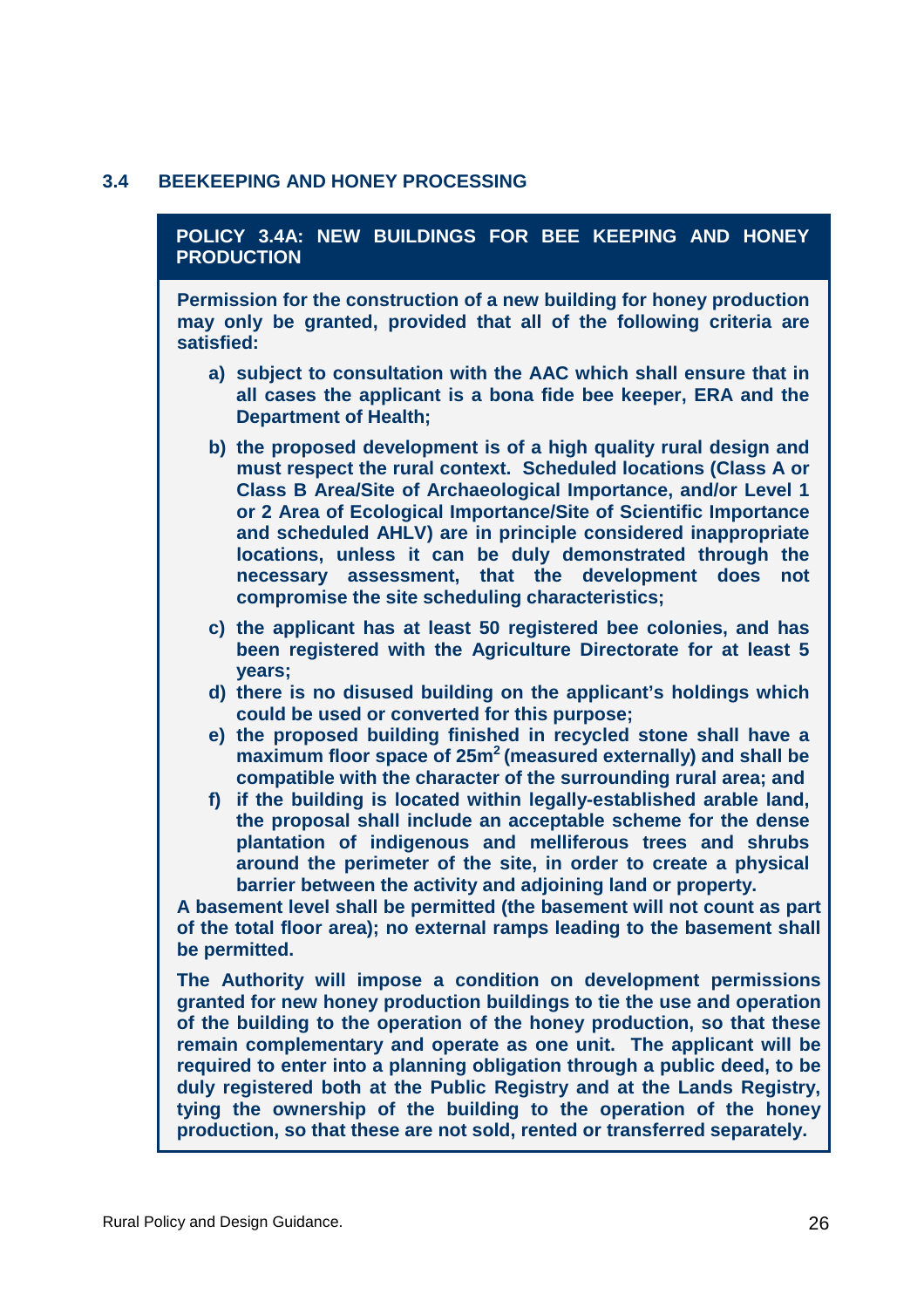#### **POLICY 3.4B: REDEVELOPMENT/CONVERSION OF BUILDINGS FOR BEEKEEPING AND HONEY PROCESSING**

**Permission may be granted for the redevelopment or conversion of a legally-established/permitted building located ODZ for beekeeping and honey processing, provided that the following criteria are satisfied:** 

- **a) subject to consultation with the AAC, ERA and the Department of Health;**
- **b) existing buildings of architectural, historical, vernacular or other significance, or scheduled property, may only be converted provided the intervention does not harm their conservation value; or**
- **c) in the case of redevelopment of a legally-established building, which is not worthy of retention, subject to the following criteria:** 
	- **i) the replacement building shall be limited to the same floor space as the previous building;**
	- **ii) the replacement building shall be of a high quality rural design, finished in recycled stone and shall fully respect the wider context in which it is located;**
- **d) if the building is located within legally-established arable land, the proposal shall include an acceptable scheme for the thick plantation of indigenous and melliferous trees and shrubs around the perimeter of the site, in order to create a physical barrier between the activity and adjoining land or property.**

**A full basement may be permitted provided the overall height in metres of the existing building is not exceeded and is limited to the area beneath the ground floor (the basement will not count as part of the total floor area); no external ramps leading to the basement shall be permitted.** 

3.4.1 Unlike storage for arable farming, pressure for buildings related to beekeeping in rural areas is not significant, particularly since beehives are kept outside, rather than within a building. Normally, buildings for beekeeping purposes are associated with storage of related equipment and, where the bee holding is large, with honey processing.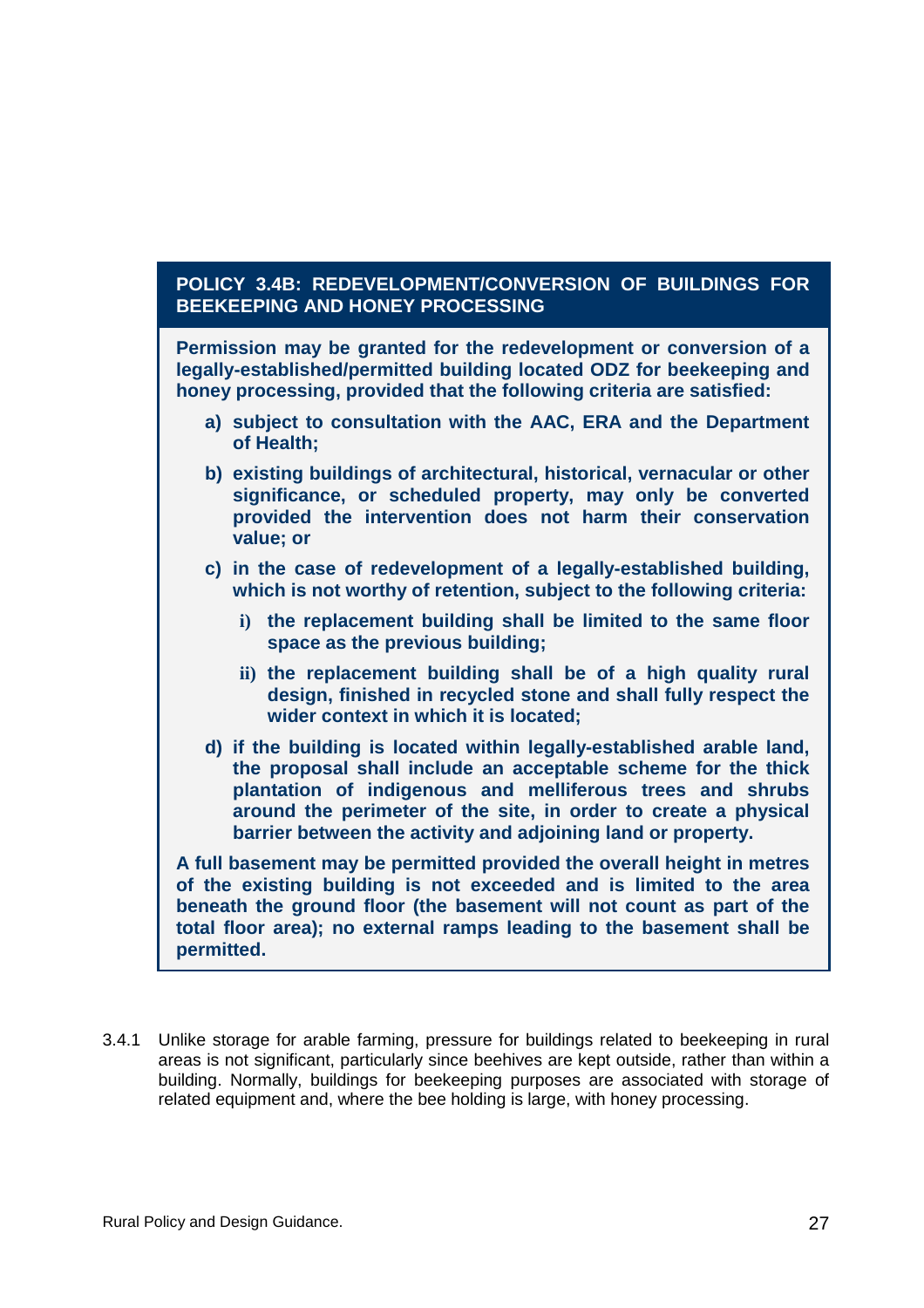# **PART 4: FARM DIVERSIFICATION**

#### **4.1 INTRODUCTION**

- 4.1.1 The previous Part considered development which is directly related to agricultural operations and production. This Part deals with some forms of development which are based on agriculture and on farm businesses, but which are not directly related to agricultural production or activities.
- 4.1.2 The central focus in this Part is on farm diversification activities, which augment or supplement, but do not replace agricultural activity, thereby leading to a broadening of 'farm based' activities and income and so potentially contributing to the integrated development of rural areas.
- 4.1.3 All policies contained in this part shall be applied in conjunction with the general policies set out in Part 1 of this Policy and Design Guidance.

## **POLICY 4.2: NEW FARM RETAIL OUTLETS**

**Permission may be granted for the construction of a livestock or arable farm retail outlet (farm shop) finished in recycled stone with timber apertures, provided that all of the following criteria are satisfied:** 

- **a) subject to consultation with the AAC which shall ensure that in all cases the applicant is a bona fide farmer, ERA and the Department of Health;**
- **b) either, in the case of livestock farming, the shop must be constructed within the curtilage of the farm or, in the case of arable farming, the farmer must have at least 10 tumoli consolidated land registered on his/her name;**
- **c) the proposed development is of a high quality rural design and must respect the rural context. Scheduled locations (Class A or Class B Area/Site of Archaeological Importance, and/or Level 1 or 2 Area of Ecological Importance/Site of Scientific Importance) are in principle considered inappropriate locations, unless it can be duly demonstrated through the necessary assessment, that the development does not compromise the site scheduling characteristics;**
- **d) the farm retail outlet does not exceed a total floor space of 15m<sup>2</sup> (measured externally);**
- **e) the vehicular access to the farm retail outlet is appropriately located and does not cause a traffic hazard, to the satisfaction of the competent authority; and**
- **f) no new vehicular access roads shall be allowed, and the upgrading of existing footpaths shall be encouraged for the purpose of rendering the retail service.**

**The Authority will impose a condition on all development permissions granted for farm shops (farm retail outlets) ODZ, so that the goods sold are restricted to the holding's local agricultural produce only and retail sales shall take place within the building only.**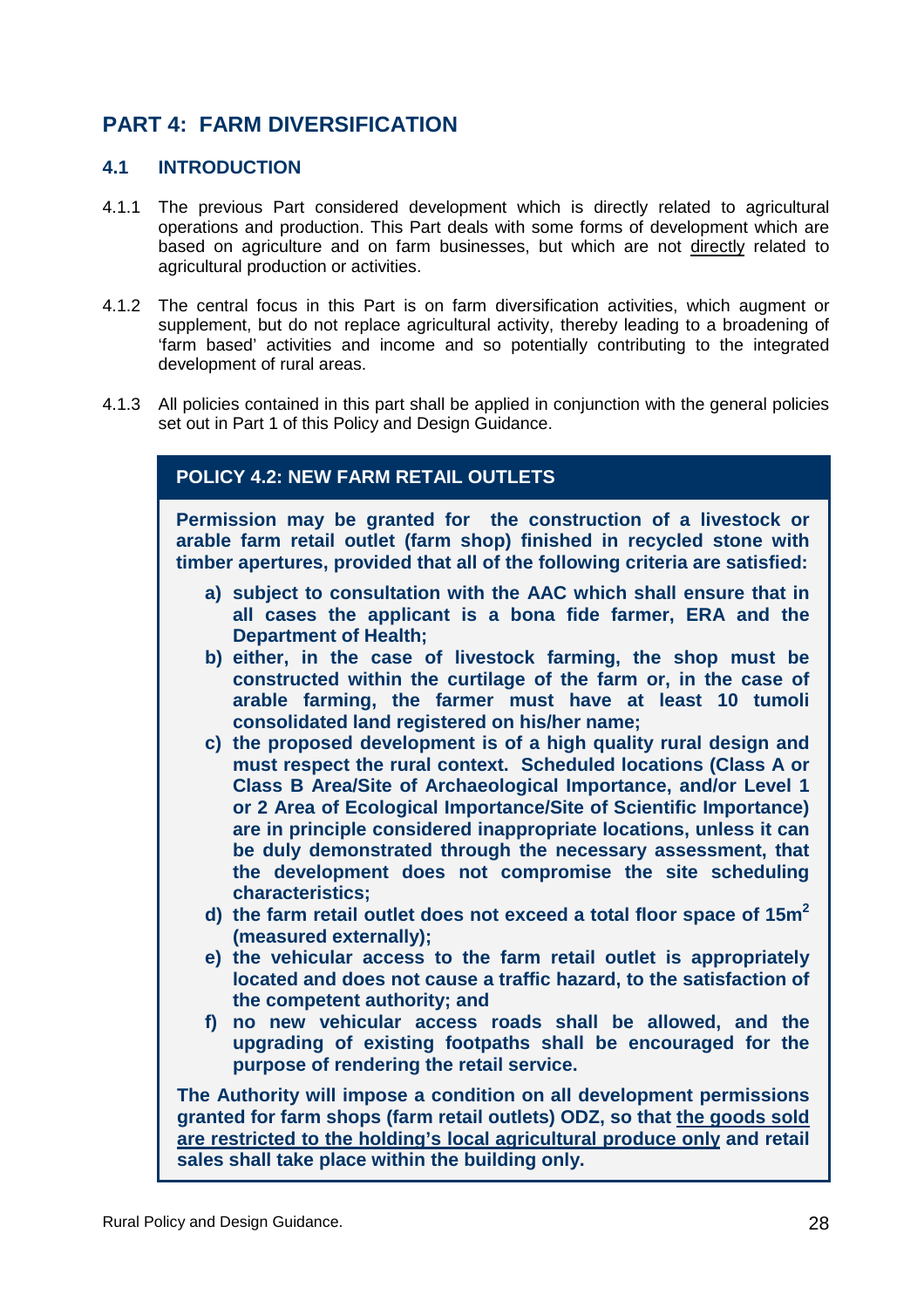- 4.2.1 Farm shops are reasonably well established forms of retailing and the direct sale of genuinely local farm produce, or traditional products, to passing trade is a natural countryside activity, which can aid in the diversification of farming enterprises and incomes. Policy 4.2 is not concerned with those retail uses which may form part of a visitor attraction use, of the type covered by Policy 4.3A, but with 'stand alone' farm retail outlets.
- 4.2.2 The key planning issues are the scale and nature of the retail use and its potential impacts, particularly on road safety and on the building in which it is to be located. Farm based retail outlets should be small and should sell only produce or products from the arable/livestock farm business, to ensure that they are genuine farm outlets and do not become more general or larger retail enterprises, thus circumventing other retail planning policies. A limit is placed on the amount of retail floor space, and a condition will be imposed on a permission, to restrict the type of goods which may be sold. Farm shops should be located where the approach roads to the site are wide enough to accommodate two-way traffic with ease and where they would not encourage parking on the road, in circumstances where this would be dangerous or inconvenient (near bends, junctions etc., or where the road is narrow).

## **4.3 VISITOR ATTRACTIONS**

#### **POLICY 4.3A: CONVERSIONS TO VISITOR ATTRACTIONS**

**Permission may be granted for the change of use or conversion of a legally-established building within an operational farming enterprise (livestock and/or arable) to a visitor attraction, provided that all of the following criteria are satisfied:** 

- **(1) the proposal is subject to consultation with the AAC, the ERA, the Department of Health and the Malta Tourism Authority. Consultation with the AAC shall specify that the farming enterprise can continue without the need for a replacement building;**
- **(2) the theme of the proposal is directly related to agriculture and/or rural conservation/appreciation/local crafts;**
- **(3) the uses, including ancillary facilities, may be permitted according to the existing floor space to be converted (without extensions) as follows:** 
	- **a) up to 50m²: farm retail outlet;**
	- **b) up to 150m²: farm retail outlet + exhibition/educational space, which could include small scale tasting of produce (without cooking on site);**
	- **c) over 150m²: the uses in (a) and (b) together with uses permitted by the agro-tourism policy (Policy 4.4)**
- **(4) the permitted uses shall be ancillary and complementary to the farming activity, form an integral part of the visitor attraction area, and do not have, or require, a separate access to the building;**
- **(5) the existing road network serving the site is capable of dealing satisfactorily with the traffic which will be generated by the development and the vehicular access to the site is**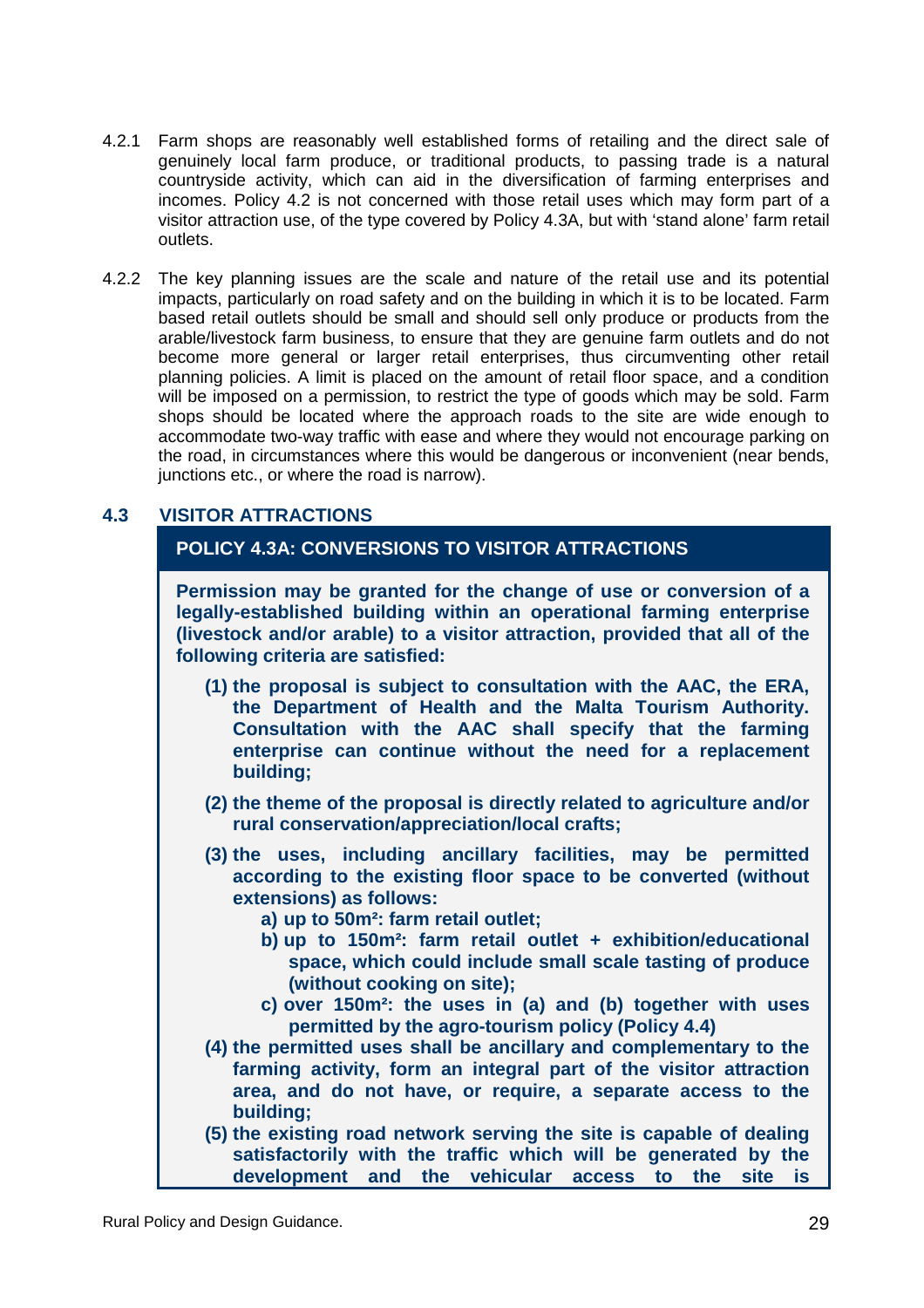**appropriately located and does not cause a traffic hazard, to the satisfaction of the competent authority; and** 

**(6) the proposed conversion can accommodate the additional parking needs on site without causing adverse impacts. The use of grass blocks for parking will be considered. The Authority will impose a condition on all development permissions granted for visitor attraction uses, so that the operation of the visitor attraction is discontinued once the associated farming enterprise ceases to operate.** 

**In all cases the applicant must be:** 

**(a) either a registered farmer; or** 

**(b) a farmer-entrepreneur partnership, or company, duly registered with the MFSA.** 

**The visitor attraction and the farming enterprise shall remain complementary and continue to operate as one functional unit. The applicant will be required to enter into a planning obligation through a public deed, to be duly registered both at the Public Registry and at the Lands Registry, tying the ownership and use of the visitor attraction to the operation of the farming enterprise, so that the visitor attraction and the farming enterprise are not sold or transferred separately.** 

#### **POLICY 4.3B: NEW VISITOR ATTRACTIONS**

**Permission will NOT be granted for the construction of a new building for visitor attraction use.** 

- 4.3.1 The strengthening of the rural economy through a diversification or broadening of farm based activities will be encouraged, provided that this does not have an adverse environmental impact and it directly contributes to farm incomes, by complementing but not replacing on-going agricultural activities. Proposals for visitor attraction uses which are not related to an established farming enterprise are excluded from this policy, since these do not contribute to farm diversification.
- 4.3.2 In order to be considered favourably, the theme of proposed visitor attractions shall relate to: (i) agricultural activities and/or (ii) rural conservation/appreciation/crafts. Visitor attraction uses could also be combined with proposals which are presented in this document, provided that all of the criteria of the relevant policies are satisfied (together with the general policies). The combination of visitor attraction uses with other acceptable uses, as described in this paragraph, would result in the creation of a "Farm Diversification Project". In essence, the use must be:
	- farm based;
	- small in scale:
	- a means of reusing legally-established buildings; and
	- aimed at presenting and interpreting an activity to visitors.
- 4.3.3 Since one of the central objectives of encouraging farm diversification is the maintenance and improvement of the rural environment and the use and re-use of rural resources, permission will only be given for the conversion of a legally-established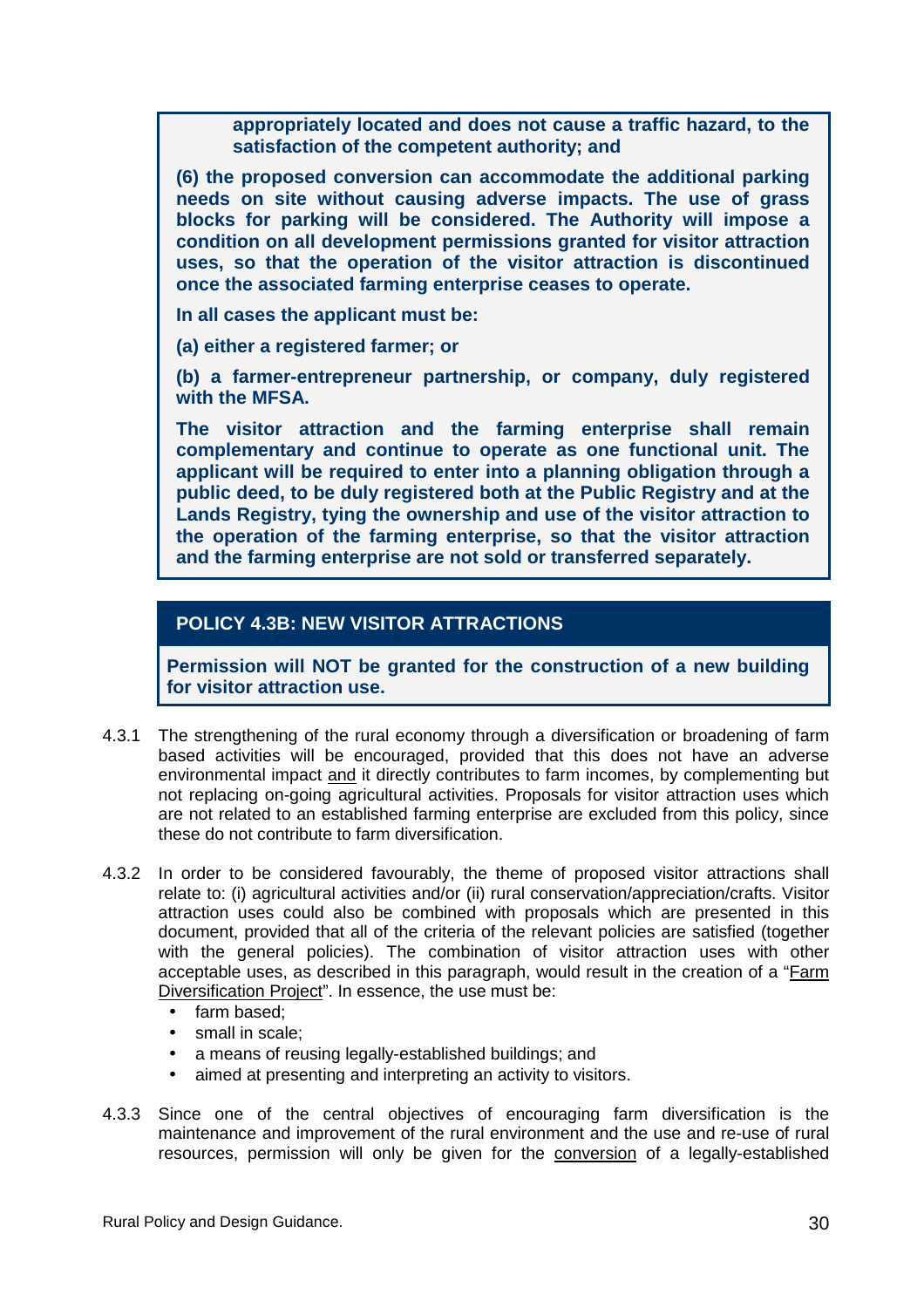building within an established and continuing farming enterprise (livestock and/or arable), as opposed to the construction of a new building ODZ.

#### **4.4 AGRO-TOURISM ACCOMMODATION**

#### **POLICY 4.4: AGRO-TOURISM ACCOMMODATION**

**Permission for agro-tourism accommodation may be granted in the following circumstances:** 

**(1) conversion/change of use or redevelopment/consolidation of a permitted building/s within an established and continuing farming enterprise (livestock and/or arable), provided that all of the following criteria are satisfied:** 

**(a) the total floor space dedicated for accommodation and ancillary facilities shall not be less than 150m² and not more than 200m<sup>2</sup> , consisting of guest rooms, breakfast/dining area, reception and sanitary facilities;** 

- **(b) no independent food and beverage retail outlets shall be permitted.**
- **(2) conversion/change of use or redevelopment/consolidation of a permitted building/s within a proposed farming enterprise and agro-tourism component, subject that the project is phased out as follows:** 
	- **(a) Phase 1 (setting up of farming enterprise): The proposed farming enterprise shall be subject to consultation with the relevant Department/Authority in order to determine the minimum amount of years before the farming enterprise is fully operational (i.e. the period before Phase 2 can commence); and**
	- **(b) Phase 2 (agro-tourism accommodation component): Conversion/change of use/redevelopment of the building into agro-tourism, subject to Criterion 1 above.**
- **(3) existing buildings of architectural, historical, vernacular or other significance, or scheduled property, may only be converted, provided the intervention does not harm their conservation value and provided that an acceptable restoration method statement is submitted.**

**For (1), (2) and (3) above, the applicant must be either a registered farmer, or a farmer-entrepreneur partnership, or company, duly registered with the MFSA;** 

- **(4) a new building for agro-tourism accommodation may be considered, provided that all of the following criteria are satisfied:** 
	- **a) the proposed development is of a high quality rural design and must respect the rural context. Scheduled locations (Class A or Class B Area/Site of Archaeological Importance, and/or**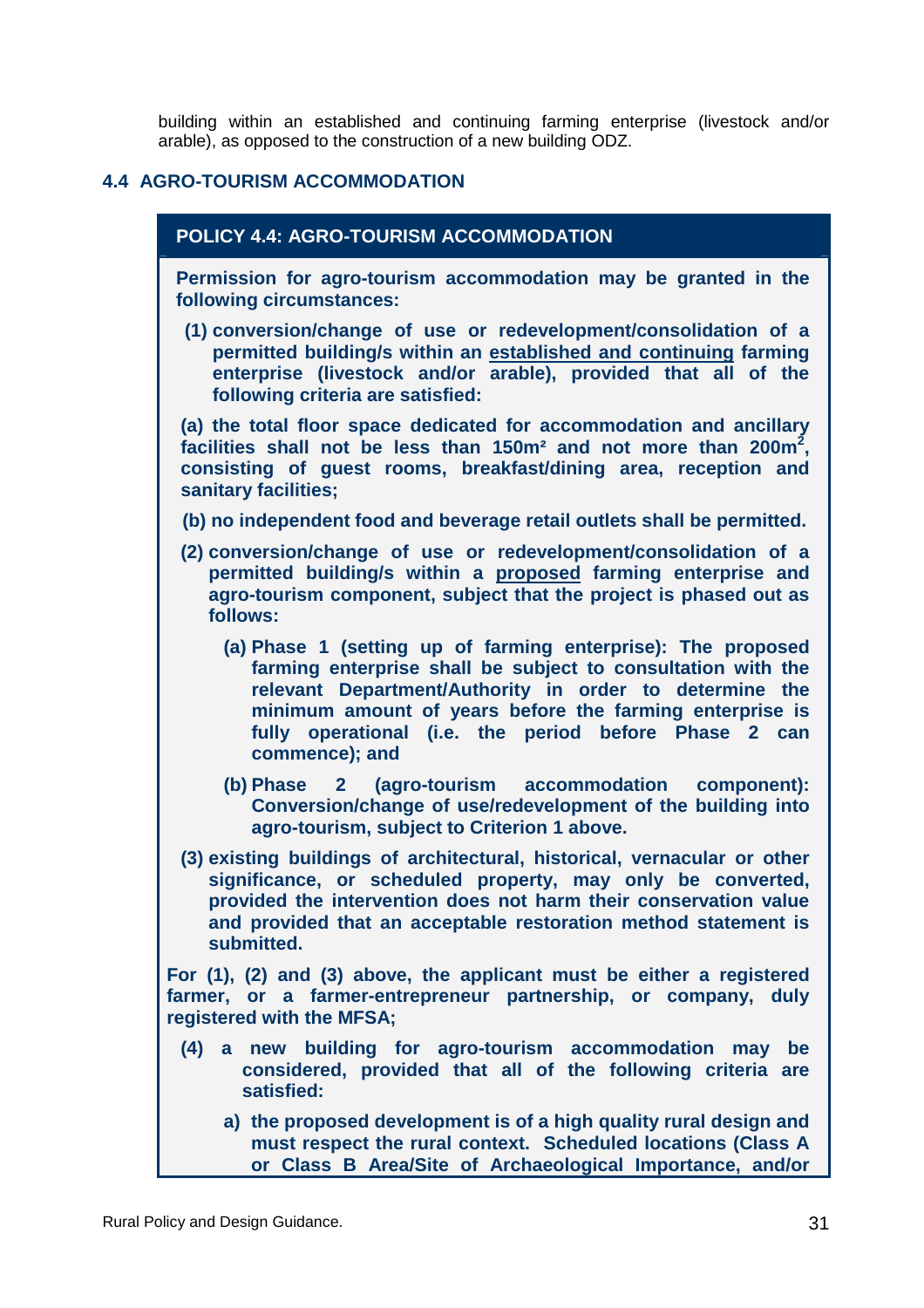**Level 1 or 2 Area of Ecological Importance/Site of Scientific Importance) are in principle considered inappropriate locations, unless it can be duly demonstrated through the necessary assessment that the development does not compromise the site scheduling characteristics;** 

**b) the applicant is a registered farmer(s) tilling 60 tumoli of contiguous/consolidated land OR, in the event that the applicant is not a registered farmer, the agro-tourism project shall be subject to a legally-binding farmer-entrepreneur partnership, or company, duly registered with the MFSA to ensure that the agro-tourism project forms part of an established and continuing agricultural enterprise, in the form of an uninterrupted lease;** 

- **c) the farming activity has been in operation for five years prior to the application;**
- **d) the proposed building shall accommodate 7 to 10 guest rooms with ancillary facilities which may include a swimming pool area. The building shall not exceed a total floor space of 400m²;**
- **e) the proposed building, in terms of design, scale, form and massing, is compatible with the character of the surrounding rural area and is not intrusive in the landscape;**
- **f) a condition shall be imposed requiring that, on operation, there shall be a minimum of 3 registered full-time employees, and a confirmation of their employment shall be submitted to the Authority on a yearly basis, to ensure that the building is being used as permitted.**

**A basement level may be permitted (the basement will not count as part of the total floor area); no external ramps leading to the basement shall be permitted;** 

**ADDITIONAL CRITERIA FOR ALL AGRO-TOURISM ACCOMODATION PROPOSALS** 

**All applications for agro-tourism, including any farmer–entrepreneur partnership/project, are subject to consultation with the Malta Tourism Authority, the AAC, ERA and the Department of Health. Consultation with the AAC shall also specify that the farming enterprise can continue without the need for a replacement building. The permitted uses shall be ancillary and complementary to the farming activity.** 

**The proposal shall demonstrate to the satisfaction of the Authority how the provision of services, including those for electricity and water supply, drainage and sewage disposal can be carried out, without adverse environmental impacts.** 

**Similarly, the proposal shall demonstrate to the satisfaction of the Authority, that the existing road network serving the site is capable of dealing satisfactorily with the traffic which will be generated by the development. The vehicular access to the site shall be appropriately**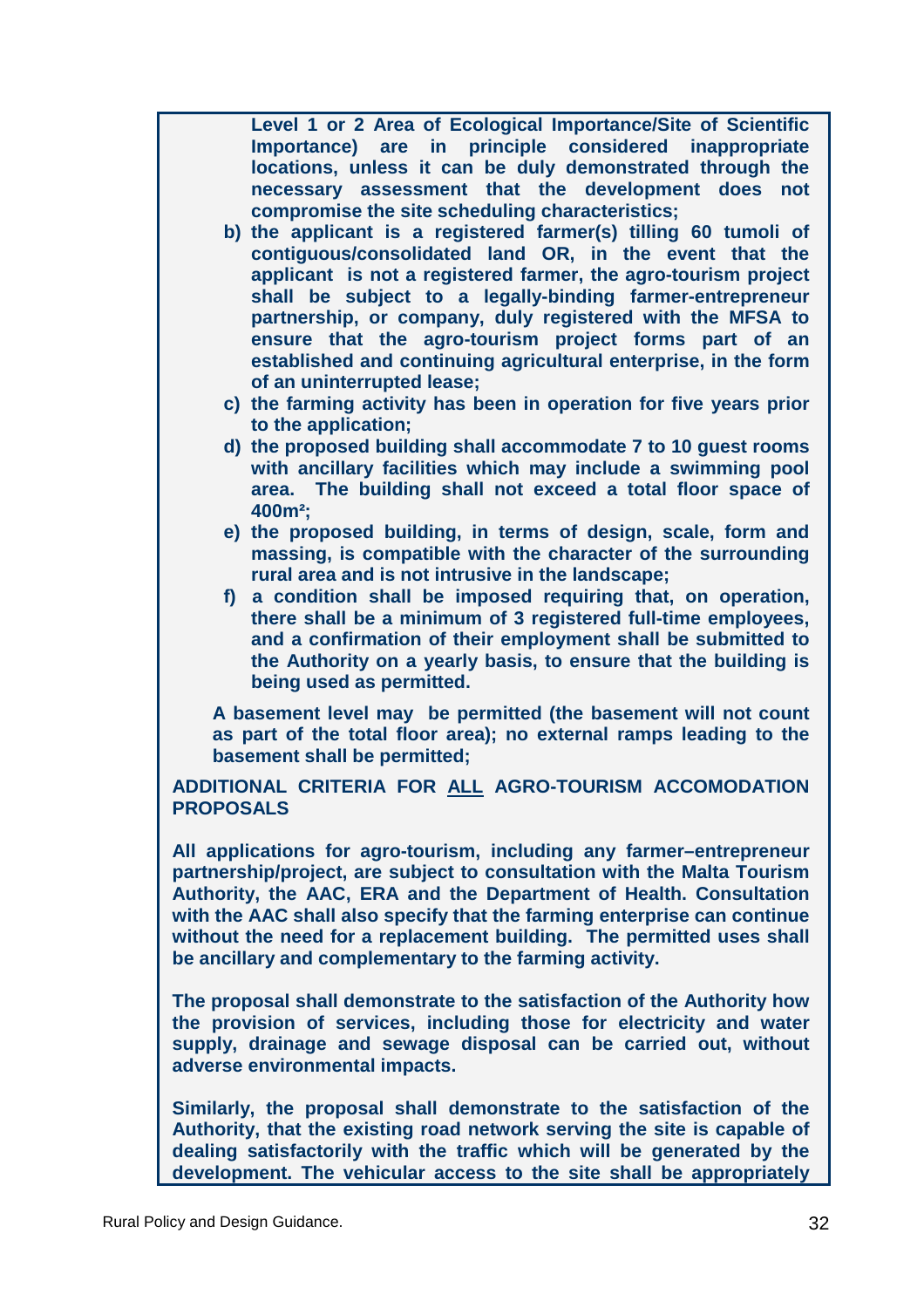**located and does not cause a traffic hazard, to the satisfaction of the competent authority. The proposed conversion shall also accommodate the additional parking needs on site without causing adverse impacts. The use of grass blocks for parking spaces will be considered instead of concrete.** 

**The agro-tourism project and the farming enterprise shall remain complementary and continue to operate as one functional unit. The applicant will be required to enter into a planning obligation through a public deed, to be duly registered both at the Public Registry and at the Lands Registry, tying the agro-tourism project with the operation of the farming enterprise, so that the agro-tourism accommodation and the farming enterprise are not sold or transferred separately.** 

- 4.4.1 Therefore, within the context of this policy, agro-tourism accommodation refers to farmbased accommodation, where the visitor stays overnight in a rural building within the boundaries of an operational farm; the main activities of the visitor may involve some hands-on experience in the basic day-to-day operation of the farm.
- 4.4.2 The central objective of the policy is to assist operational arable and livestock farming enterprises to remain viable and diversify— but the predominant use shall remain agricultural.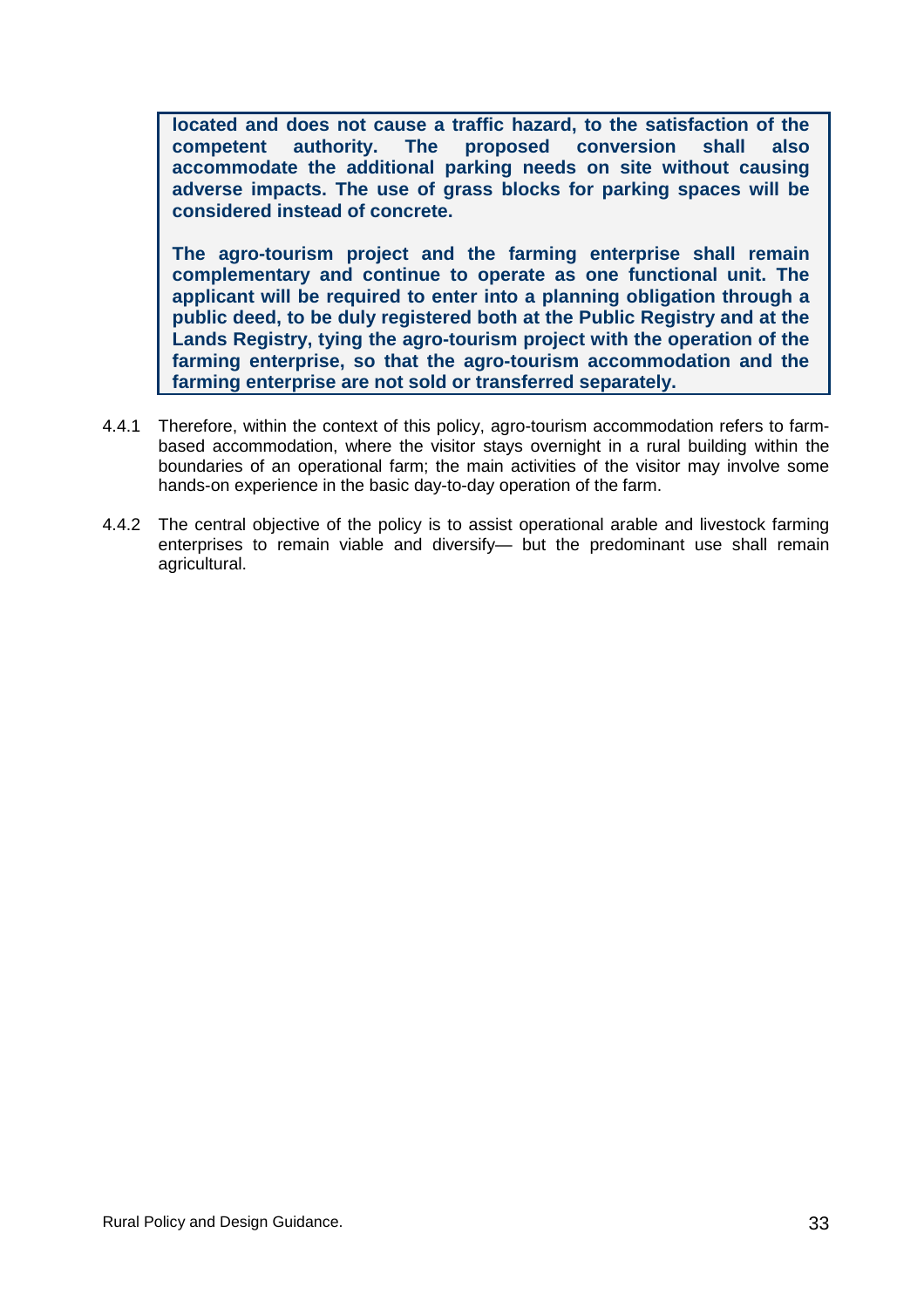## **PART 5: ANIMAL SANCTUARIES, ENCLOSURES, STABLES AND HORSE RIDING/SPORTS ESTABLISHMENTS**

#### **5.1 INTRODUCTION**

- 5.1.1 This Part is concerned with animal sanctuaries, enclosures, stables for horses and horse riding establishments. Animals may be kept for a variety of purposes, including:
	- exhibition
	- leisure and/recreational;
	- sports;
	- research
	- sheltering
	- working for karozzin; and/or
	- breeding;

some of which are not necessarily mutually exclusive. The other form of possible activity is the offering of livery services (the provision of housing and care for a charge).

5.1.2 Except for the now probably rare use of horses in the course of agricultural activities, the stabling of horses and the keeping of animals not intended for farming purposes, are not considered for an agricultural use, nor ancillary or related to such a use (it may be recreational or for business), so it differs in this way from the other forms of development addressed in this document. Should there be any proposals for stables for horses used in the course of agricultural activities, they will be considered in the light of the relevant policies in Part 2. Discussion in the remainder of this Part is directed solely to the other types of stables. All policies contained in this part shall be applied in conjunction with the general policies set out in Part 1 of this Policy Document.

#### **POLICY 5.1A: ANIMAL SANCTUARIES**

**Permission for new sanctuaries by Government Organisations or registered Non-Governmental Organisations, may only be granted in the following circumstances:** 

- **a) subject to consultation with AAC, ERA and Department of Health;**
- **b) shall be sited outside the development zone boundary at a distance exceeding 200m from the development zone boundary;**
- **c) the proposed sanctuary is of a high quality rural design and must respect the rural context. Scheduled locations (Class A or Class B Area/Site of Archaeological Importance, and/or Level 1 or 2 Area of Ecological Importance/Site of Scientific Importance) are in principle considered inappropriate locations, unless it can be duly demonstrated through the necessary assessment that the development does not compromise the site scheduling characteristics;**
- **d) the structures are constructed of lightweight and visually permeable materials and shall not exceed the minimum size required to ensure safety and adequate welfare for the respective species.**

**Any related supporting facilities shall be located within legally-established buildings, or constructed in lightweight reversible materials and of a scale to accommodate the minimum space required.**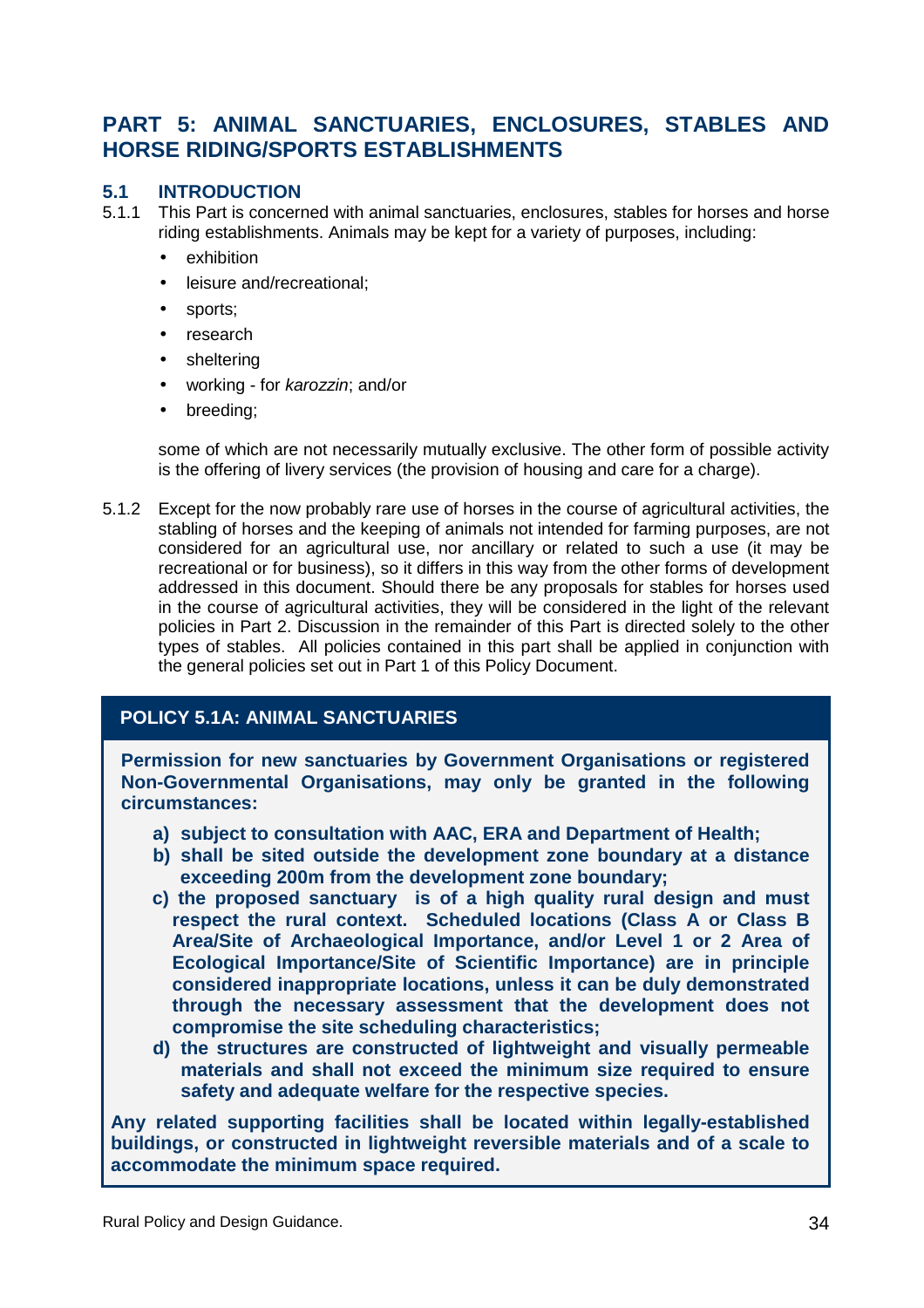#### **POLICY 5.1B: ANIMAL ENCLOSURES**

**Permission may be granted for the erection of enclosures with adequate fencing for animals, intended for research, educational, sport, leisure and exhibition purposes, other than animal sanctuaries, stables or horse riding facilities, provided that all of the following criteria are satisfied:** 

- **a) Subject to consultation with the AAC, ERA, and Department of Health;**
- **b) the proposal shall include all those measures meant to eliminate any possible ill-treatment to the animals within the enclosure;**
- **c) the proposed animal enclosures are to be of a high quality rural design and must respect the rural context. Scheduled locations (Class A or Class B Area/Site of Archaeological Importance, and/or Level 1 or 2 Area of Ecological Importance/Site of Scientific Importance) are in principle considered inappropriate locations, unless it can be duly demonstrated through the necessary assessment that the development does not compromise the site scheduling characteristics;**
- **d) the site shall not be located within 200m from the development zone boundary, unless the applicant proves to the satisfaction of the relevant authorities and the Authority, that the proposal will not create an adverse impact on the amenity of the area within the development zone by virtue of noise, odours or visual intrusion;**
- **e) proper access and parking can be provided without any significant impacts on the site and its environment. Widening of country lanes or pathways, especially proposals which would adversely affect existing rubble walls, will be resisted;**
- **f) the enclosures are constructed of lightweight and visually permeable materials and shall not exceed the minimum size required to ensure safety and adequate welfare for the respective species;**
- **g) any existing trees and shrubs within and around the site shall be cared for and retained, and if no such vegetation exists, soft landscaping shall contain a number of trees and shrubs of at least three different indigenous species, planted in clusters;**

**Any related amenities and supporting facilities shall be preferably constructed in lightweight reversible materials and of a scale to accommodate the minimum space required. In all cases such facilities are not to be visually intrusive.**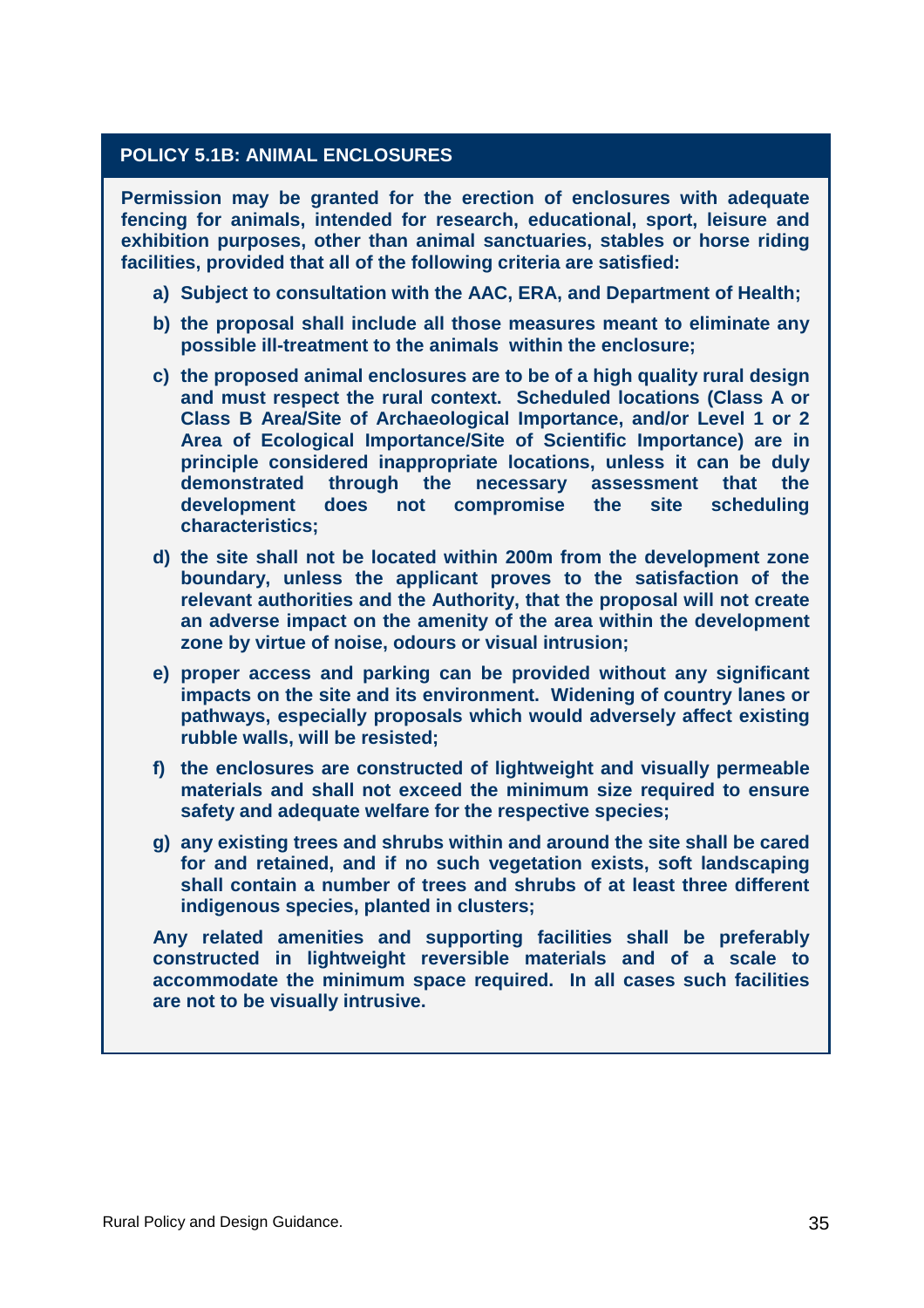#### **5.2 STABLES AND HORSE RIDING ESTABLISHMENTS**

| POLICY 5.2: HORSE STABLES AND HORSE RIDING FACILITIES /<br><b>ESTABLISHMENTS</b>                                                                                                                                                                                                                                                             |
|----------------------------------------------------------------------------------------------------------------------------------------------------------------------------------------------------------------------------------------------------------------------------------------------------------------------------------------------|
| Permission for horse stables outside development zone, may only be<br>granted in the following circumstances:                                                                                                                                                                                                                                |
| 1) the construction of new stables within the defined curtilage of a<br>legally-established dwelling ODZ, provided that all of the following<br>criteria are satisfied:                                                                                                                                                                      |
| a) the proposed stable(s) do not exceed a height of 3.5 metres above<br>ground level and a total floor space (measured externally) of 25<br>square metres per stable, including ancillary facilities and storage<br>space; and                                                                                                               |
| b) the stables are constructed in natural timber, or in stone up to 5<br>courses high (and clad in natural timber), and the rest of the height<br>in timber. The stables shall fully respect the wider context in which<br>they are located.                                                                                                 |
| 2) the redevelopment of a legally-established building ODZ into stables<br>and/or a horse riding establishment, provided that all of the following<br>criteria are satisfied:                                                                                                                                                                |
| a) the building is located at a distance of not less than 100 metres from<br>the development zone boundary;<br>b) the building is not worthy of retention;<br>c) the replacement building shall be limited to the same floor space as                                                                                                        |
| the previous building and shall be compatible with the character of<br>the surrounding rural area; and<br>d) the redevelopment is of a high quality rural design, finished in<br>recycled stone and fully respects the wider context in which it is<br>located; the use of timber for the construction of stables will be<br>considered; and |
| A full basement may be permitted, provided it does not extend beyond<br>the ground floor (the basement will not count as part of the total floor<br>area); no external ramps leading to the basement will be permitted.                                                                                                                      |
| 3) the conversion of existing buildings of architectural, historical,<br>vernacular or other significance, for stables and/or a horse riding<br>establishment, provided that all of the following criteria are satisfied:                                                                                                                    |
| a) the building is located at a distance of not less than 100 metres from<br>the development zone boundary; and<br>b) the conversion does not include any extensions/increase in volume.                                                                                                                                                     |
| 4) Other new stables may be permitted subject to the following criteria:                                                                                                                                                                                                                                                                     |
| a) they shall be constructed in natural timber, or in stone up to 5                                                                                                                                                                                                                                                                          |

**courses high (and clad in natural timber), and the rest of the height in timber. The stables shall fully respect the wider context in which they**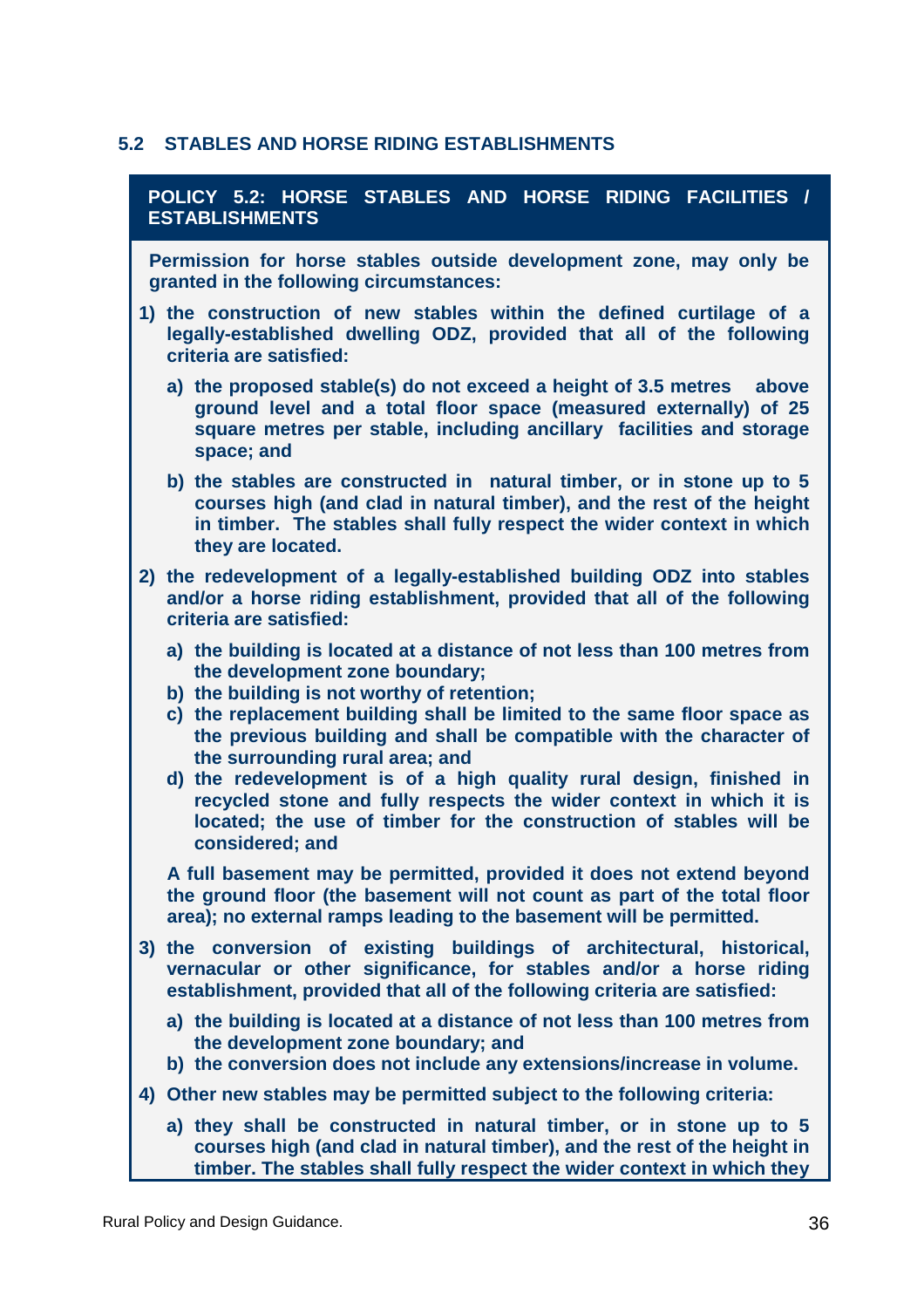**are located;** 

- **b) they shall be located at a distance of not less than 100 metres from the development zone boundary;**
- **c) the proposed stable(s) do not exceed a height of 3.5 metres above ground level and a total floor space (measured externally) of 25 square metres per stable, including ancillary facilities and storage space;**
- **d) the proposed stables are of a high quality rural design and must respect the rural context. Scheduled locations (Class A or Class B Area/Site of Archaeological Importance, and/or Level 1 or 2 Area of Ecological Importance/Site of Scientific Importance) are in principle considered inappropriate locations, unless it can be duly demonstrated through the necessary assessment, that the development does not compromise the site scheduling characteristics; and**
- **e) they are preferably sited in the vicinity of existing permitted buildings.**

**All applications for stables and horse riding establishments are subject to prior consultation with ERA and the AAC.** 

**Stables for 2 or less horses shall not be located within 50m from public groundwater abstraction sources,** 

**Stables for 3 to 5 horses shall not be located within 100m from public groundwater abstraction sources,** 

**Stables for 6 or more horses shall not be located within 200m from public groundwater abstraction sources.** 

**Applications located within the groundwater protected zone will adopt mitigation measures against the pollution of groundwater.** 

**The proposal shall demonstrate to the satisfaction of the Authority that the existing road network serving the site is capable of dealing satisfactorily with the traffic which will be generated by the development. The vehicular access to the site shall be appropriately located and does not cause a traffic hazard, to the satisfaction of the competent authority. The proposal shall also accommodate the additional parking needs on site without causing adverse impacts. The use of grass blocks for parking spaces will be considered instead of concrete.** 

**Any paddocks, exercise or training areas shall be located within the curtilage of the stables. Scheduled locations (Level 1 or 2 Area of Ecological Importance/Site of Scientific Importance) are in principle considered inappropriate locations, unless it can be duly demonstrated through the necessary assessment that the development does not compromise the site scheduling characteristics.** 

5.2.1 **Policy 5.2** permits the stabling of horses outside development zone either within the curtilage of a legally-established dwelling ODZ, the redevelopment of an existing (legally-established) building not worthy of retention or the conversion of a building of cultural heritage significance. Proposals for conversion or redevelopment shall not be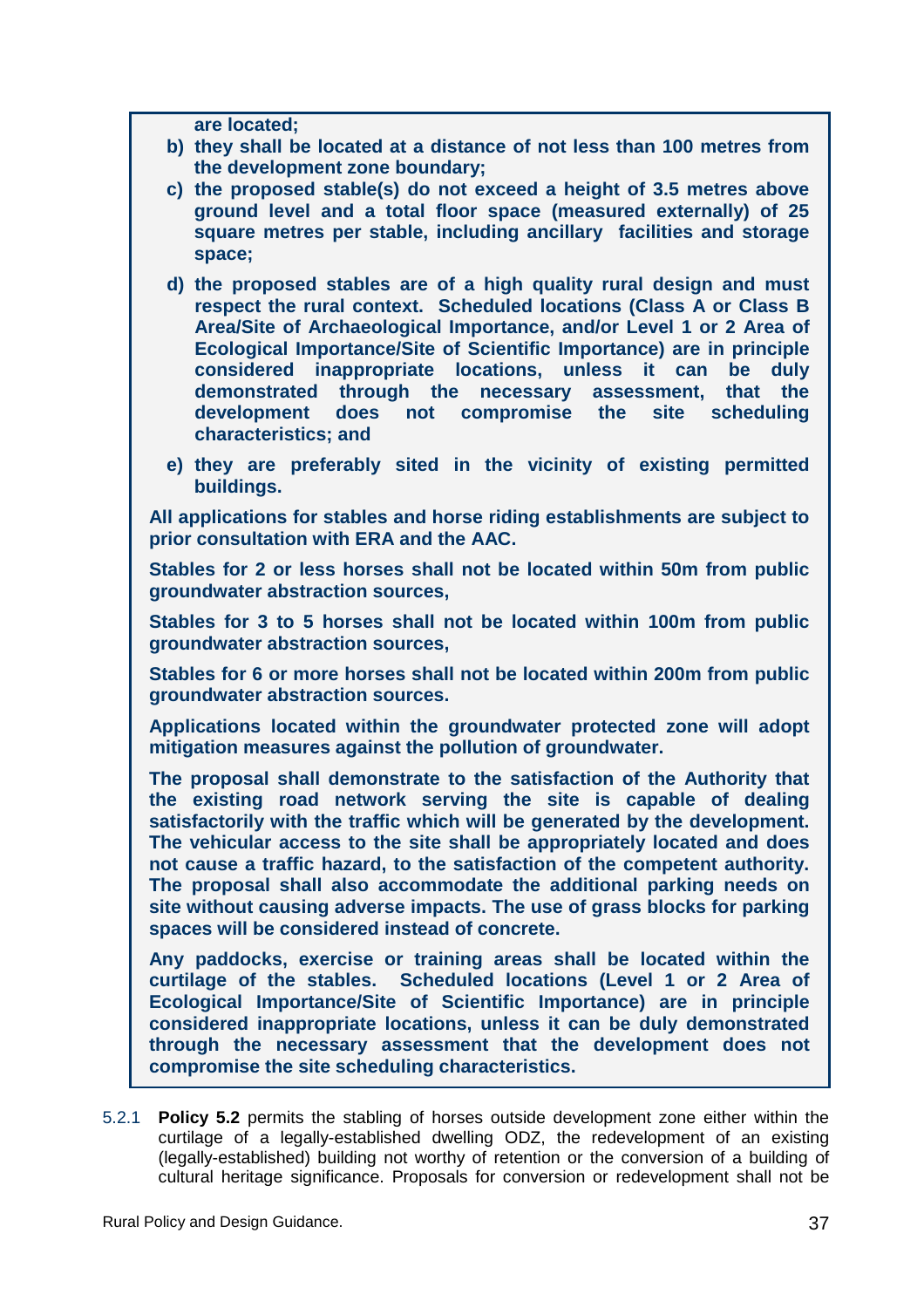located less than 100m from the development zone boundary, while new natural timber ones shall preferably be located near other permitted developments. Because of the requirement for reasonably wide door openings in particular, it is likely that only those buildings of historical or architectural value that were designed to accommodate animals will be suitable for conversion.

- 5.2.2 In most cases some form of external space for exercise or training will be needed, and the environmental impact of this should be limited. Where exercise areas are formed, they should be surfaced in compacted soil.
- 5.2.3 The volume and frequency of vehicle movements, and hence the potential impact on the road network, will vary according to the purpose(s) for which the horses are kept. A stable for a single horse kept for leisure/recreational riding will generate little movement, whilst stables for a larger number of horses kept for racing and/or breeding are likely to result in more frequent movements, and particularly periodic movements of heavier vehicles (for transporting the horses). This aspect will be carefully considered, but in all cases there should be a vehicular access located in a safe position and off-road parking and manoeuvring space.
- 5.2.4 In some instances existing buildings in the countryside may not be appropriately located, or not of the appropriate size. Certainly proposals involving race horses are probably best located close to Marsa to benefit from this proximity and from the availability of a range of equine **services**. Provision has been made in the Grand Harbour Local Plan for areas around Marsa where new stables may be constructed.
- 5.2.5 The type of establishment with which **Policy 5.2** is concerned is that, which offers mainly guided/accompanied tracks or rides, and possibly, horses/ponies for rent for unaccompanied rides and tuition, to visiting members of the public for the enjoyment of the surrounding countryside. Since the attractions of this form of activity are the 'experience' and enjoyment of the countryside and the pleasure of riding, horse riding establishments need to be located in (or close to) pleasant and diverse landscapes where there are a variety of riding routes (different directions, length, terrain etc.) to cater for riders with differing ability, whilst ensuring that the proposed activity would not cause unacceptable environmental damage through trampling or creation of new paths for riding in sensitive rural areas.
- 5.2.6 Riding enterprises should be located where they would not give rise to amenity impacts (from noise, smell, increased activity etc.) on dwellings and any other adjacent uses. As with other forms of development involving the housing of animals, the disposal of animal waste, bedding etc. requires careful assessment through approved waste management plans with treatment, to ensure that pollution does not occur. Since this type of activity will be sited in rural areas, where some roads will be narrow, it is important that the road network is adequate to accommodate the increased vehicular traffic which the enterprise will generate, as well as the riding activity (where roads will be used). Adequate parking off the road should be provided to avoid giving rise to traffic hazards or congestion.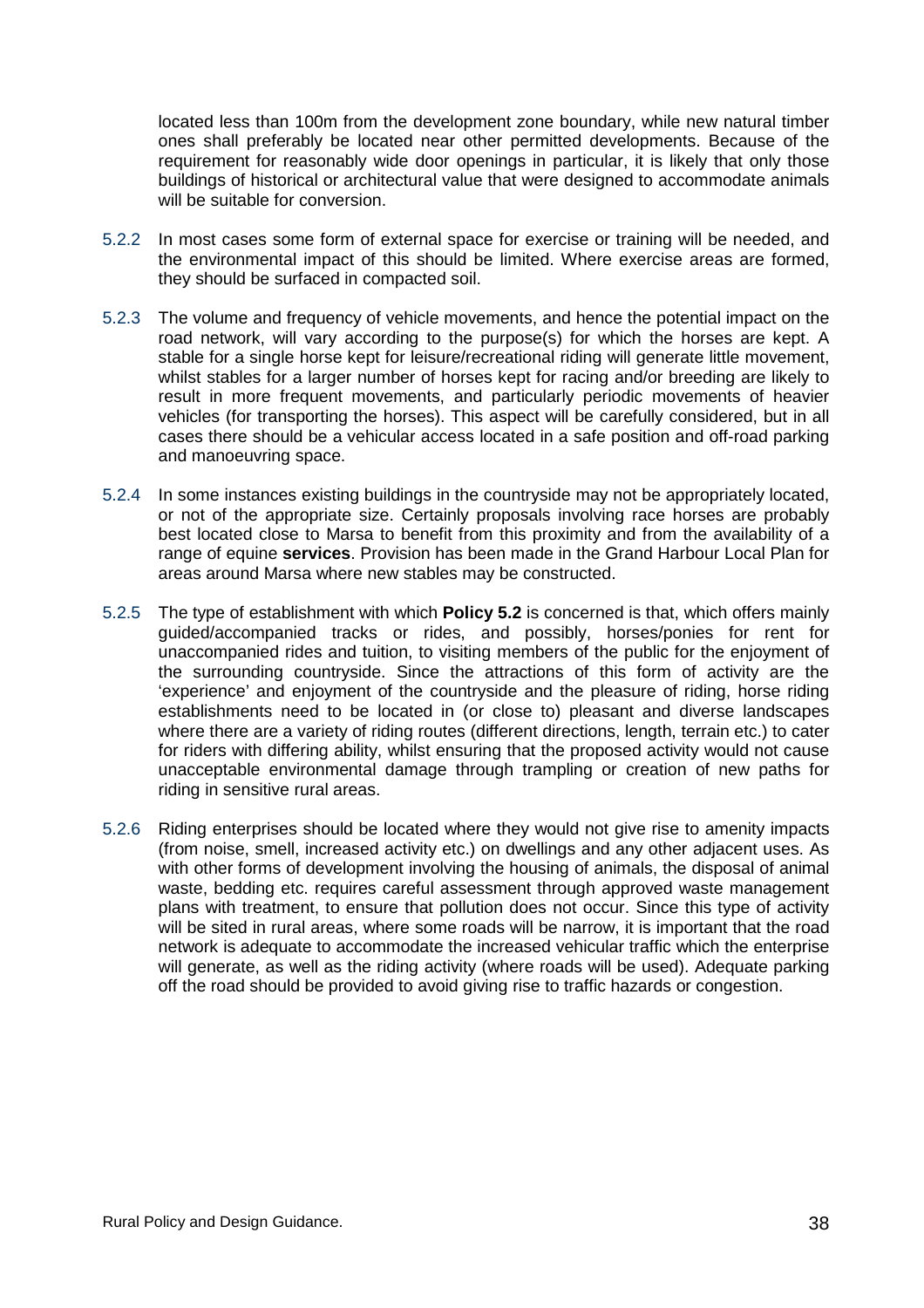## **PART 6: OTHER FORMS OF DEVELOPMENT OUTSIDE BUILT-UP AREAS**

#### **6.1 INTRODUCTION**

6.1.1 Part 6 is a revised version of the 1995 Policy Paper on Development Outside Built-up Areas, with the aim of setting out policies that favour the rehabilitation of rural buildings and provide for complete redevelopment in specific cases.

#### **6.2 REHABILITATION AND REDEVELOPMENT OF EXISTING BUILDINGS**

**POLICY 6.2A: REHABILITATION AND CHANGE OF USE OF EXISTING BUILDINGS OF ARCHITECTURAL, HISTORICAL (NOT SCHEDULED), VERNACULAR, OR OF OTHER SIGNIFICANCE ODZ** 

**Permission may be granted for the rehabilitation of an existing building located outside development zone, provided that all of the following criteria are satisfied:** 

- **(1) the applicant can sufficiently prove that the building is covered by development permission, or that it is a pre-1978 building;**
- **(2) the converted building shall be limited to:** 
	- **a) a use already legally established and/or covered by a development permission; or**
	- **b) any new use permitted by this policy document, subject to the respective criteria; or**
	- **c) any other use that would lead to an overall improvement to the area and/or the agricultural sector and/or animal welfare; or**
	- **d) a dwelling (even if the former use was not residential), provided the existing building to be converted has a minimum habitable area of 100m² (habitable area refers to the roofed internal space between walls), provided the site is already serviced by a road network that would adequately cater for the proposed residence; or**
	- **e) more than one dwelling provided that each unit can be accommodated with a minimum habitable area of 150m² (habitable area refers to the roofed internal space between walls), provided the site is already serviced by a road network that would adequately cater for the proposed residences.**
- **(3) the proposal does not involve substantial lateral or vertical extensions and/or substantial re-building;**
- **(4) the use of the building shall be subject to prior consultation with the Departments/Authorities responsible for regulating such use; and**
- **(5) the use does not involve warehousing and/or industrial activity, unless the building is already covered by a valid licence for such use; and**
- **(6) any existing trees and shrubs within and around the site shall be cared for and retained, and if no such vegetation exists, soft landscaping shall contain a number of trees and shrubs of at least**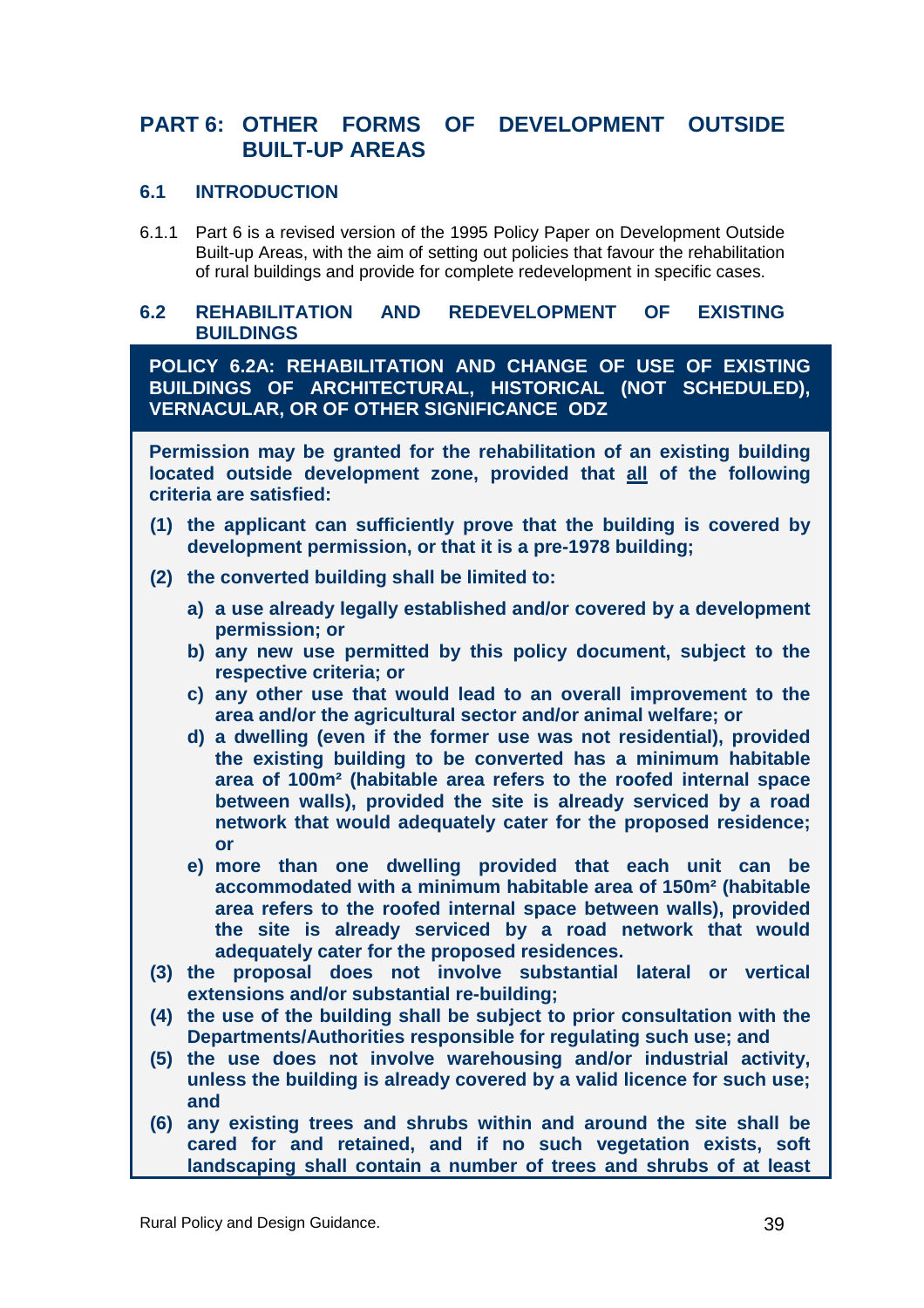**three different indigenous species, planted in clusters.** 

**Where no legally-established peripheral boundary walls exist around the building to be converted, the Authority may allow the construction of a random rubble wall including walls built in random-sized irregularly shaped rough dressed stones (recycled from demolition) using the same traditional construction methodology, to define the curtilage of the building, provided this does not lead to visual or environmental impacts (including the demolition of existing rubble walls).** 

#### **POLICY 6.2B: REHABILITATION AND CHANGE OF USE OF SCHEDULED BUILDINGS ODZ**

**Permission may be granted for the rehabilitation and change of use of a scheduled building located outside development zone, provided that all of the following criteria are satisfied:** 

- **1. the applicant shall ensure that the historic aspect of the building is not compromised;**
- **2. when interventions and/or alterations are required, a method statement shall be submitted to ensure that these are carried out in a satisfactory manner; and**
- **3. the use of the building shall be subject to prior consultation with the Departments/Authorities responsible for regulating such use; and**
- **4. the use does not involve warehousing and/or industrial activity, unless the building is already covered by a valid licence for such use.**

**Where no legally-established peripheral boundary walls exist around the scheduled building to be converted, the Authority may allow the construction of a random rubble wall, including walls built in random-sized irregularly shaped rough dressed stones (recycled from demolition) using the same traditional construction methodology of rubble walling, to define the curtilage of the building, provided this does not lead to visual or environmental impacts (including the demolition of existing rubble walls).** 

**The proposal shall demonstrate to the satisfaction of the Authority that the existing road network serving the site is capable of dealing satisfactorily with the traffic which will be generated by the development. The vehicular access to the site shall be appropriately located and is not to cause a traffic hazard, to the satisfaction of the competent authority.** 

**The proposed conversion/change of use shall also accommodate the additional parking needs on site without causing adverse impacts. The use of grass blocks for parking areas will be considered.**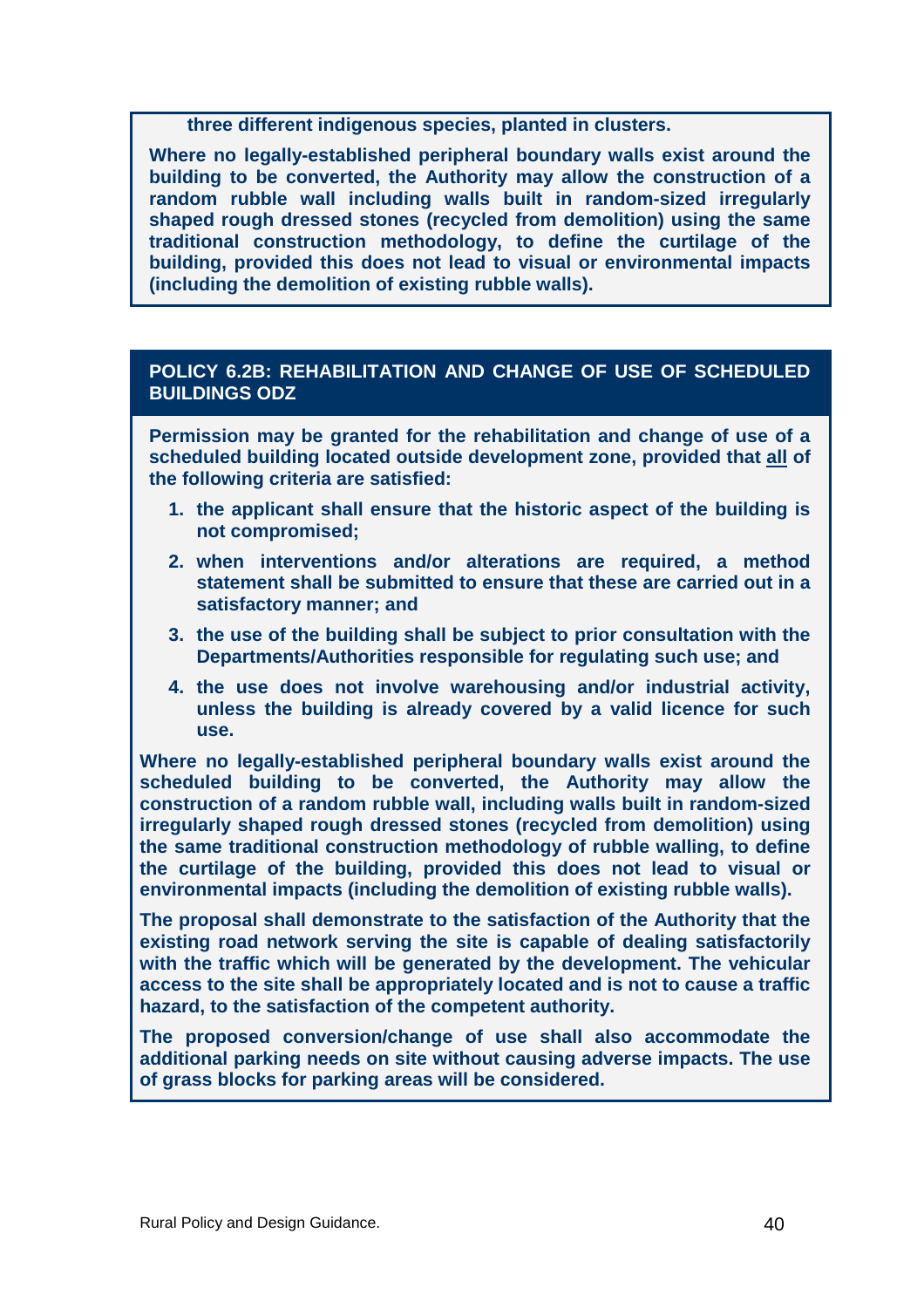#### **POLICY 6.2C: REDEVELOPMENT AND CHANGE OF USE OF EXISTING BUILDINGS ODZ**

**Permission may be granted for the total redevelopment of an existing building, or the consolidation of buildings, located outside development zone, provided that all of the following criteria are satisfied:** 

- **(1) the applicant can sufficiently prove that the building/s is covered by development permission (other than those specifically permitted for agricultural use after the coming into force of this policy document), or that it is/are/was a pre-1978 building/s;**
- **(2) the building/s does not merit inclusion in the list of scheduled property and/or is not of historical, architectural, vernacular or other significance;**
- **(3) the replacement building does not exceed the total floor area of the previous building/s;**
- **(4) the replacement building is of a high quality rural design and shall fully respect the wider context in which it is located;**
- **(5) the replacement building shall be limited to:** 
	- **a) a use already legally established and/or covered by a development permission; or**
	- **b) new uses permitted by this policy document subject to the respective criteria. Except for dwellings referred to in Policy 2.2B, this policy excludes dwellings which dwellings can only be permitted in terms of policies 6.2A and 6.2B;**
	- **c) disused livestock farms which have ceased operation for at least 10 years (prior to the coming into force of this policy document) and which are creating a negative environmental impact on the site and its surroundings. These may be redeveloped into 1 single dwelling unit which is not to exceed 200m<sup>2</sup> floor space;**
	- **d) any other use that would result in a wider environmental benefit, provided the site is already serviced by a road network that would adequately cater for the proposed new use;**
- **(6) the use of the building shall be subject to prior consultation with the Departments/Authorities responsible for regulating such use; and**
- **(7) any existing trees and shrubs within and around the site shall be fully cared for and retained, and if no such vegetation exists, soft landscaping around the redeveloped building shall contain a number of trees and shrubs of at least three different indigenous species, planted in clusters.**

**A full basement may be permitted and is limited to the footprint of the existing building (the basement will not count as part of the total floor area).**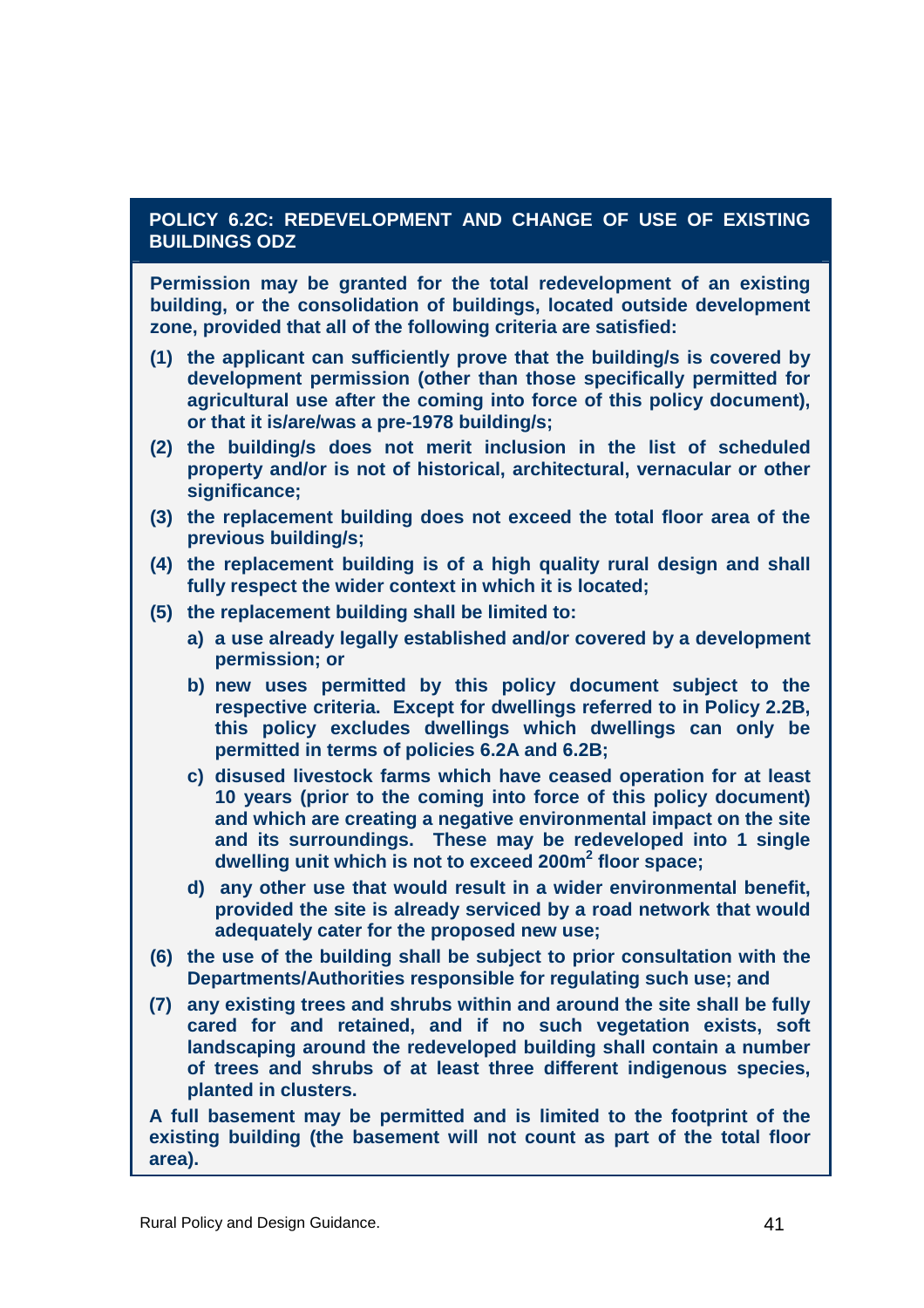**Where no legally-established peripheral boundary walls exist around the building to be redeveloped, the Authority may allow the construction of walls built in random-sized irregularly shaped rough dressed stones (recycled from demolition) using the same traditional construction methodology of rubble walling to define the curtilage of the building, provided this does not lead to visual or environmental impacts (including the demolition of existing rubble walls).** 

#### **6.3 EXTENSIONS TO EXISTING DWELLINGS ODZ**

#### **POLICY 6.3: EXTENSIONS TO EXISTING DWELLINGS ODZ**

**Permission may be granted for a limited extension to an existing dwelling outside development zone, provided that all of the following criteria are satisfied:** 

- **(1) the building is not of architectural, historical, vernacular or other significance, and/or is not scheduled, in which case it shall be assessed on the basis of Policy 6.2A and 6.2B;**
- **(2) the proposed extension is of a compatible design and must respect the rural context. Scheduled locations (Class A or Class B Area/Site of Archaeological Importance, and/or Level 1 or 2 Area of Ecological Importance/Site of Scientific Importance) are in principle considered inappropriate locations, unless it can be duly demonstrated through the necessary assessment, that the development does not compromise the site scheduling characteristics;**
- **(3) the applicant can sufficiently proof that:** 
	- **a) the property in question has been used as a residence prior to 1992 or**
	- **b) the dwelling is covered by a development permission, or dates back to pre-1978;**
- **(4) the dwelling can be extended up to a maximum floor space of 200m<sup>2</sup> ; and**
- **(5) the scale, massing and design of the extension shall:** 
	- **a) not visually dominate the existing dwelling; and**
	- **b) be acceptable in the wider landscape setting of the site;**

 **(6) extensions to existing dwellings ODZ made prior to October 1994 may be regularised, provided that all the conditions of paragraph (5) are respected.** 

**A basement completely below ground level may be permitted provided it does not extend beyond the footprint of the building and is accessible internally.** 

6.3.1 **Policies 6.2** and **6.3** are superseding the 1995 Policy Paper on Developments Outside Built-up Areas (PLP20).